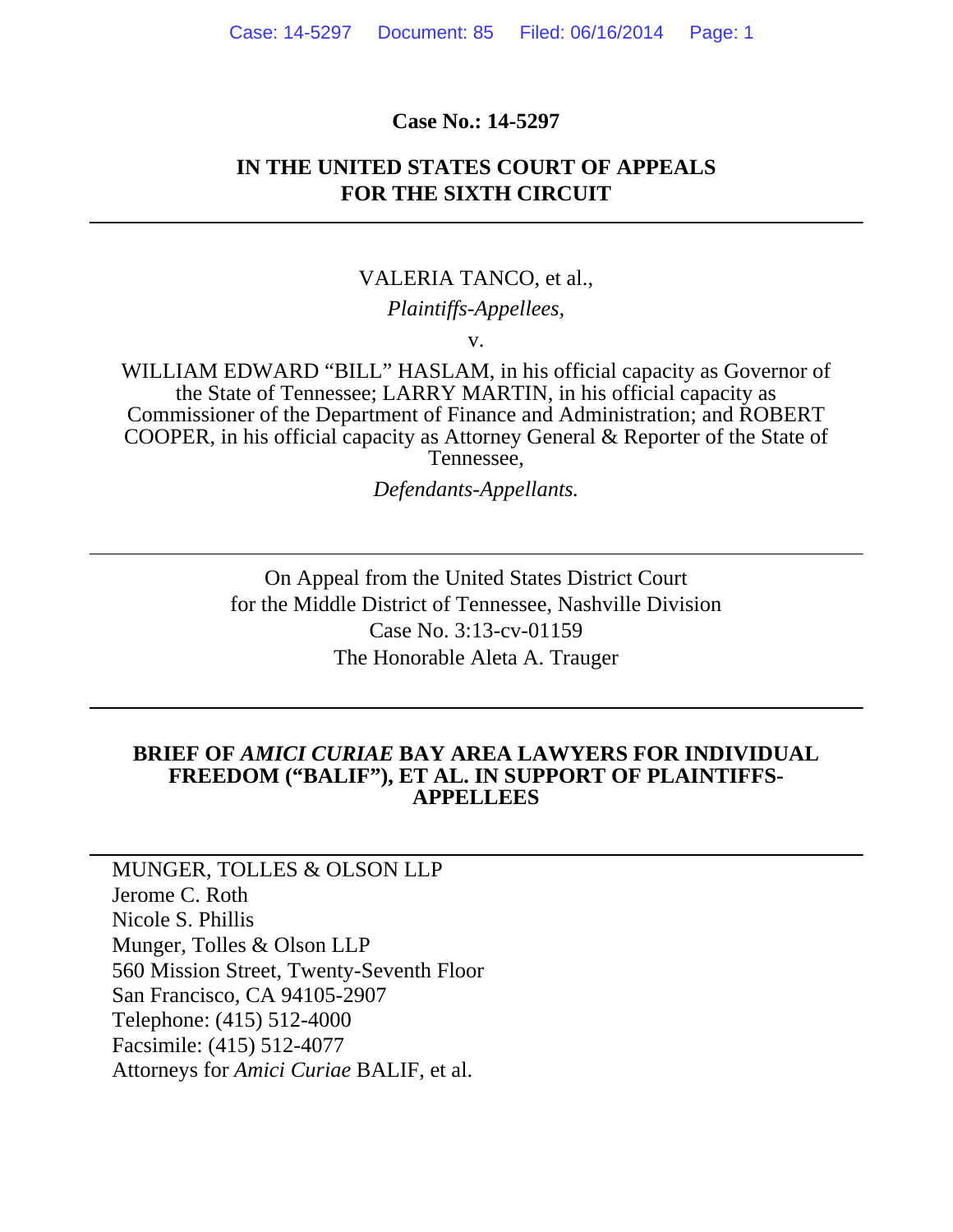# **TABLE OF CONTENTS**

# **Page**

| I. |           |    | CLASSIFICATIONS THAT SERVE ONLY TO DISADVANTAGE<br>THE BURDENED GROUP FAIL RATIONAL BASIS REVIEW4                                                                              |
|----|-----------|----|--------------------------------------------------------------------------------------------------------------------------------------------------------------------------------|
| П. |           |    | THE MARRIAGE BANS ESTABLISH AN UNEQUAL, TWO-<br>TIERED REGIME AND HARM GAY AND LESBIAN                                                                                         |
|    | A.        |    | The Legalistic Designation of Domestic Partnership Is Patently                                                                                                                 |
|    |           | 1. | Marriage Is a Uniquely Revered Institution in American                                                                                                                         |
|    |           | 2. | <b>Statutory Schemes that Recognize Domestic Partnership</b><br>and Civil Unions Are Legalistic Mechanisms That Lack<br>the Significance, Stability, and Meaning of Marriage11 |
|    | <b>B.</b> |    | Excluding Same-Sex Couples From the Institution of Marriage                                                                                                                    |
|    | C.        |    | In the Wake of the Supreme Court's Decision in Windsor, the<br>Tangible Benefits Associated with Marriage Are Even More<br>Substantial                                         |
|    | D.        |    | <b>Excluding Same-Sex Couples from Marriage Perpetuates</b>                                                                                                                    |
|    |           | 1. | <b>Excluding Same-Sex Couples from Marriage Expresses</b><br>Government Disapproval of Same-Sex Relationships 22                                                               |
|    |           | 2. | The Stigma Created by the Marriage Bans Causes                                                                                                                                 |
|    |           |    |                                                                                                                                                                                |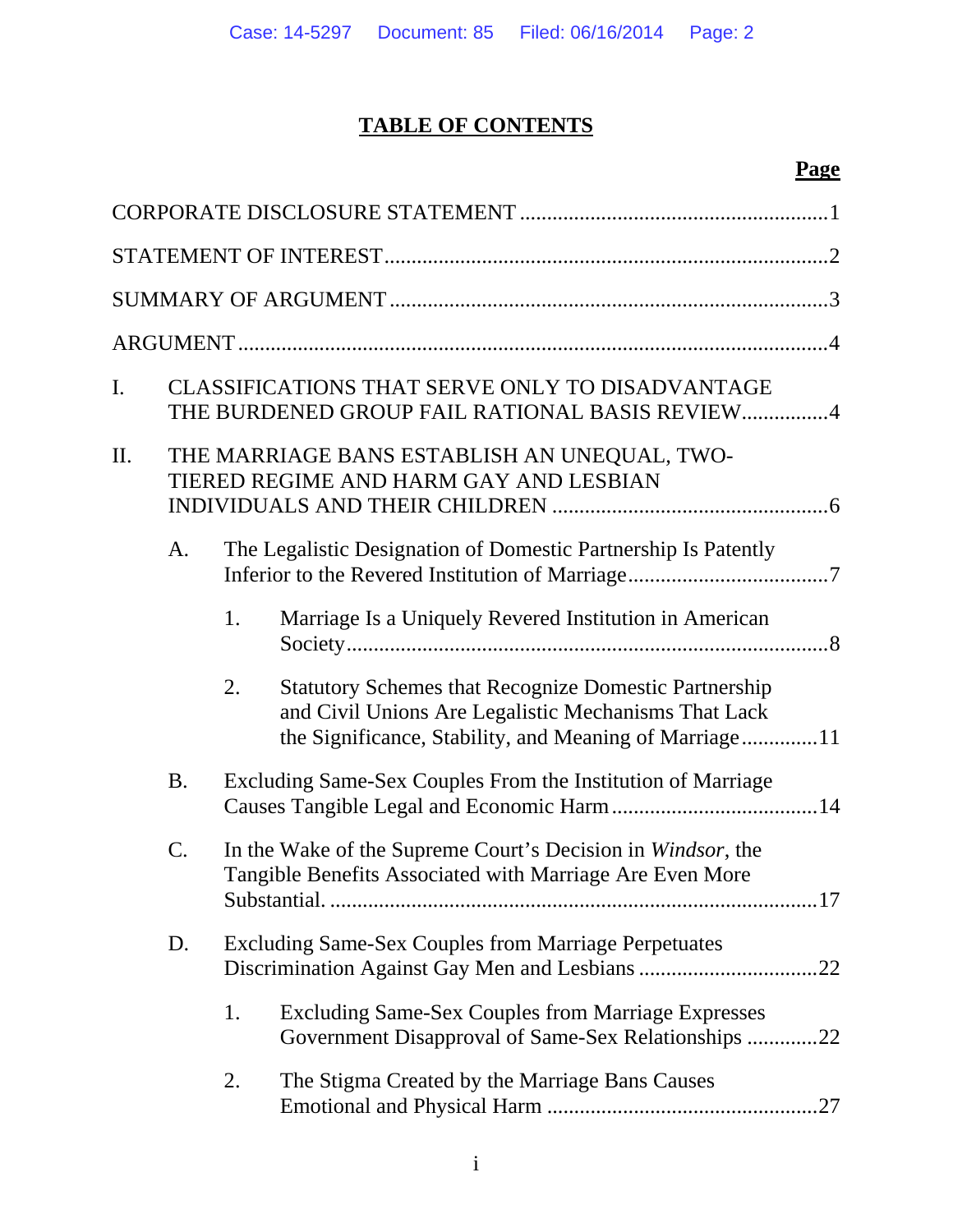## **TABLE OF CONTENTS (continued)**

# **Page**

| 3. | The Stigma Created by the Marriage Bans Perpetuates |  |
|----|-----------------------------------------------------|--|
|    |                                                     |  |
|    |                                                     |  |
|    |                                                     |  |
|    |                                                     |  |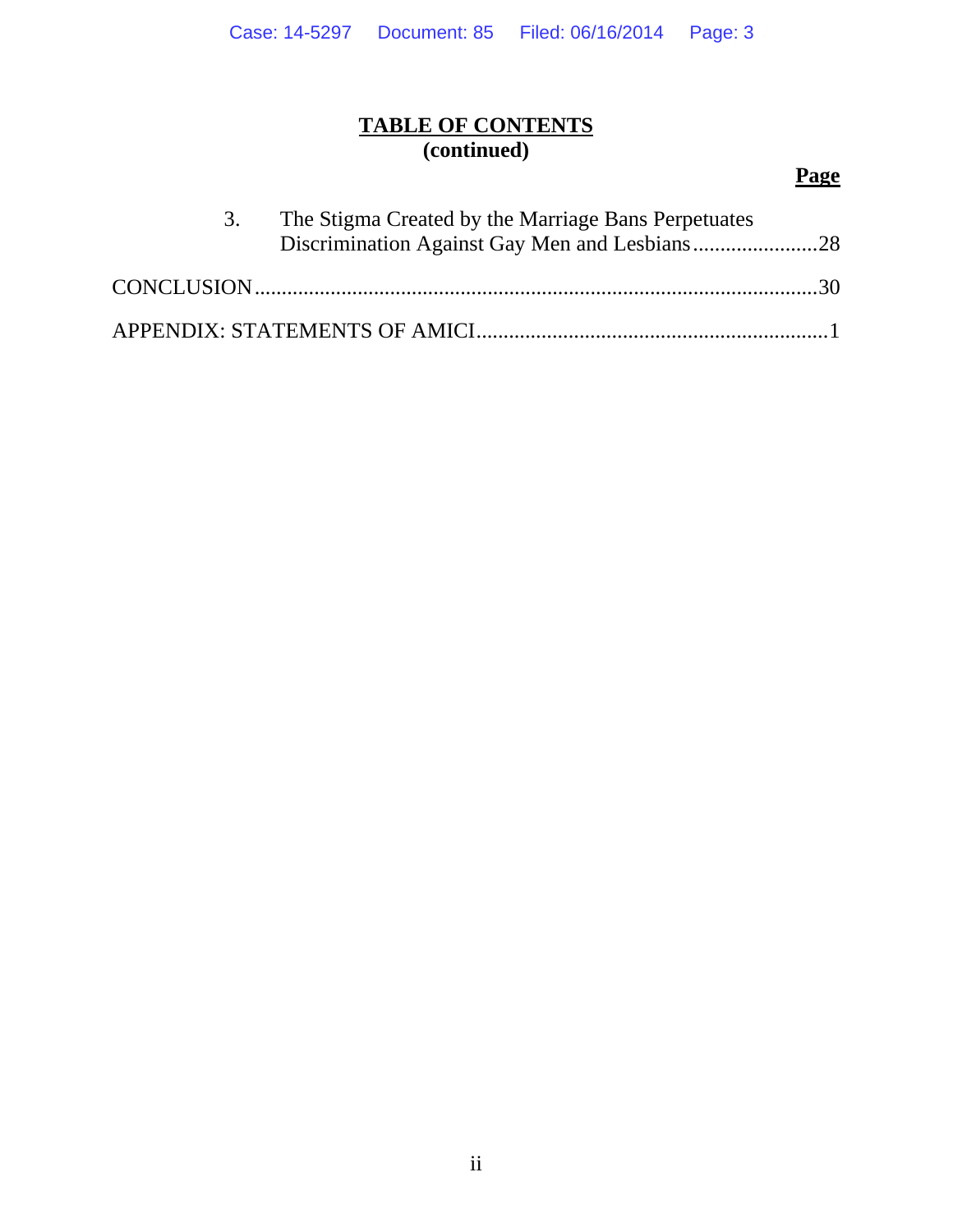# **TABLE OF AUTHORITIES**

# Page(s)

# FEDERAL CASES

| Bourke v. Beshear,<br>--- F.Supp.2d ----, No. 3:13-CV-750-H, 2014 WL 556729 (W.D. Ky. |
|---------------------------------------------------------------------------------------|
| Brown v. Board of Education,                                                          |
| Brown v. Louisiana,                                                                   |
| City of Cleburne, Tex. v. Cleburne Living Ctr.,                                       |
| DeBoer v. Snyder,                                                                     |
| Dep't of Agric. v. Moreno,                                                            |
| Dunn v. Blumstein,                                                                    |
| Eisenstadt v. Baird,                                                                  |
| Gayle v. Browder,                                                                     |
| Griswold v. Connecticut,                                                              |
| Holmes v. City of Atlanta,                                                            |
|                                                                                       |
| Lawrence v. Texas,                                                                    |
| Loving v. Virginia,                                                                   |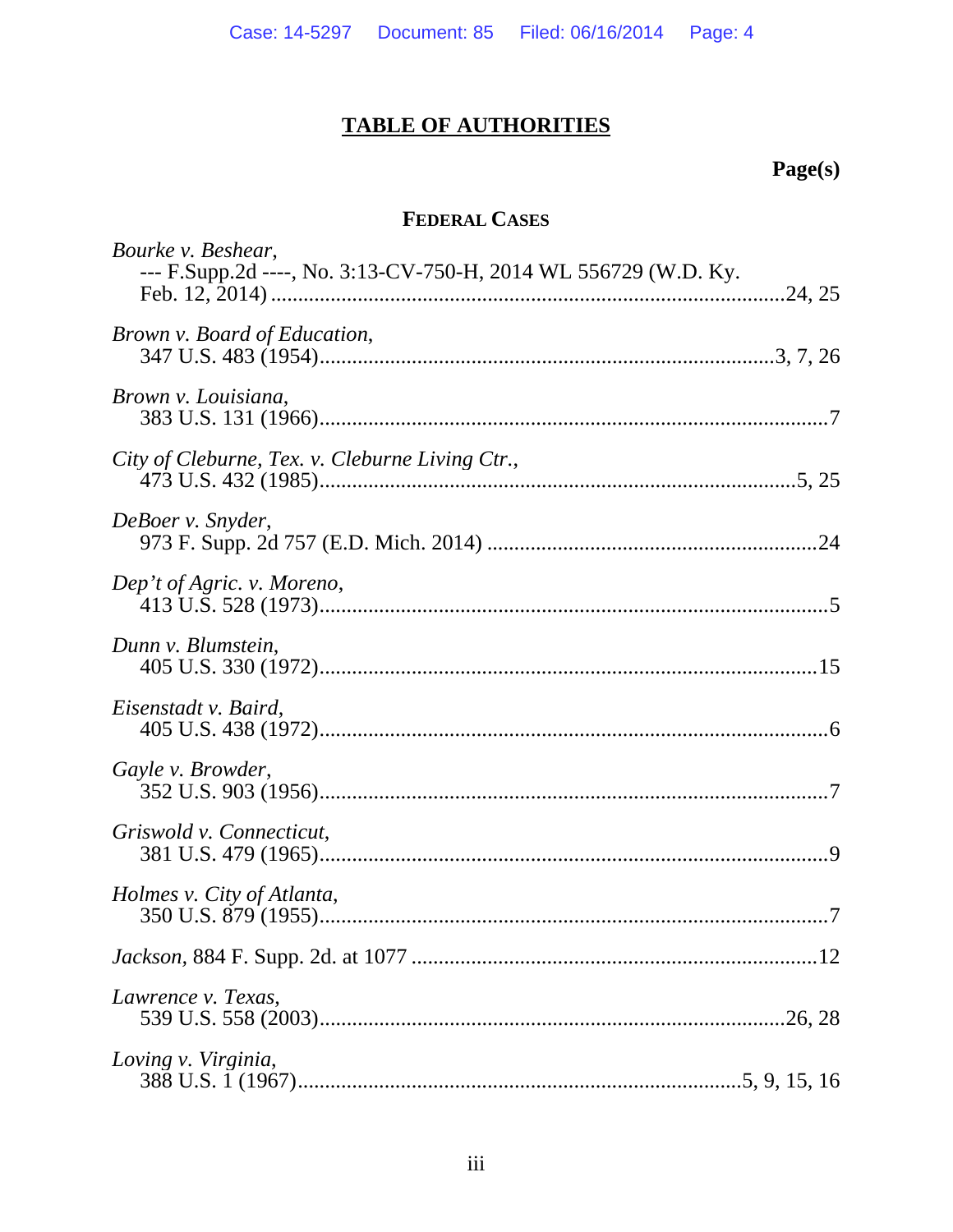| Mayor & City Council of Balt. v. Dawson,                                              |
|---------------------------------------------------------------------------------------|
| Mem'l Hosp. v. Maricopa Cnty.,                                                        |
| New Orleans City Park Improvement Ass'n v. Detiege,                                   |
| Obergefell v. Wymyslo,                                                                |
| Perry v. Schwarzenegger,                                                              |
| Peterson v. City of Greenville,                                                       |
| Plessy v. Ferguson,                                                                   |
| Romer v. Evans,                                                                       |
| Sevcik v. Sandoval,                                                                   |
| Shapiro v. Thompson,                                                                  |
| SmithKline Beecham Corp. v. Abbott Labs.,                                             |
| Strauder v. West Virginia,                                                            |
| Sweatt v. Painter,                                                                    |
| Tanco v. Haslam,<br>--- F.Supp.2d ----, No. 3:13-cv-01159, 2014 WL 997525 (M.D. Tenn. |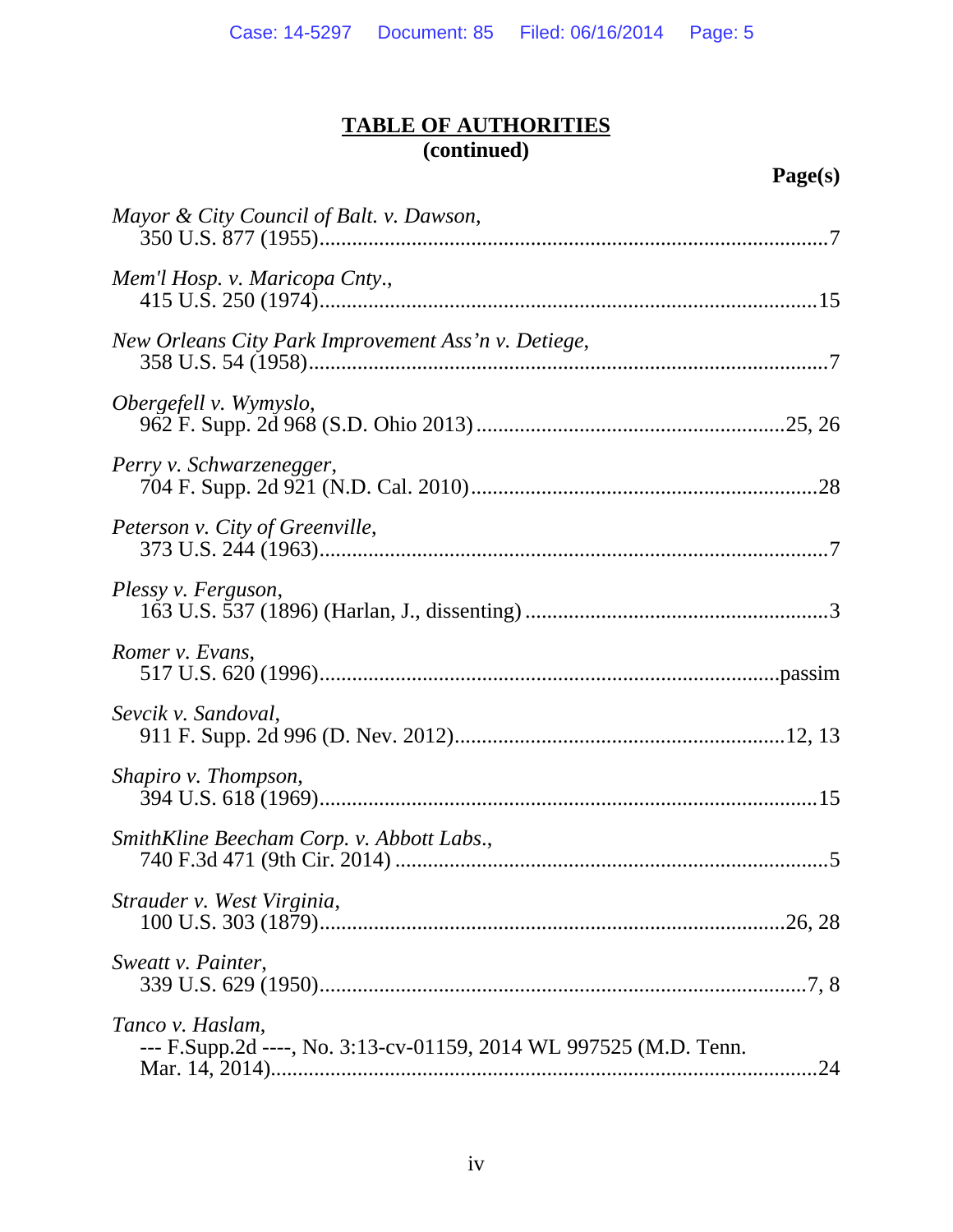| Taylor v. Louisiana,               | .27 |
|------------------------------------|-----|
|                                    |     |
| Turner v. Safley,                  |     |
| United States v. Virginia,         |     |
| United States v. Windsor,          |     |
| Williams v. North Carolina,        |     |
| <b>STATE CASES</b>                 |     |
| Garden State Equal. v. Dow,        |     |
| Goodridge v. Dep't of Pub. Health, |     |

| In re Marriage Cases,              |  |
|------------------------------------|--|
| In re Marriage Cases,              |  |
| Kerrigan v. Comm'r of Pub. Health, |  |
| Perez v. Lippold,                  |  |
|                                    |  |

| Varnum v. Brien, |  |
|------------------|--|
|                  |  |

## **STATE STATUTES**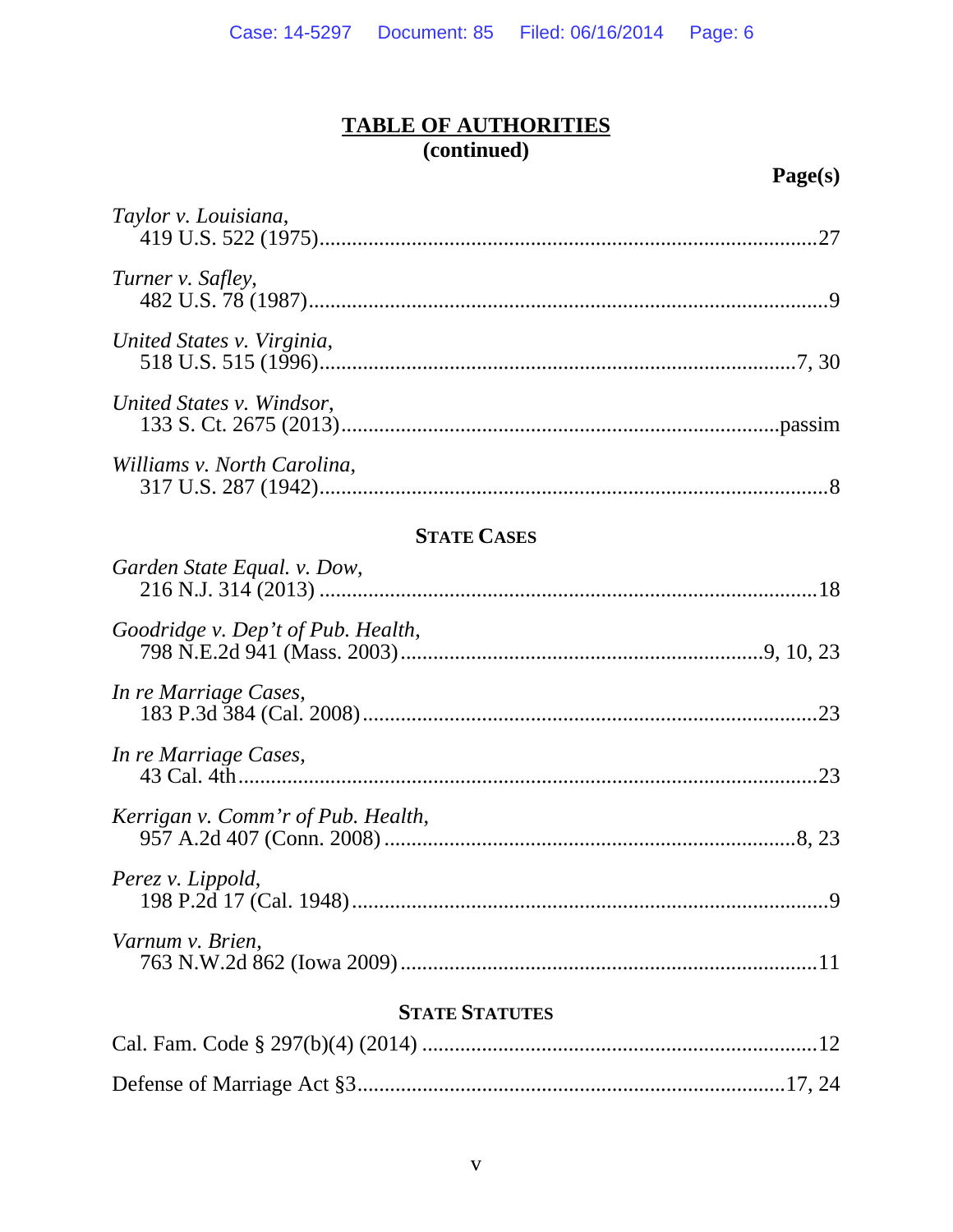**Page(s)** 

### **STATUTES - OTHER**

## **STATUTES - CONSTITUTIONAL**

# **FEDERAL REGULATIONS**

|--|--|

## **OTHER AUTHORITIES**

| Adam W. Fingerhut, Letitia Anne Peplau, Shelly L. Gable, <i>Identity</i> ,<br>Minority Stress and Psychological Well-Being Among Gay Men and                                                                                     |  |
|----------------------------------------------------------------------------------------------------------------------------------------------------------------------------------------------------------------------------------|--|
|                                                                                                                                                                                                                                  |  |
| Announcement on Visa Changes for Same-Sex Couples (Aug. 2, 2013),<br><i>available at</i>                                                                                                                                         |  |
| http://www.state.gov/secretary/remarks/2013/08/212643.htm. 21                                                                                                                                                                    |  |
| Dep't of Def., Memo from Sec'y Chuck Hagel, <i>Extending Benefits to the</i><br>Same-Sex Spouses of Military Members at 1 (Aug. 13, 2013), available at<br>http://www.defense.gov/home/features/2013/docs/Extending-Benefits-to- |  |
|                                                                                                                                                                                                                                  |  |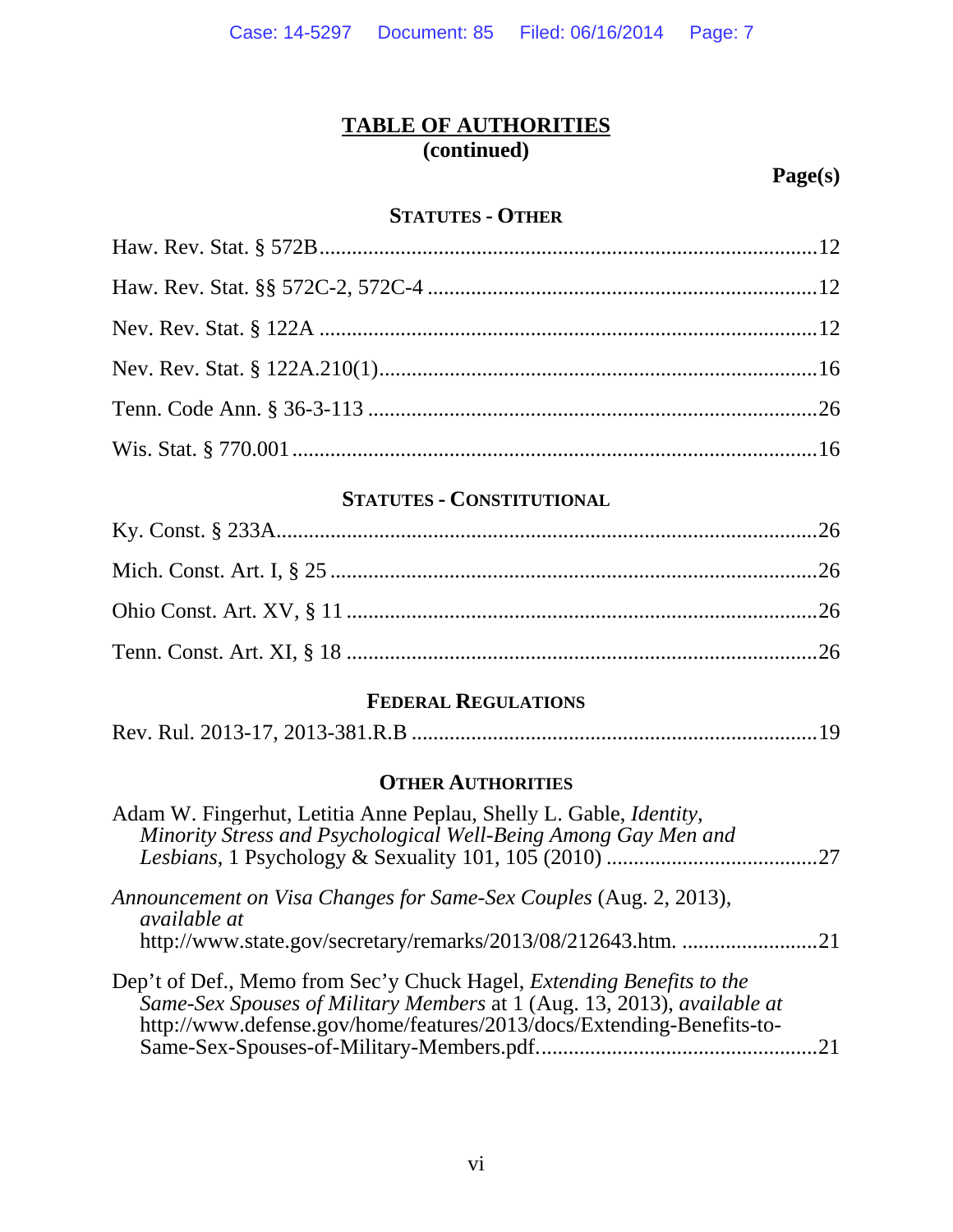| Elizabeth S. Scott, Social Norms and the Legal Regulation of Marriage, 86<br>$\cdot$ 9                                                                                                                                               |
|--------------------------------------------------------------------------------------------------------------------------------------------------------------------------------------------------------------------------------------|
| Evan Wolfson, Why Marriage Matters: America, Equality, and Gay                                                                                                                                                                       |
| Gilbert Herdt & Robert Kertzner, <i>I Do, But I Can't: The Impact of Marriage</i><br>Denial on the Mental Health and Sexual Citizenship of Lesbians and Gay<br>Men in the United States, 3 J. Sexuality Res. Soc. Policy 33 (2006)27 |
| Gregory M. Herek et al., Correlates of Internalized Homophobia in a<br>Community Sample of Lesbians and Gay Men, 2 J. Gay Lesbian Med.<br>.27                                                                                        |
| Howard A. Sweet, Understanding Domestic Partnerships in Wisconsin, 82                                                                                                                                                                |
| Ilan H. Meyer, Prejudice, Social Stress, and Mental Health in Lesbian, Gay<br>and Bisexual Populations: Conceptual Issues and Research Evidence,<br>27                                                                               |
| Jeffrey M. Adams & Warren H. Jones, <i>The Conceptualization of Marital</i><br>Commitment: An Integrative Analysis, 72 J. Personality Soc. Psychol.<br>.10                                                                           |
| Lisa C. Connolly, Anti-Gay Bullying in Schools--Are Anti-Bullying Statutes<br>.28                                                                                                                                                    |
| M.V. Lee Badgett, The Economic Value of Marriage for Same-Sex Couples,                                                                                                                                                               |
| Marc R. Poirier, Name Calling: Identifying Stigma in the "Civil Union"/<br>"Marriage" Distinction, 41 Conn. L. Rev. 1425, 1429-30, 1479-89                                                                                           |
| N.J. Civ. Union Rev. Comm'n, The Legal, Medical, Economic and Social<br>Consequences of New Jersey's Civil Union Law 2 (Dec. 10, 2008) at 14-<br>15, available at http://www.nj.gov/lps/dcr/downloads/CURC-Final-<br>.29             |
| Nancy Cott, Public Vows: A History of Marriage and the Nation 4 (2000)30                                                                                                                                                             |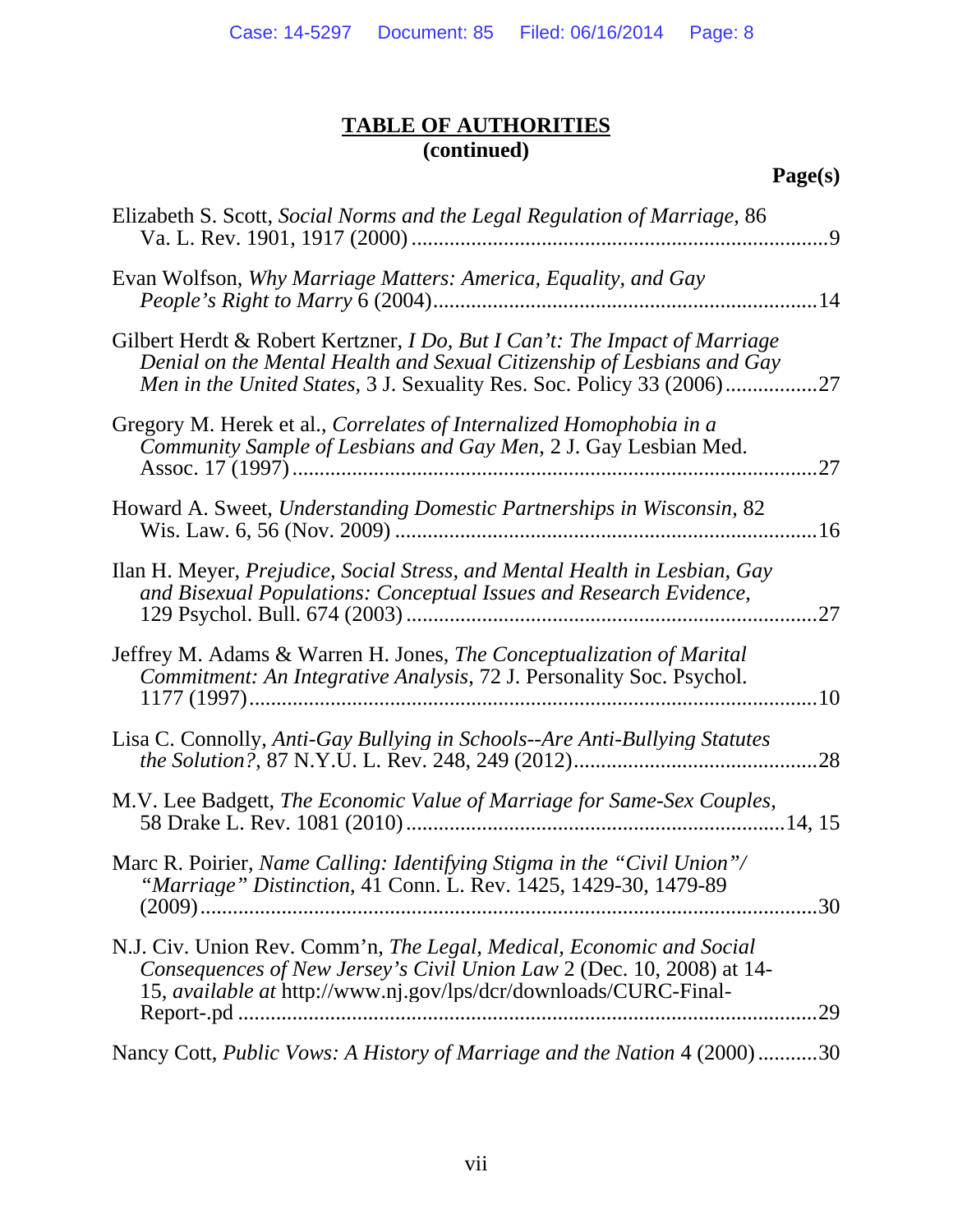| Office of Personnel Management, Benefits Admin. Letter, Coverage of                                                                                                                                                                                            |
|----------------------------------------------------------------------------------------------------------------------------------------------------------------------------------------------------------------------------------------------------------------|
| Robert A. Burt, Belonging in America: How to Understand Same-Sex                                                                                                                                                                                               |
| Robin A. Lenhardt, Understanding the Mark: Race, Stigma, and Equality in                                                                                                                                                                                       |
| Statement by the President on the Supreme Court Ruling on the Defense of<br>Marriage Act (June 26, 2013), available at<br>http://www.whitehouse.gov/blog/2013/06/26/supreme-court-strikes-                                                                     |
| Statement by Secretary of Homeland Security Janet Napolitano on the<br>Implementation of the Supreme Court Ruling on the Defense of Marriage<br>Act (July 1, 2013), available at http:/<br>/www.dhs.gov/news/2013/07/01/statement-secretary-homeland-security- |
| Thomas B. Stoddard, Why Gay People Should Seek the Right to Marry,                                                                                                                                                                                             |
| U.S. Gov't Accountability Office, GAO-04-353R, Defense of Marriage Act:                                                                                                                                                                                        |
| U.S. Visas for Same-Sex Spouses, available at<br>http://travel.state.gov/content/dam/visas/DOMA/DOMA%20FAQs.pdf                                                                                                                                                |
| USCIS, Same-Sex Marriages (July 26, 2013), available at<br>.20                                                                                                                                                                                                 |
| USCIS, Same Sex Marriages (updated Apr. 3, 2014), available at                                                                                                                                                                                                 |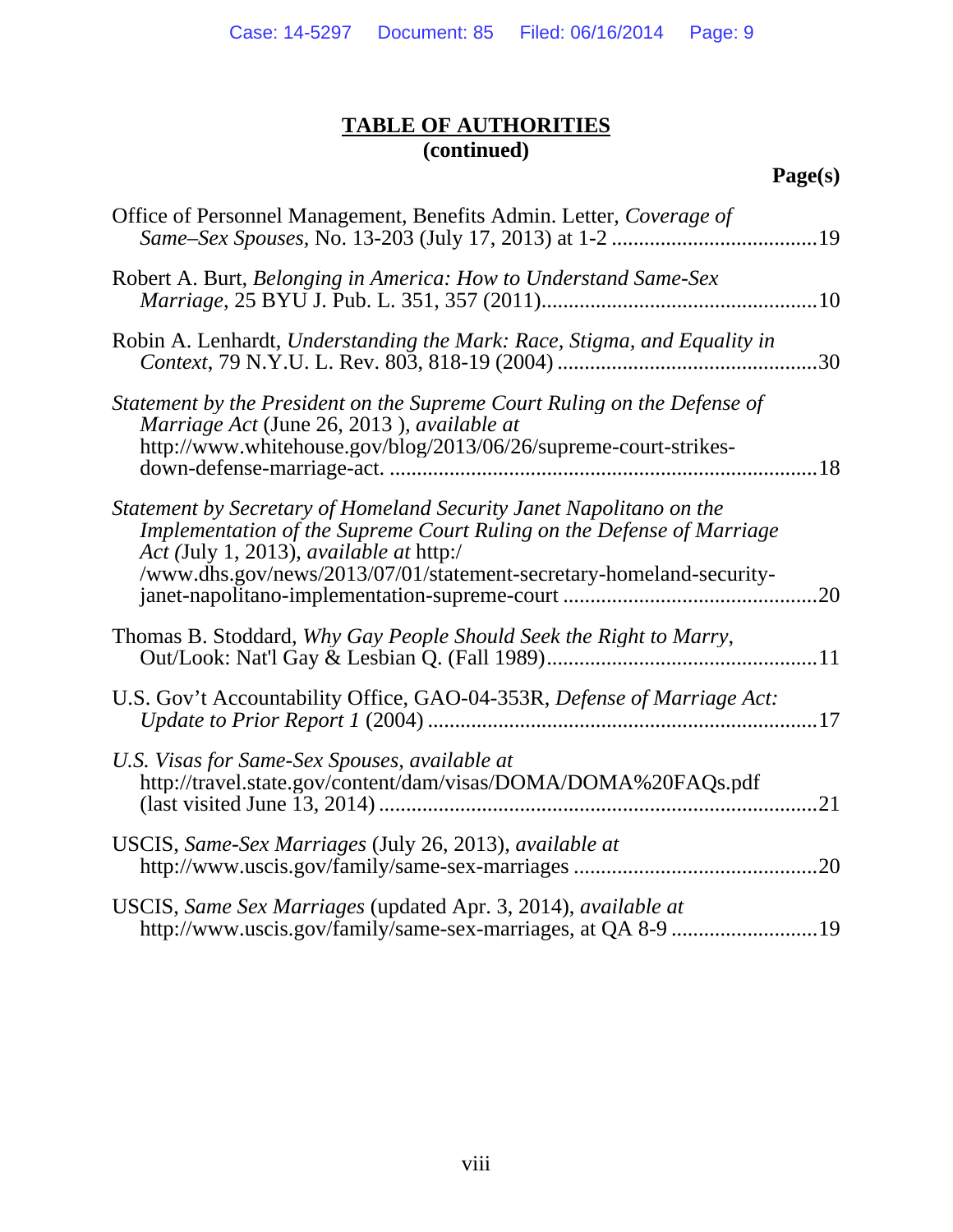# **CORPORATE DISCLOSURE STATEMENT**

None of *Amici Curiae* (identified in Appendix) has a parent corporation. No publicly held company owns more than 10% of stock in any of *Amici Curiae*.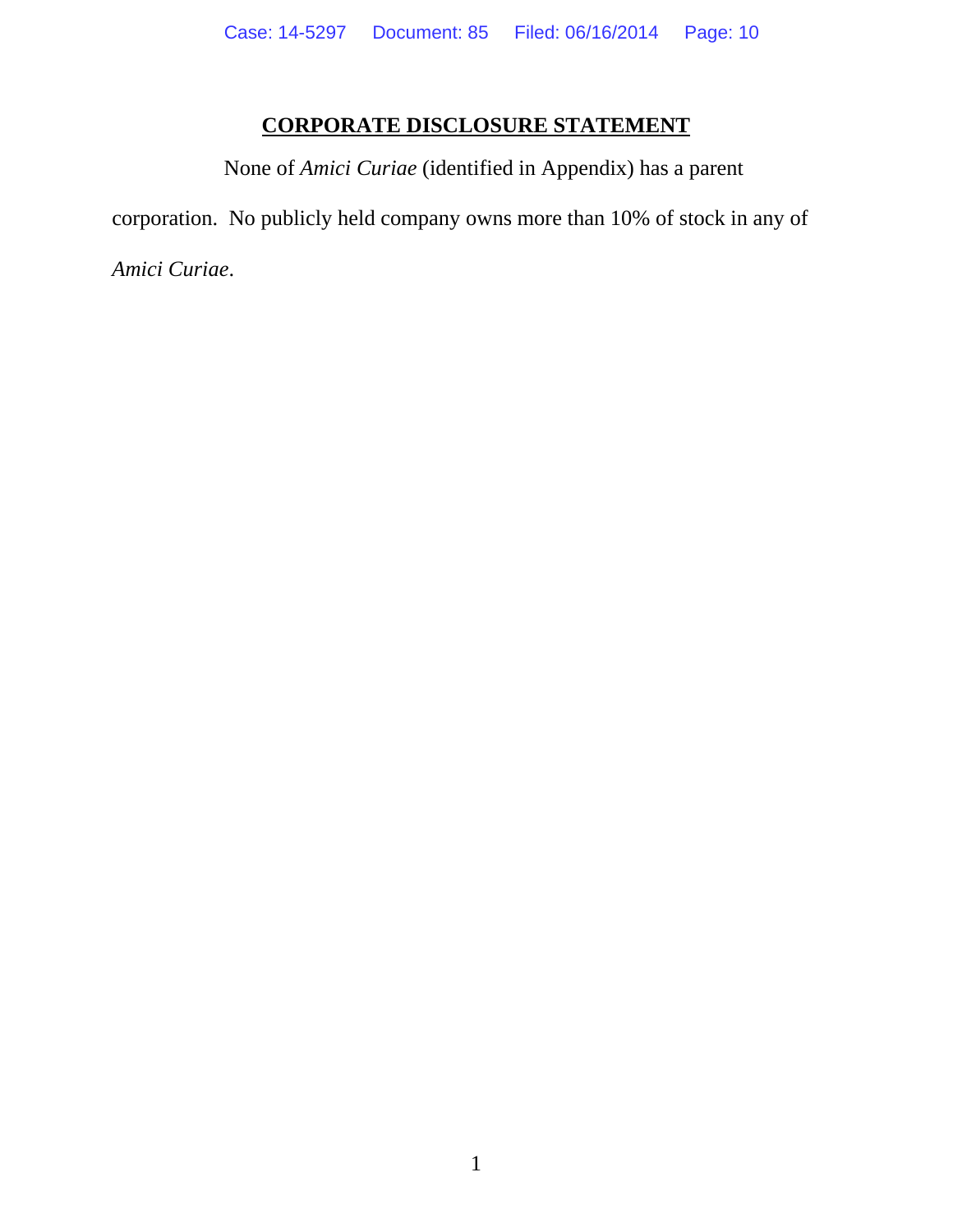### **STATEMENT OF INTEREST**

Bay Area Lawyers for Individual Freedom ("BALIF") is a bar association of more than 700 lesbian, gay, bisexual, and transgender ("LGBT") members of the San Francisco Bay Area legal community. As the nation's oldest and largest LGBT bar association, BALIF promotes the professional interests of its members and the legal interests of the LGBT community at large. To accomplish this mission, BALIF actively participates in public policy debates concerning the rights of LGBT individuals and families. BALIF frequently appears as amicus curiae in cases, like this one, where it believes it can provide valuable perspective and argument that will inform court decisions on matters of broad public importance.

Additional *amici* include a broad array of organizations, including national, metropolitan, local, and minority bar associations and national and local non-profit organizations. Each organization supporting this *amicus* brief is dedicated to ensuring that its constituents and all others in this country, including gay men and lesbians, receive equal treatment under the law. *See* Appendix. All parties have consented to *Amici*'s submission of this brief.<sup>1</sup>

 $\overline{a}$ 

<sup>&</sup>lt;sup>1</sup> Pursuant to Federal Rule of Appellate Procedure 32, *Amici Curiae* affirm that no counsel for any party authored this brief in whole or in part, and no counsel or party made a monetary contribution intended to fund the preparation or submission of this brief. No person other than *Amici Curiae*, their members, or their counsel made a monetary contribution to its preparation or submission.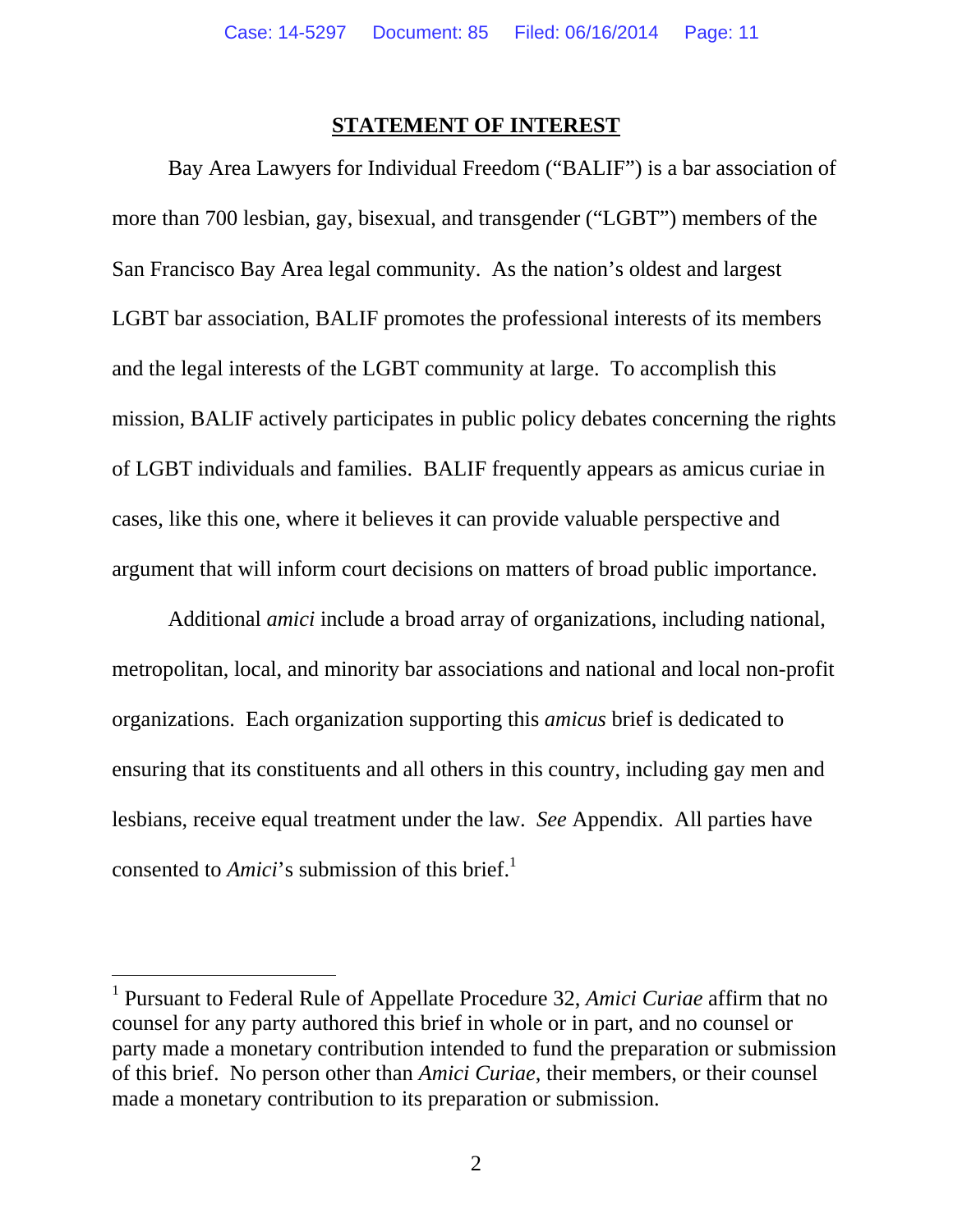#### **SUMMARY OF ARGUMENT**

Foundational to the Equal Protection Clause of the Fourteenth Amendment is the principle that "the Constitution 'neither knows nor tolerates classes among citizens.'" *Romer v. Evans*, 517 U.S. 620, 623 (1996) (quoting *Plessy v. Ferguson*, 163 U.S. 537, 559 (1896) (Harlan, J., dissenting)). In line with this principle, it has long been bedrock law that "separate but equal" treatment does not satisfy the federal Constitution. The very notion is a contradiction in terms: as the Supreme Court has emphasized since *Brown v. Board of Education*, the Constitution's promise of true equality is necessarily breached by government-sponsored separation of a disfavored class. The statutory and constitutional bans ("the Marriage Bans") that prohibit same-sex couples from marrying in Kentucky, Michigan, and Tennessee betray these longstanding values.<sup>2</sup> They exclude a class of people—gay men and lesbians—from the venerated institution of marriage.

This brief explains the harm inflicted on gay men and lesbians as a result of the Marriage Bans' pernicious classification. It also explains how nothing short of

-

 $2^2$  The Marriage Bans in each of these three States are the subject of three separate and unconsolidated appeals currently pending before this Court: *DeBoer v. Snyder*, No. 14-1341 (challenging the Marriage Ban in Michigan), *Bourke v. Beshear*, No. 14-5291 (challenging the Marriage Ban in Kentucky) and *Tanco v. Haslam*, No. 14-5297 (challenging the Marriage Ban in Tennessee). Because these appeals raise common issues, *amici* are filing this consolidated brief in each of the three cases.

The issues raised in the brief are also relevant to *Obergefell v. Wymyslo*, No. 14- 3057, which arises from a constitutional challenge to the Marriage Ban in the State of Ohio.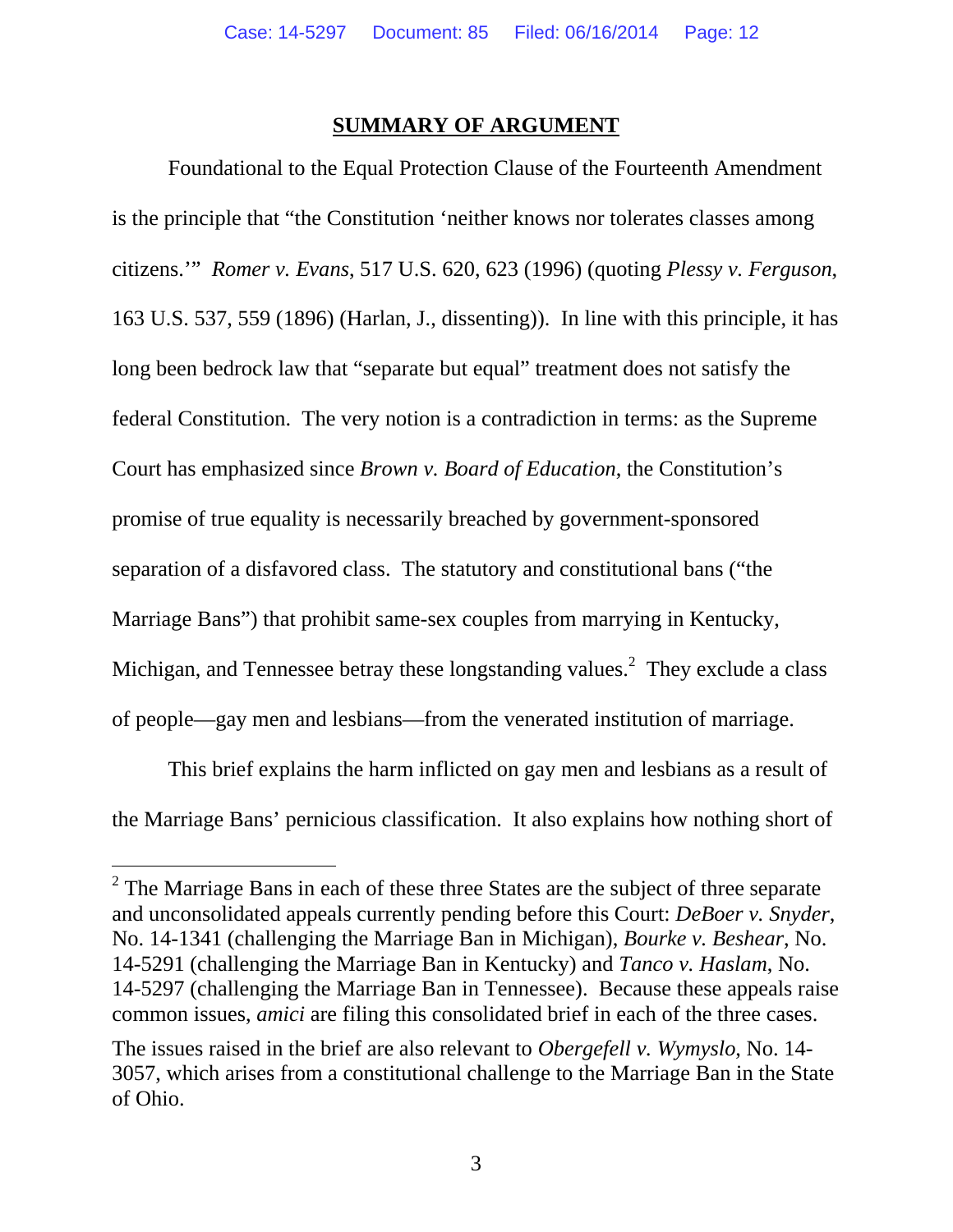or different from marriage itself can cure the constitutional violations.

Specifically, this brief discusses why neither civil unions nor domestic partnerships, which are available to same-sex couples in some states (though not in Kentucky, Michigan, or Tennessee)—would not be an adequate or appropriate constitutional remedy. Because the Marriage Bans exclude committed same-sex couples from access to the institution of marriage, these couples and their families are separated out, stigmatized, deprived of benefits and responsibilities enjoyed by their heterosexual counterparts, and exposed to increased discrimination. These effects are repugnant to the Constitution's equality guarantee and are in no way mitigated by access to the separate and inherently inferior systems of domestic partnership or civil union. *Amici* urge this Court to uphold the district courts' conclusions and find that the Marriage Bans disadvantage gays and lesbians without any legitimate justification. *See DeBoer v. Snyder*, No. 12-CV-10285- BAF-MJH (E.D. Mich. Mar. 21, 2014); *Tanco v. Haslam*, No. 3:13-cv-01159 (M.D. Tenn. Mar. 14, 2014); *Bourke v. Beshear*, No. 3:13-CV-750-H (W.D. Ky. Feb. 12, 2014).

#### **ARGUMENT**

### **I. CLASSIFICATIONS THAT SERVE ONLY TO DISADVANTAGE THE BURDENED GROUP FAIL RATIONAL BASIS REVIEW**

The Equal Protection Clause of the Fourteenth Amendment is "a commitment to the law's neutrality where the rights of persons are at stake."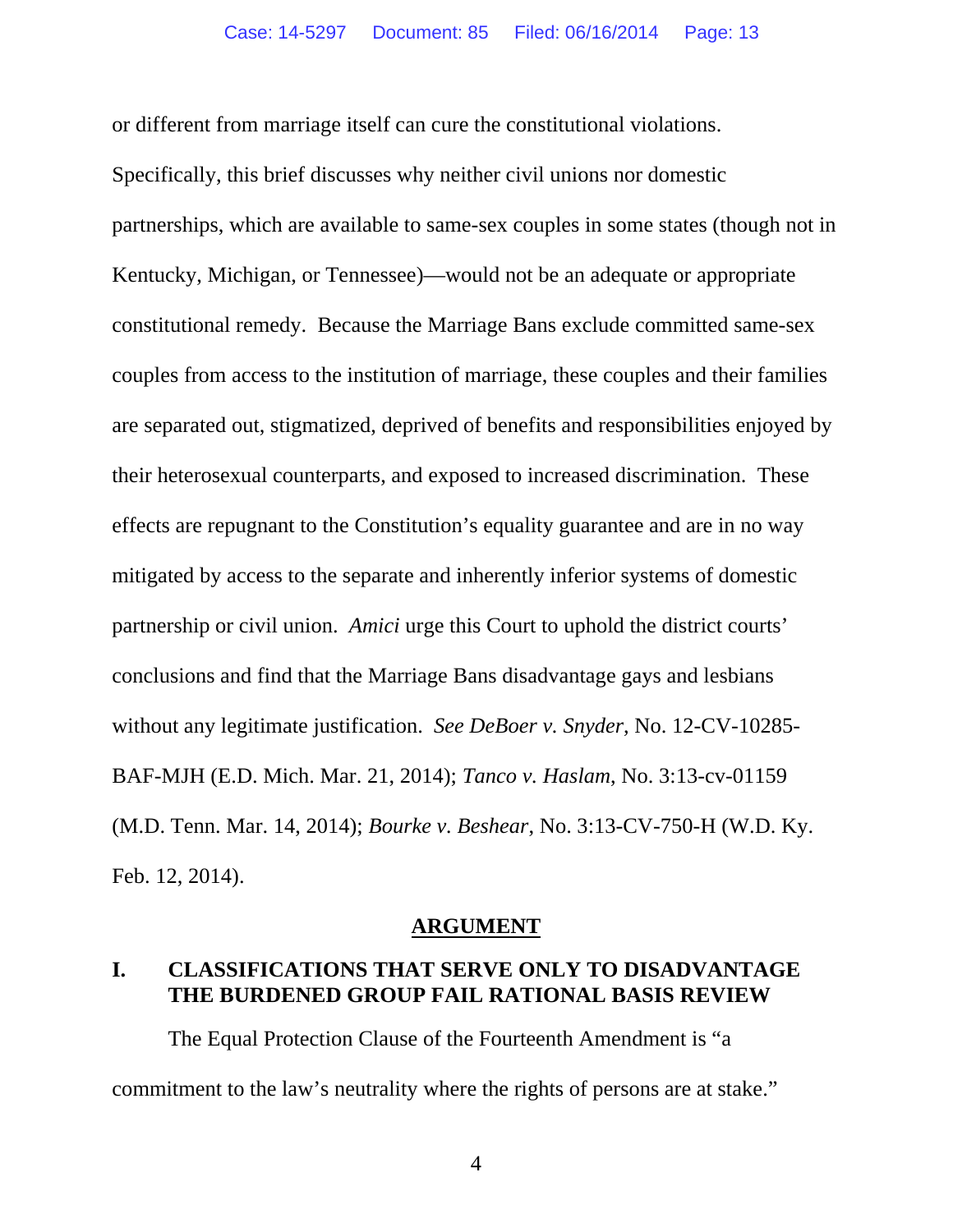*Romer*, 517 U.S. at 623. The Clause "requires the consideration of whether the classifications drawn by any statute constitute an arbitrary and invidious discrimination." *Loving v. Virginia*, 388 U.S. 1, 10 (1967).Even under the most deferential review—the rational basis test—a state law must be "rationally related to a legitimate state interest." *City of Cleburne, Tex. v. Cleburne Living Ctr.*, 473 U.S. 432, 440  $(1985)$ .<sup>3</sup> "The State may not rely on a classification whose relationship to an asserted goal is so attenuated as to render the distinction arbitrary or irrational." *Id.* at 446.

A law that classifies persons for no reason other than to confer disfavored legal status fails even rational basis review because it serves no legitimate governmental purpose. *See Romer*, 517 U.S. at 633-35. As the Supreme Court repeatedly has explained, "[i]f the constitutional conception of 'equal protection of the laws' means anything, it must at the very least mean that a bare . . . desire to harm a politically unpopular group cannot constitute a *legitimate* governmental interest." *Id.* at 634-35 (quoting *Dep't of Agric. v. Moreno*, 413 U.S. 528, 534 (1973)). Accordingly, in *Romer*, the Supreme Court struck down a Colorado

-

<sup>3</sup> Plaintiffs-Appellees DeBoer, Bourke, and Tanco amply demonstrate, and *amici* agree, that the Marriage Bans should be subject to heightened scrutiny. *See, e.g.*, *SmithKline Beecham Corp. v. Abbott Labs.*, 740 F.3d 471, 480 (9th Cir. 2014) (holding that distinctions based on sexual orientation are subject to heightened scrutiny).However, as this brief explains, the Marriage Bans' failure to advance a legitimate governmental purpose causes them to fail under even the most deferential standard of review.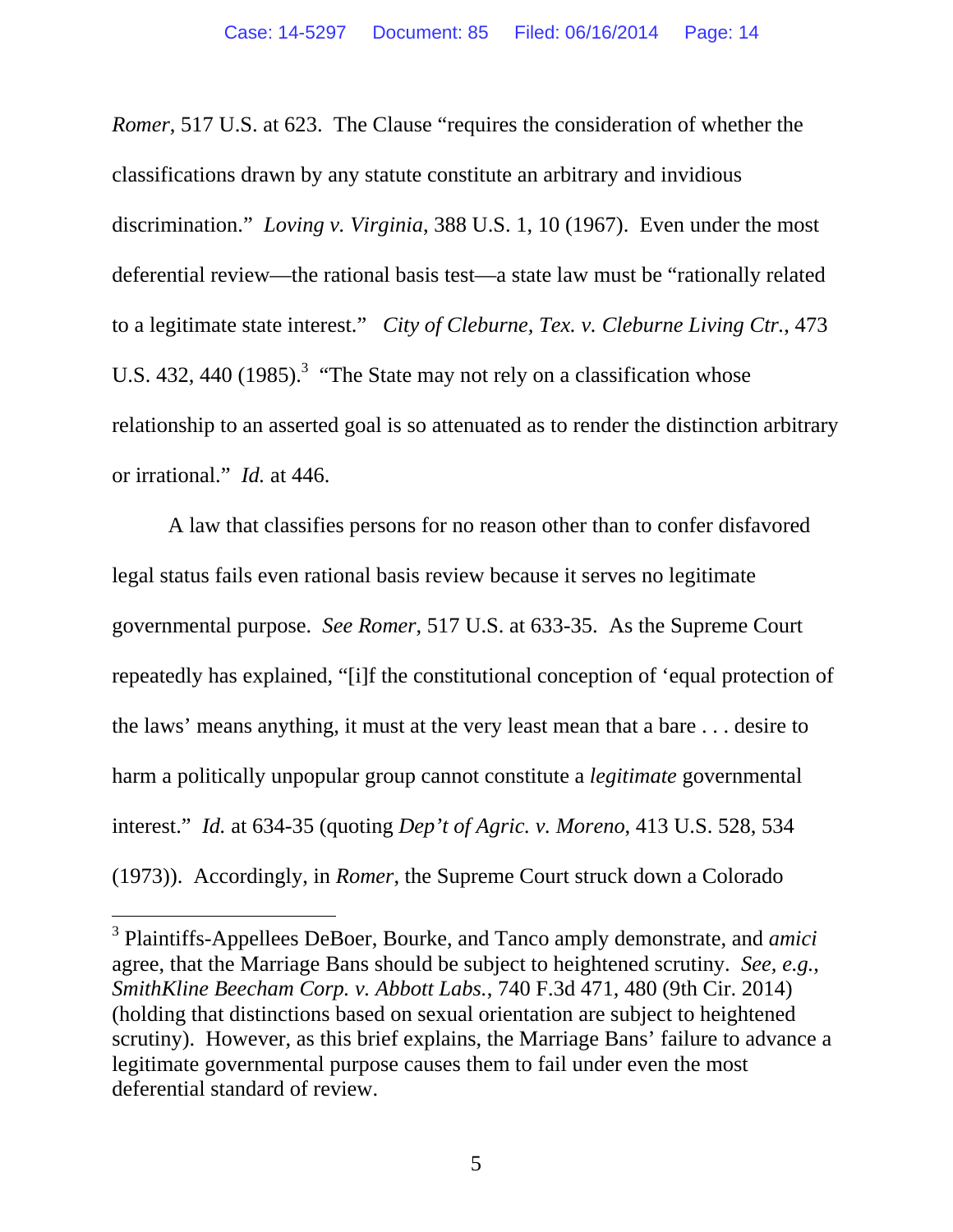constitutional amendment that prohibited governmental protection of gay and lesbian individuals. *Id.* at 635-36.The amendment, the Court found, was a "status-based enactment" that "impose[d] a special disability upon [gays and lesbians] alone." *Id.* at 631, 635. It "inflict[ed] on [gays and lesbians] immediate, continuing, and real injuries that outrun and belie any legitimate justifications that may be claimed for it." *Id.* at 635; *see also Eisenstadt v. Baird*, 405 U.S. 438, 454- 55 (1972) (law prohibiting distribution of contraceptives to unmarried individuals lacked a rational basis and violated the Equal Protection Clause).

So too, here. The injuries that the Marriage Bans inflict upon gay men and lesbians, as *amici* explain below, "outrun and belie" any legitimate governmental purpose that might be claimed for them.

## **II. THE MARRIAGE BANS ESTABLISH AN UNEQUAL, TWO-TIERED REGIME AND HARM GAY AND LESBIAN INDIVIDUALS AND THEIR CHILDREN**

The Marriage Bans' overt discrimination against same-sex couples in Kentucky, Michigan, and Tennessee establishes a regime in which same-sex couples are not simply relegated to second-class status, but rather are not recognized – and therefore do not "count" – at all. Further, as explained below, the availability of domestic partnership or civil union as exists in some other states would not cure the Marriage Bans' constitutional deficiency. Whether or not such options are available, by excluding same-sex couples from marriage itself, the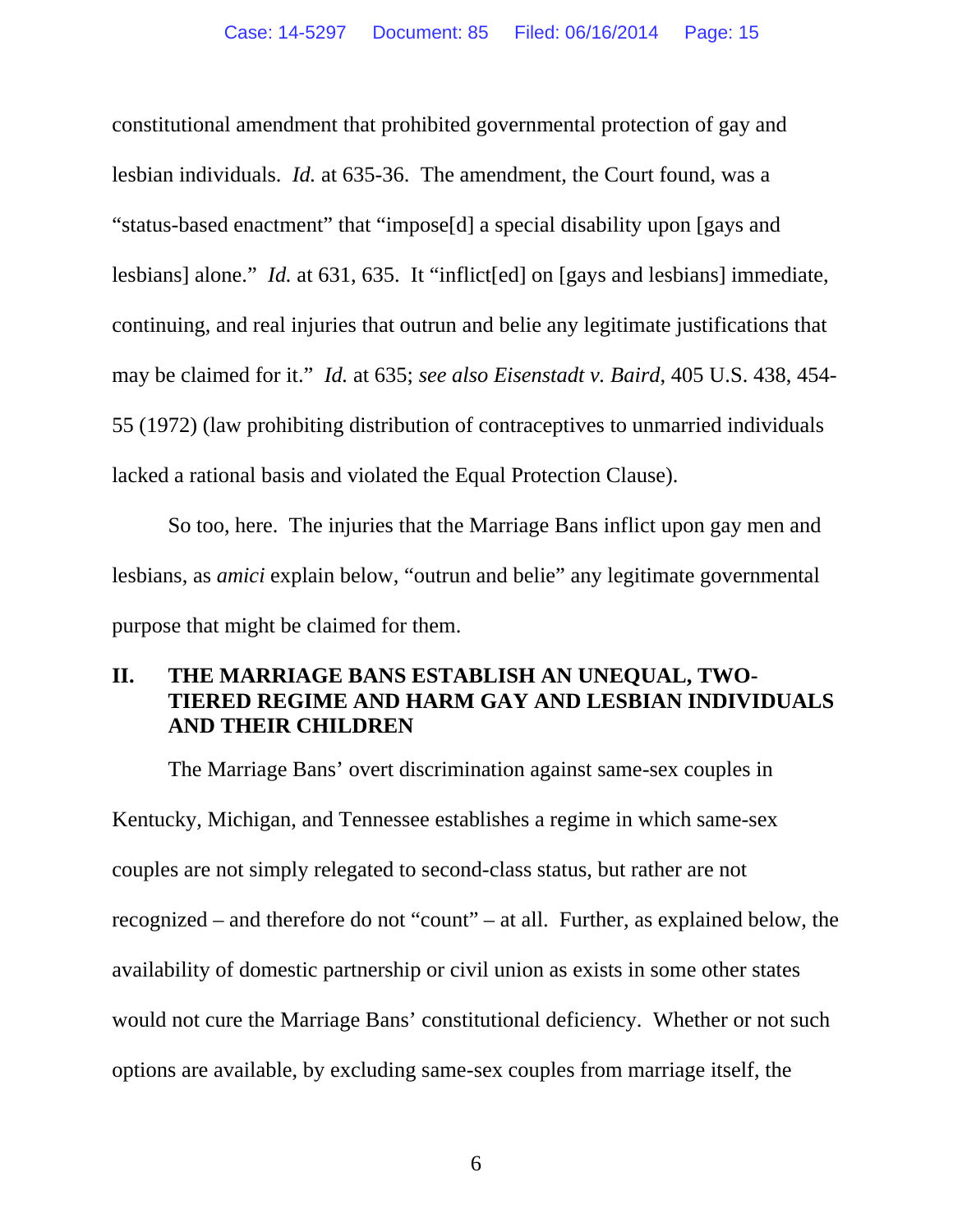Marriage Bans cause severe, actual harm to gay and lesbian individuals and their families.

## **A. The Legalistic Designation of Domestic Partnership Is Patently Inferior to the Revered Institution of Marriage**

Time-honored precedent establishes that state-created, separate institutions for disfavored groups are inherently unequal. As the Supreme Court has repeatedly recognized since *Brown v. Board of Education*, 347 U.S. 483, 495 (1954), such separate institutions offend the guarantees of the Equal Protection Clause. *See, e.g.*, *Mayor & City Council of Balt. v. Dawson*, 350 U.S. 877 (1955) (public beaches and bathhouses); *Holmes v. City of Atlanta*, 350 U.S. 879 (1955) (public golf courses); *Gayle v. Browder*, 352 U.S. 903 (1956) (public transportation); *New Orleans City Park Improvement Ass'n v. Detiege*, 358 U.S. 54 (1958) (public parks); *Peterson v. City of Greenville*, 373 U.S. 244 (1963) (restaurants); *Brown v. Louisiana*, 383 U.S. 131 (1966) (public libraries).

Even where separate institutions have the trappings of their more wellregarded counterparts, inequalities remain by definition. Though some distinctions may be intangible, their social significance is real, and they remain constitutionally impermissible. *See Sweatt v. Painter*, 339 U.S. 629, 634 (1950) (noting, in striking down Texas's segregated law schools, that "the [all-white] Law School possesses to a far greater degree those qualities which are incapable of objective measurement but which make for greatness in a law school"); *United States v.*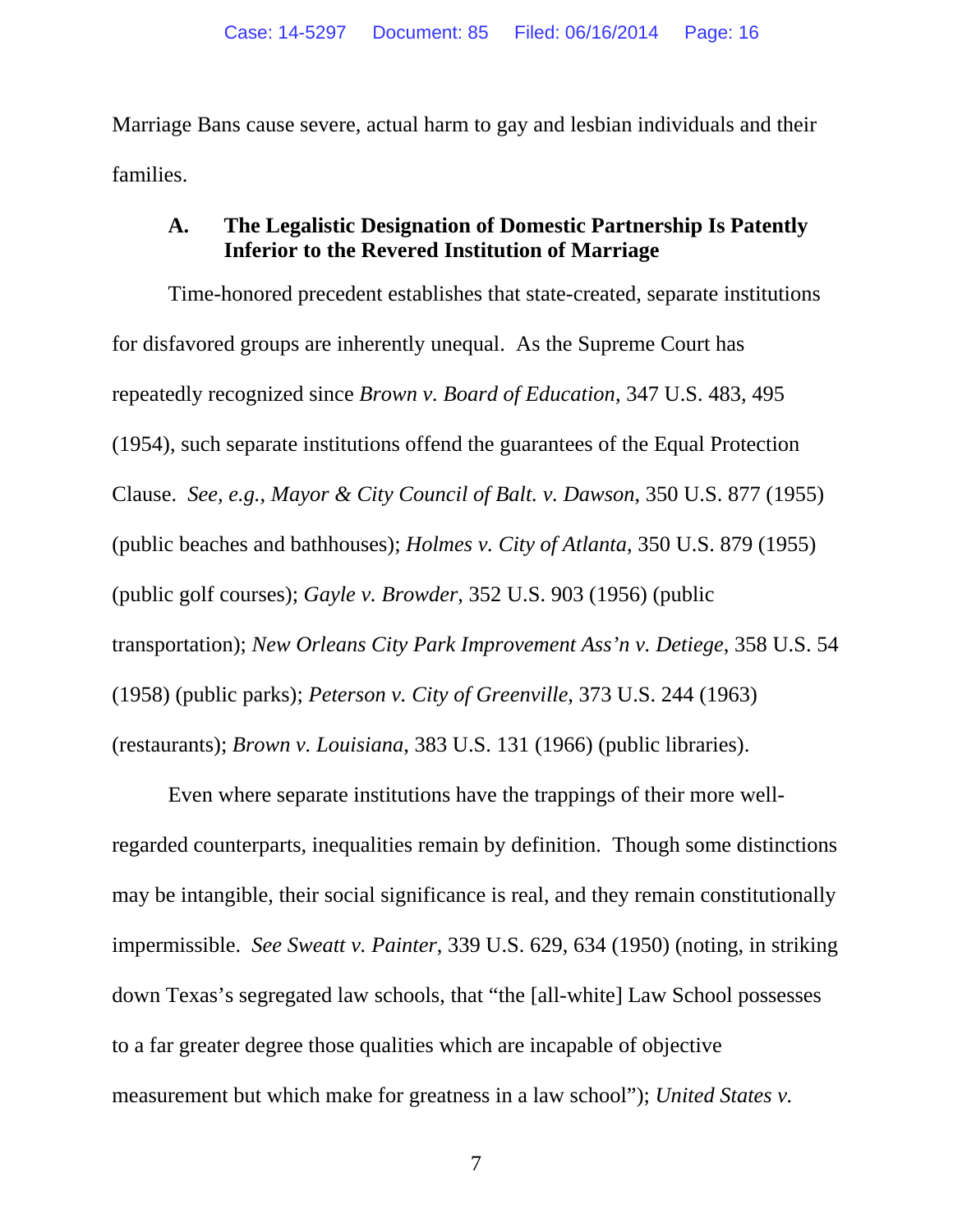*Virginia*, 518 U.S. 515, 557 (1996) (holding that Virginia could not restrict women to a military program that lacked, among other features, the "prestige" of Virginia Military Institute).

Nor would the blatant separation wrought by the Marriage Bans be cured by shunting same-sex couples into something short of real marriage, such as the legalistic apparatus of "domestic partnership" or "civil union." Both of these are different from and inferior to marriage. Even if domestic partnership were available in Kentucky, Michigan, and Tennessee, that would not remedy the harm caused by the exclusion from marriage but rather would provide a square peg for a round hole. As in *Sweatt,* "[i]t is difficult to believe that one who had a free choice" between domestic partnership and true marriage "would consider the question close." *See Sweatt*, 339 U.S. at 634.

### **1. Marriage Is a Uniquely Revered Institution in American Society**

Marriage holds a hallowed status in our society. As courts repeatedly recognize, marriage can be an essential aspect of the human experience. Far "more than a routine classification for purposes of certain statutory benefits," *United States v. Windsor*, 133 S. Ct. 2675, 2692 (2013), marriage is "an institution of transcendent historical, cultural and social significance," *Kerrigan v. Comm'r of Pub. Health*, 957 A.2d 407, 418 (Conn. 2008), "an institution more basic in our civilization than any other." *Williams v. North Carolina*, 317 U.S. 287, 303

8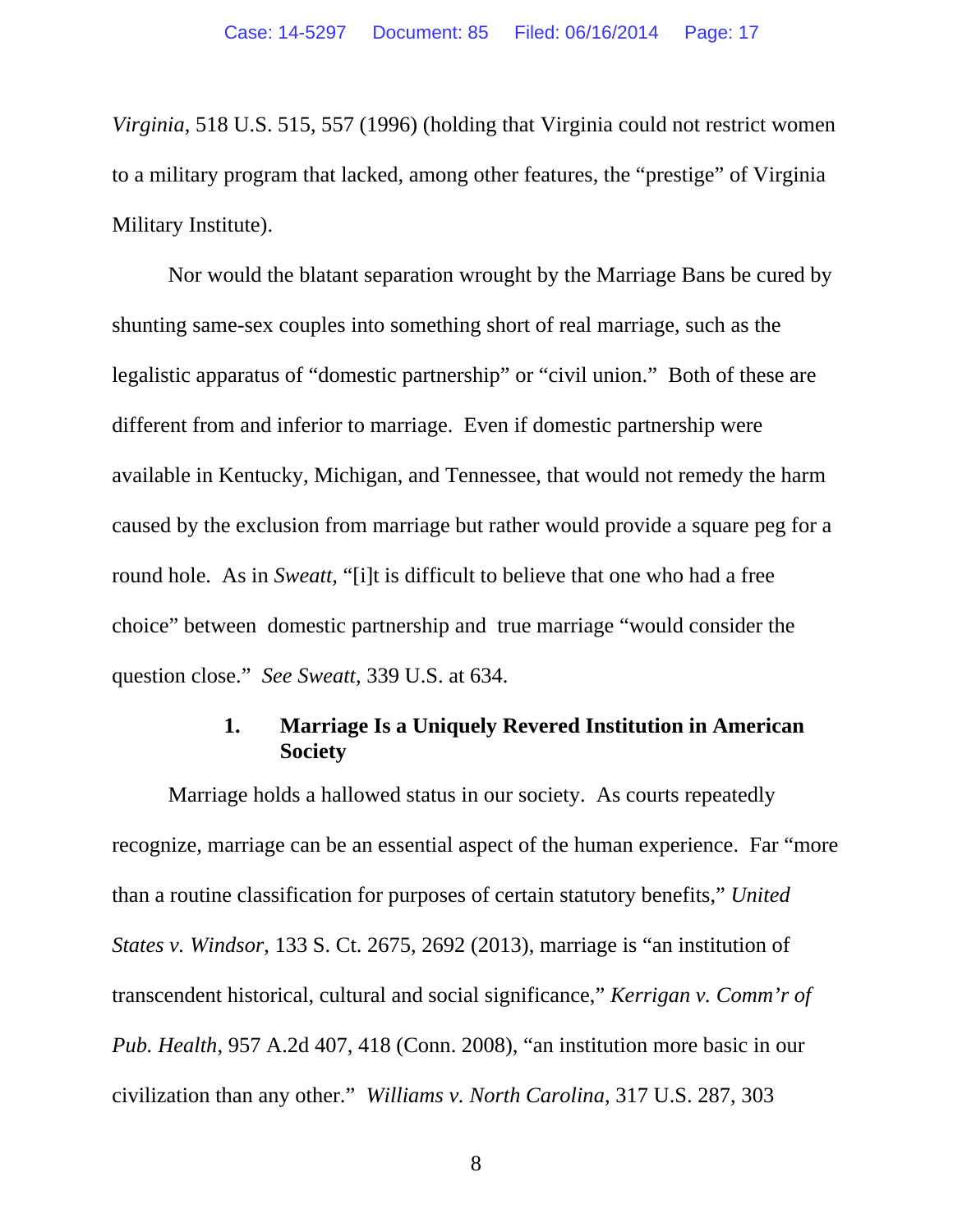(1942). Its significance to the couple involved is unparalleled; it is "intimate to the degree of being sacred." *Griswold v. Connecticut*, 381 U.S. 479, 486 (1965). Furthermore, marriage is a time-honored demonstration to family, friends, and the community of a loving commitment and mutual responsibility between two people and implies a return promise by society to respect that commitment. *See Turner v. Safley*, 482 U.S. 78, 95 (1987) (recognizing that marriage is an "expression[] of emotional support and public commitment"). The institution is "a highly public celebration of the ideals of mutuality, companionship, intimacy, fidelity, and family." *Goodridge v. Dep't of Pub. Health*, 798 N.E.2d 941, 954 (Mass. 2003). The right to marry, accordingly, "has long been recognized as one of the vital personal rights essential to the orderly pursuit of happiness by free men [and women]." *Loving*, 388 U.S. at 12; *see also Perez v. Lippold*, 198 P.2d 17, 18-19 (Cal. 1948) ("Marriage is . . . something more than a civil contract subject to regulation by the state; it is a fundamental right of free men."). As a result of the special significance of marriage in society, the institution has a critical "signaling" role, apart from the specific legal obligations it entails. Elizabeth S. Scott, *Social Norms and the Legal Regulation of Marriage*, 86 Va. L. Rev. 1901, 1917 (2000). The designation of marriage establishes norms for how the two married individuals conduct themselves and how society behaves toward them.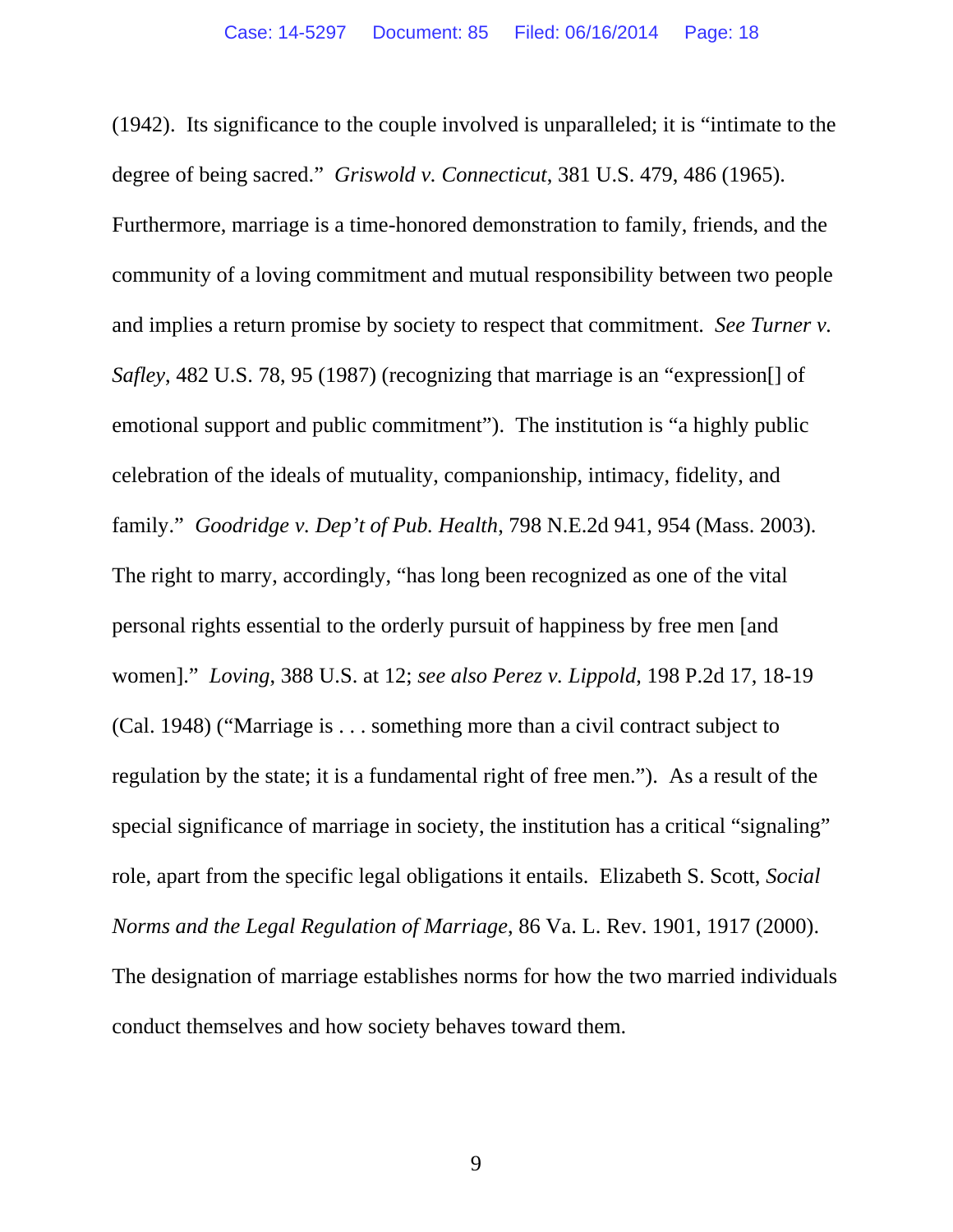First, married people understand they are to be emotionally and financially supportive, honest, and faithful to one another. *See* Robert A. Burt, *Belonging in America: How to Understand Same-Sex Marriage*, 25 BYU J. Pub. L. 351, 357 (2011) (noting that "[t]his faithfulness has always been at the core of the marital status for mixed-sex couples"). Although married couples may modify their expectations and behavior over time, they benefit by beginning with a common understanding of the marital relationship, gleaned from a lifetime of participating in society, hearing about marriage, and observing married couples. *See* Jeffrey M. Adams & Warren H. Jones, *The Conceptualization of Marital Commitment: An Integrative Analysis*, 72 J. Personality Soc. Psychol. 1177 (1997). This shared understanding assists married individuals in meeting their own and their spouse's expectations and motivates them to work through temporary difficulties. *Id.* 

The institution of marriage likewise provides common ground for others in society to understand a couple's relationship. Because marriage is universally recognized, married couples are readily treated in a manner that reflects their personal commitment and concomitant legal and social status. *See Goodridge*, 798 N.E.2d at 955 ("Because [marriage] fulfills yearnings for security, safe haven, and connection that express our common humanity, civil marriage is an esteemed institution, and the decision whether and whom to marry is among life's momentous acts of self-definition."). Spouses are understood as family members.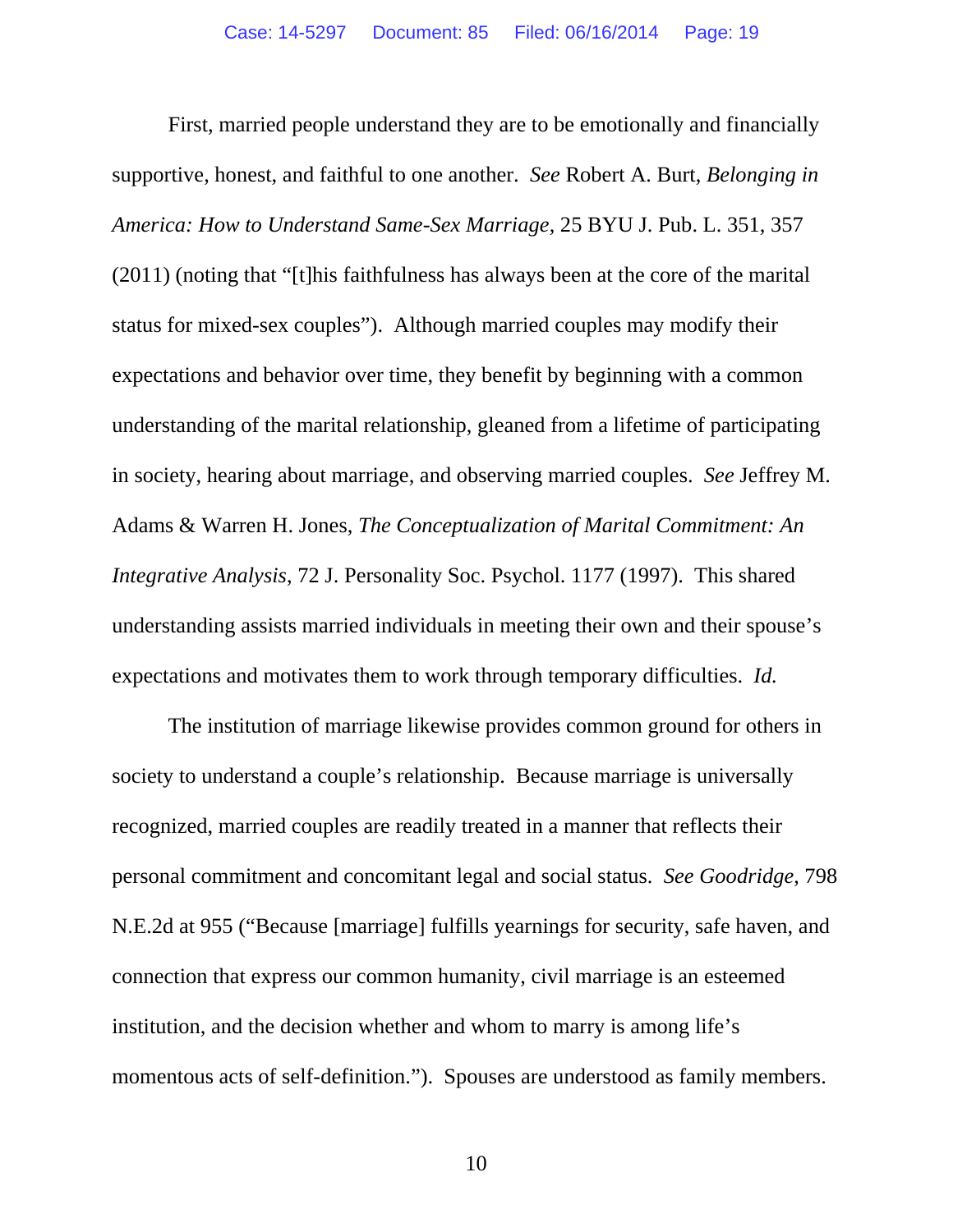When a married couple opens a joint bank account, or checks into a hotel, or applies for a credit card, or attends a parent-teacher conference, or accompanies a child on a plane flight, or jointly rents a car, there is no need for explanation or documentary proof of the relationship. *See generally Varnum v. Brien*, 763 N.W.2d 862, 883-84 (Iowa 2009) ("Iowa's marriage laws" are "designed to bring a sense of order to the legal relationships of committed couples and their families in myriad ways.").

For these reasons and others, many people regard getting married as the most important day in their lives—indeed, marriage "is the centerpiece of our entire social structure." Thomas B. Stoddard, *Why Gay People Should Seek the Right to Marry*, Out/Look: Nat'l Gay & Lesbian Q. (Fall 1989).

## **2. Statutory Schemes that Recognize Domestic Partnership and Civil Unions Are Legalistic Mechanisms That Lack the Significance, Stability, and Meaning of Marriage**

Nor would shifting to a scheme that recognizes domestic partnership and civil unions remedy the harm caused by the exclusion of same-sex couples from the institution of marriage. Domestic partnership and civil unions plainly lack the status, cultural significance, and social meaning of marriage. Unlike marriage, these legalistic categories are not an effective marker of family relationships. And same-sex couples who have access only to domestic partnerships or civil unions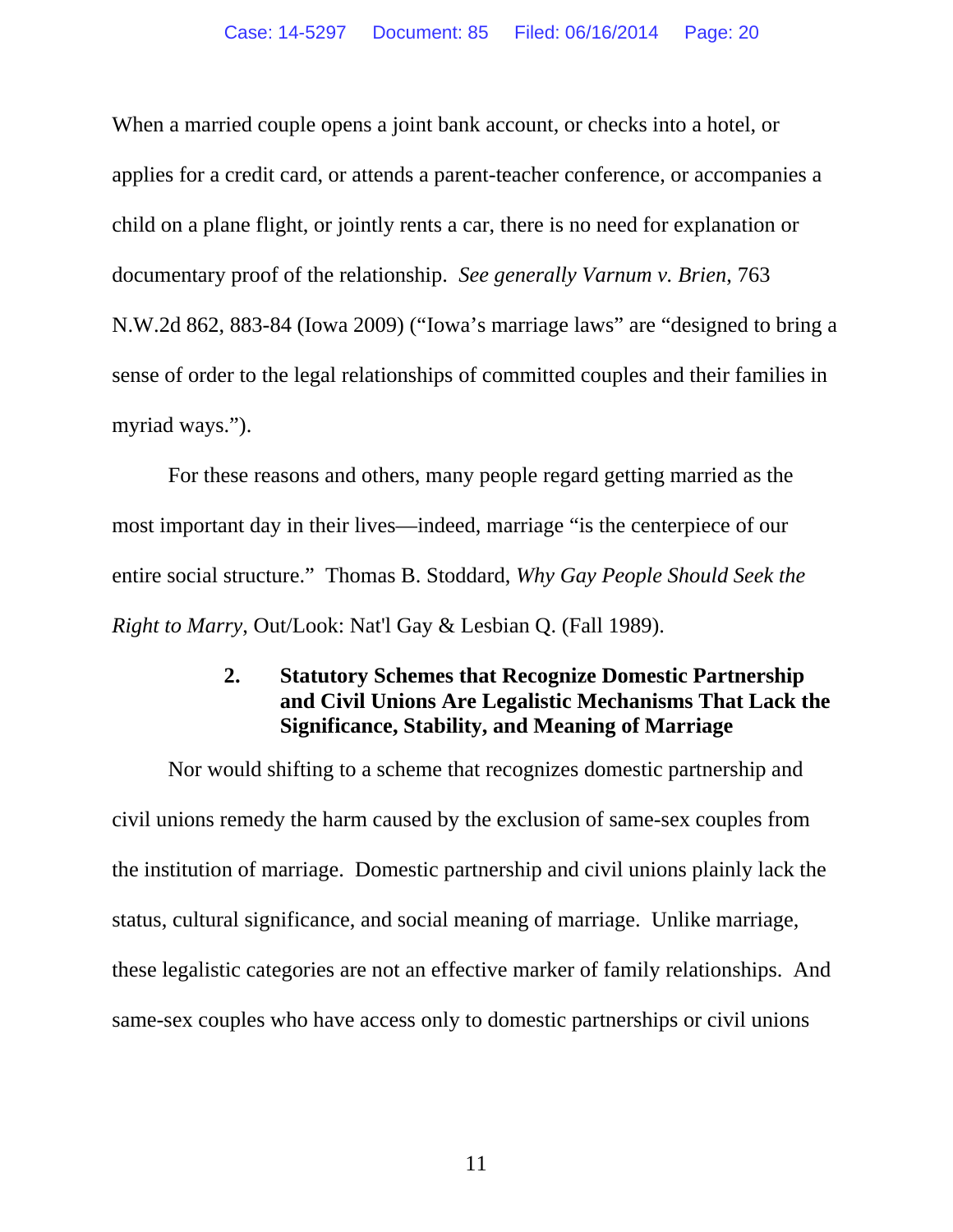are deprived of many of the tangible and intangible benefits and responsibilities that come with the marital commitment.

First, the legal categories of domestic partnership and civil union are novel and unstable. These categories were invented recently,<sup>4</sup> and their meaning is evershifting. 5 Even the name of the category varies from state to state. *Compare* Nev. Rev. Stat. § 122A (2013) ("Domestic Partnership") *with* Haw. Rev. Stat. § 572B (2013) ("Civil Union"). In addition, state law varies as to which individuals are permitted to enter a domestic partnership or civil union. In California, for example, only same-sex couples or couples in which one member is more than sixty-two years old are eligible to apply for a domestic partnership. *See* Cal. Fam. Code § 297(b)(4) (2014). In contrast, in Hawaii, any couple that cannot legally marry ("such as a widowed mother and her unmarried son") may enter a civil union. *See* Haw. Rev. Stat. §§ 572C-2, 572C-4 (2013). These different and inconsistent labels further obscure the legal rights and responsibilities of same-sex couples . *See Jackson,* 884 F. Supp. 2d. at 1077; *Sevcik v. Sandoval*, 911 F. Supp. 2d 996, 1001 (D. Nev. 2012).

 $\overline{a}$ 

<sup>&</sup>lt;sup>4</sup> The City of West Hollywood enacted the first domestic partnership ordinance in the mid-1980s.

 $<sup>5</sup>$  For example, in 1997, Hawaii's statutory scheme granted same-sex couples only</sup> 60 rights associated with marriage , but recently expanded the number of such rights. *See* Haw. Rev. Stat. §§ 572B, 572C-2 (2013).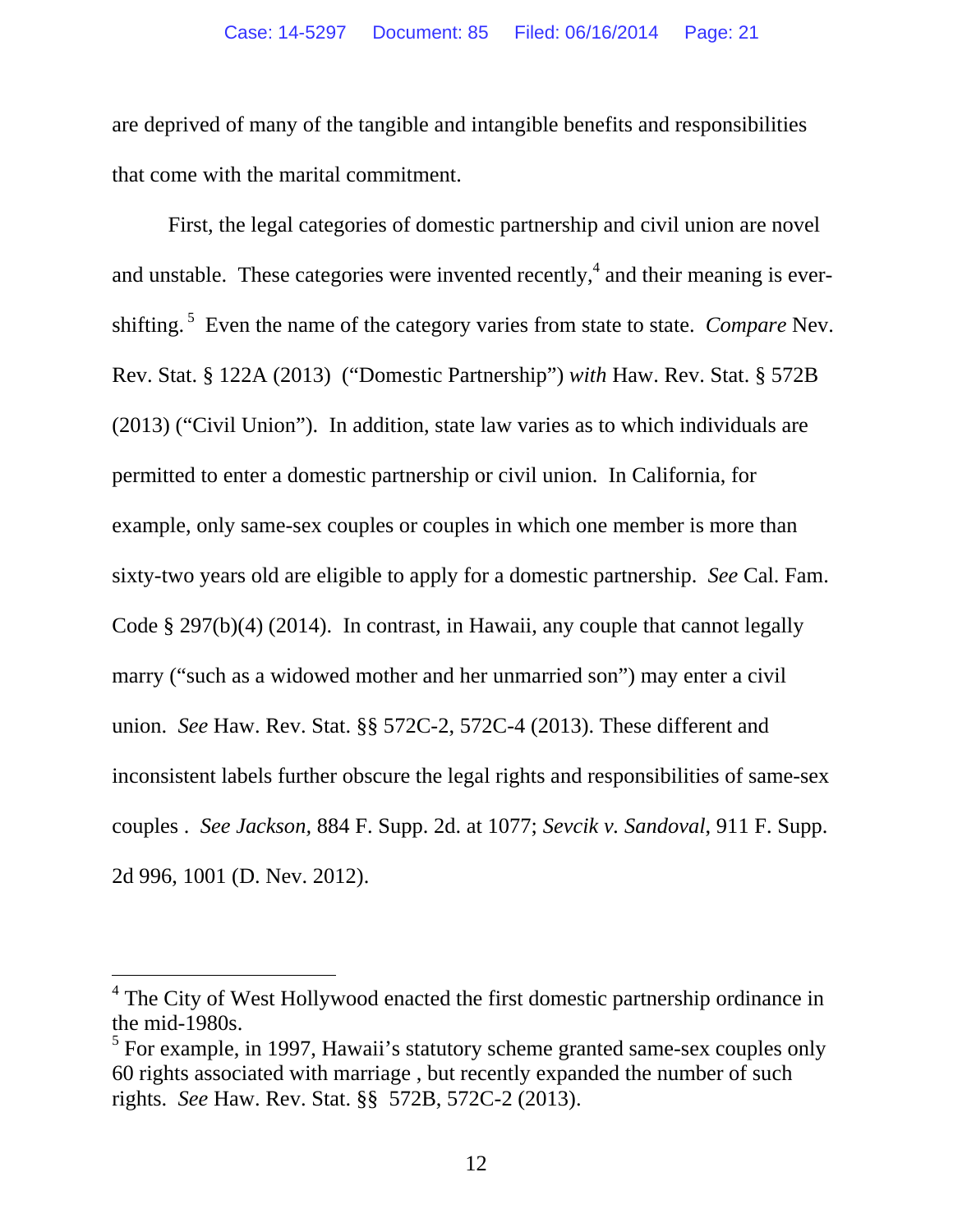Not surprisingly, in light of their novel and uncertain stature, domestic partnership and civil unions are not valued by society in a way that compares to marriage. People do not associate these legalistic relationships with the stability and permanence that characterize marriage. This is evident in the way government treats domestic partnership. In Nevada, for example, domestic partners need not solemnize their partnership, whereas marriage requires solemnization by a judge, justice or minister. *See Sevcik,* 911 F. Supp. 2d at 1000-01.

In turn, the registration of a domestic partnership is less meaningful to samesex couples than getting married would be. The complex emotions that people experience when they get married—as well as the joy and human closeness they feel when they attend a wedding—simply do not attach to the ministerial step of registering a domestic partnership or entering a civil union. Even when domestic partners celebrate their legal registration with a ceremony, the terrain is unfamiliar: Is the event a wedding? A commitment ceremony? Something else? The lack of a common vocabulary underscores the institution's lack of societal stature.

These reminders continue throughout the relationship. Even the simple act of referring to one's "partner" can be wrought with embarrassment and misunderstanding: members of same-sex couples can be left searching for a manner to explain, no matter how uncomfortable the setting, whether they are referring to their *domestic* partner or to their professional, athletic, or law partner.

13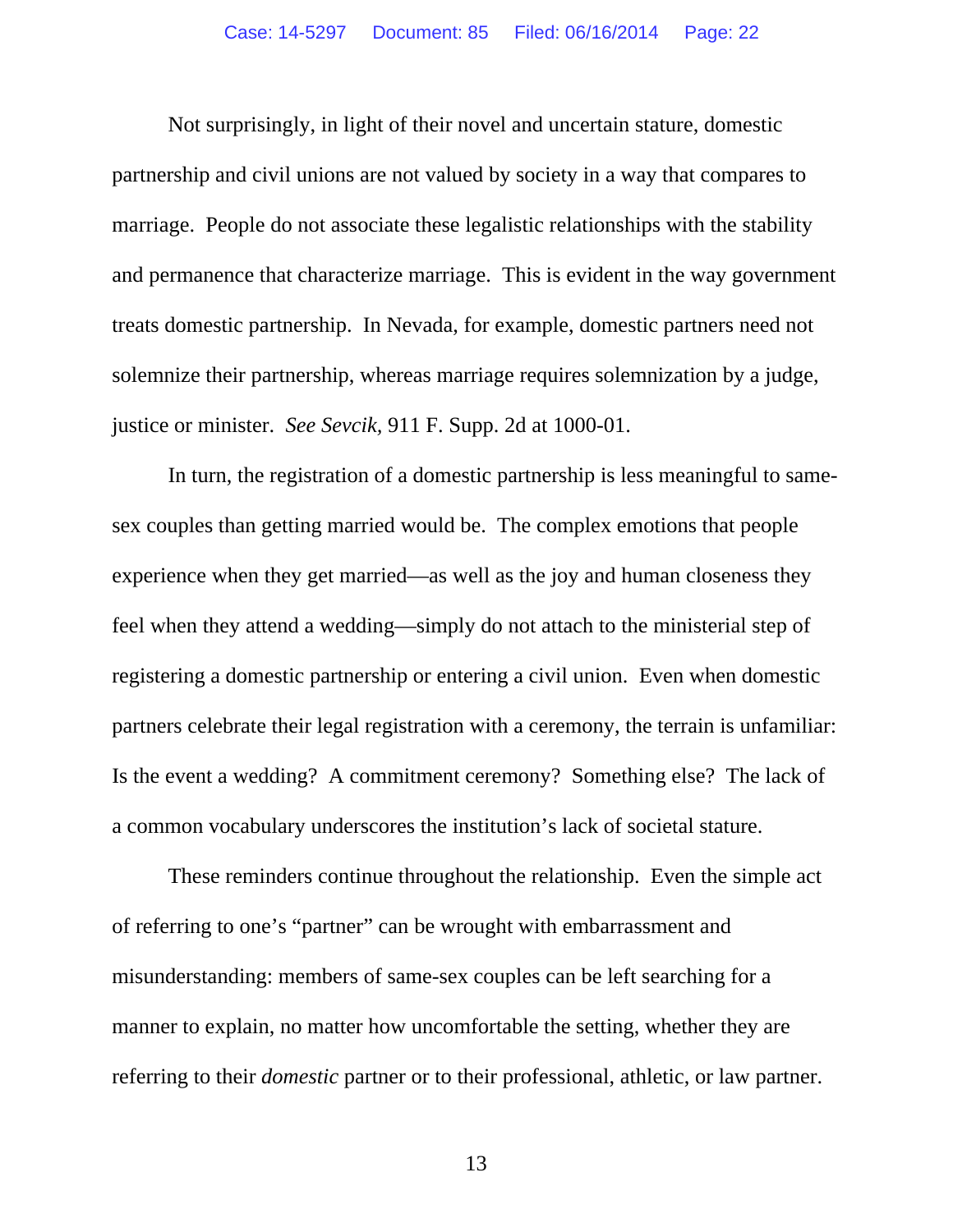Consequently, same-sex couples must often explain the intricacies of state family law to friends and potentially hostile strangers alike. Such ambiguities, and the likelihood of differential treatment, would be reduced if same-sex couples could accurately refer to themselves as "married" or could refer to each other as "husband" or "wife," a vocabulary that is universally understood.

In sum, marriage has a unique status in American society. There is no dispute that marriage means far more than inheritance rights, powers of attorney, or community property. It is, instead, the ultimate symbol of "unequaled commitment." Evan Wolfson, *Why Marriage Matters: America, Equality, and Gay People's Right to Marry* 6 (2004). Domestic partnership would be a patently inferior alternative. Simply put: "No matter what language people speak—from Arabic to Yiddish, from Chinook to Chinese—*marriage* is what we use to describe a specific relationship of love and dedication to another person. It is how we explain the families that are united because of that love. And it universally signifies a level of self-sacrifice and responsibility and a stage of life unlike any other." *Id.* at 3 (emphasis added).

## **B. Excluding Same-Sex Couples From the Institution of Marriage Causes Tangible Legal and Economic Harm**

Exclusion of same-sex couples from the institution of marriage results in the denial of many real and concrete legal and economic benefits that are premised upon *married* status. *See generally* M.V. Lee Badgett, *The Economic Value of* 

14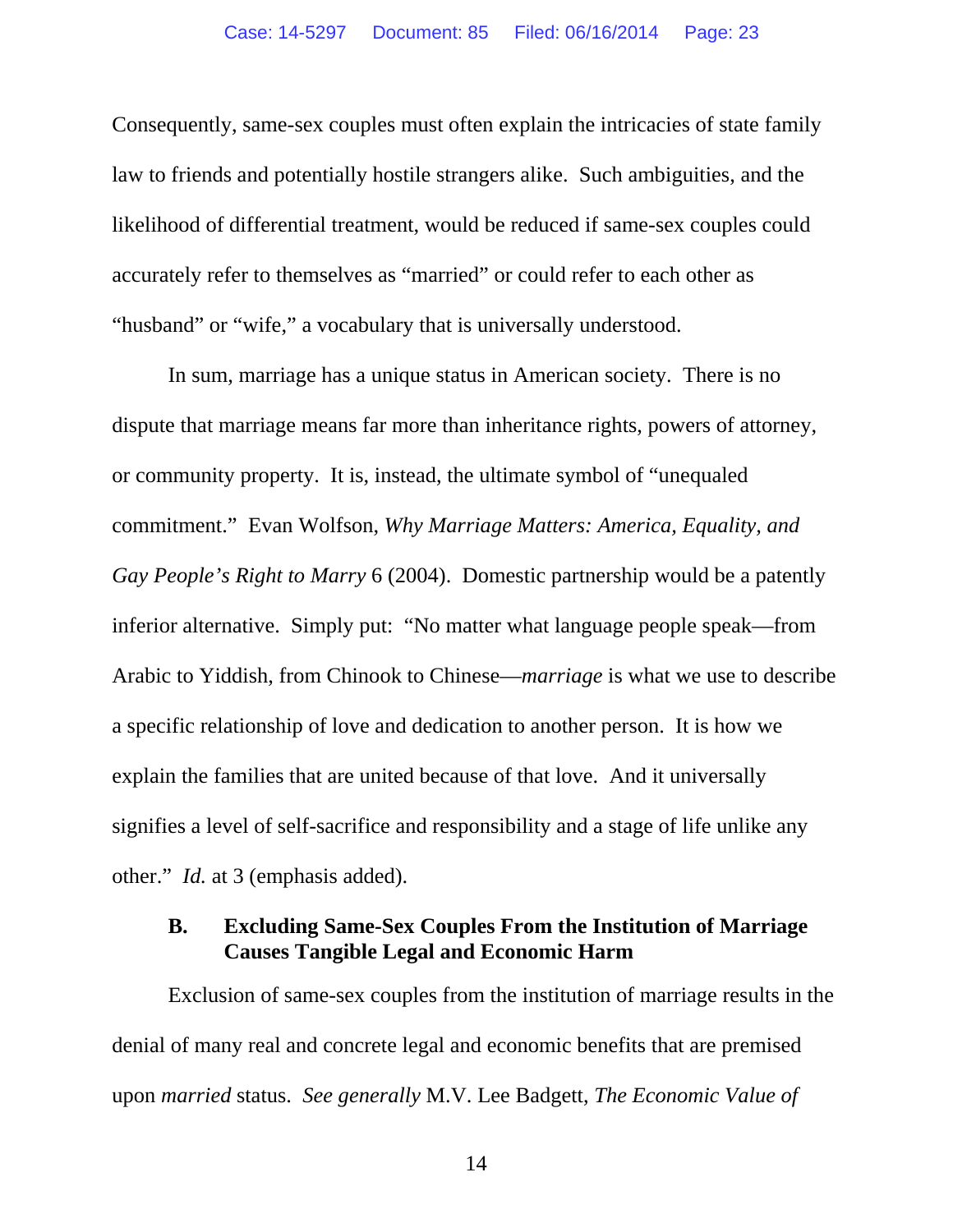*Marriage for Same-Sex Couples*, 58 Drake L. Rev. 1081 (2010). Because they are not married, same-sex couples may be denied employment-related benefits and may have limited access to affordable employment-based health insurance. *Id.* at 1084 (explaining that "coverage for same-sex domestic partners is still relatively rare"). Many same-sex couples eschew the institution of domestic partnership due to its lesser status. These couples are denied even the limited economic and legal protections that accrue to that designation.<sup>6</sup>

More generally, marriage confers numerous economic benefits that stem from the unique commitment it represents. For example, marriage fosters greater specialization of labor, which can increase a couple's income and the time available for family. *Id.* at 1102. Marriage also tends to reduce a couple's transaction costs: marriage "promotes economic efficiency by reducing transaction

 $\overline{a}$ 

<sup>6</sup> *Amici* agree, as plaintiffs-appellees in *Tanco* and *Bourke* argued in the lower court, that the Marriage Bans also infringe the constitutional right to travel. The Supreme Court has held that it is a violation of the right to travel to deny important state benefits with the effect of penalizing interstate migration. *See, e.g.*, *Mem'l Hosp. v. Maricopa Cnty.*, 415 U.S. 250, 254 (1974) (requiring people to forgo access to free medical care if they migrate is constitutionally impermissible); *Dunn v. Blumstein*, 405 U.S. 330, 335 (1972) (requiring people to forgo voting rights if they migrate is constitutionally impermissible); *Shapiro v. Thompson*, 394 U.S. 618, 629 (1969) (requiring people to forgo access to welfare if they migrate is constitutionally impermissible). As the Supreme Court has also held, marriage is a fundamental right, *see Loving*, 388 US 1, 12. Thus penalizing the members of a same-sex couple by requiring them to forgo the legal benefits granted by virtue of their marriage in a state that permits same sex marriage if they migrate to a state that does not recognize such marriages is similarly a violation of their right to travel. *Id.*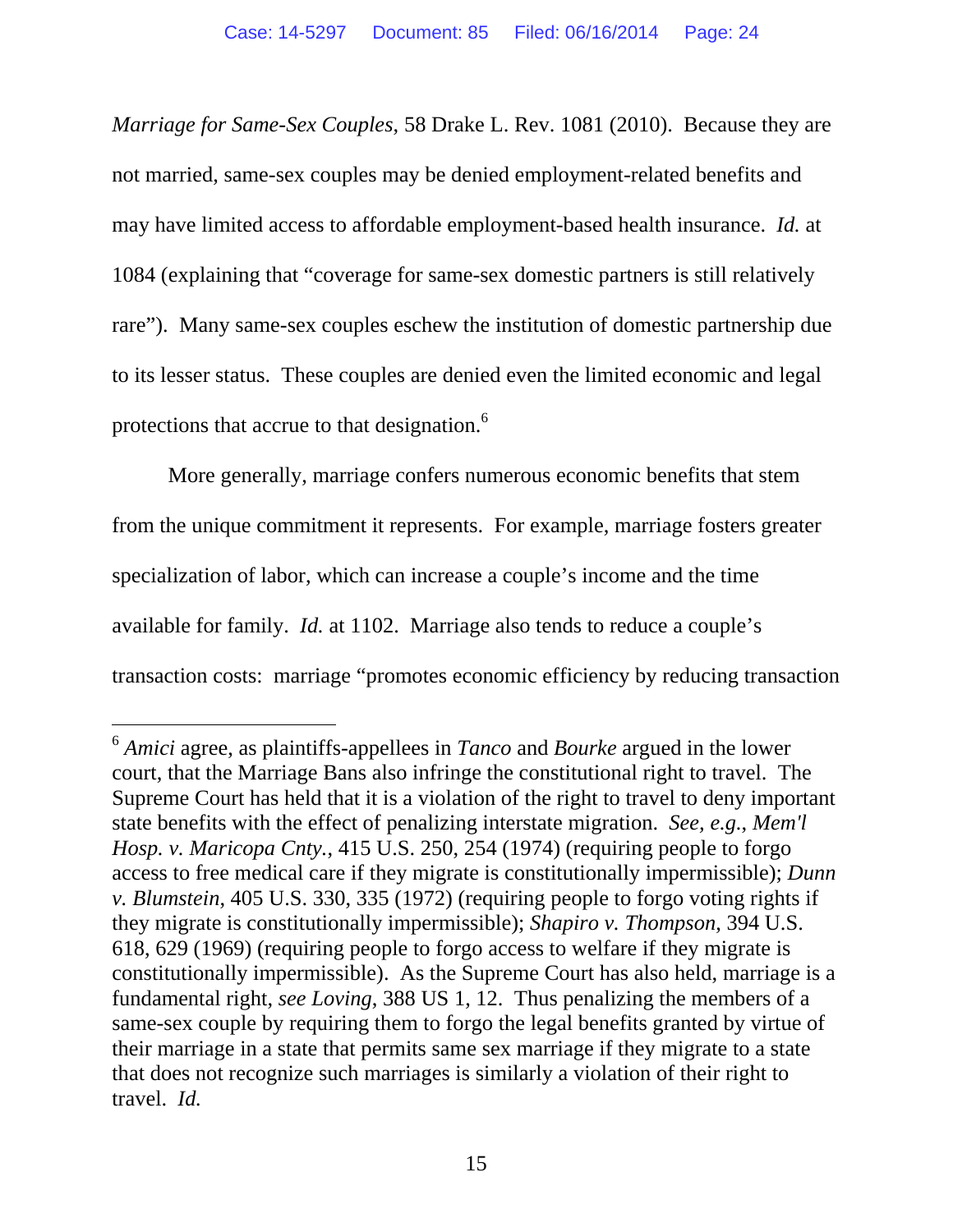costs for couples, mainly by removing the need to renegotiate the terms of the legal relationship as couples experience changed circumstances." *Id.* at 1101. Furthermore, married individuals enjoy greater employment-related economic gains, whereas same-sex couples who cannot marry face uncertainty and pressures that may adversely affect their work performance and reduce their economic rewards. *Id.* at 1102-03. Though difficult to quantify, these economic benefits of marriage are well-known and acknowledged in the field of economics. *Id.*

Even in states that recognize domestic partnerships, domestic partners are afforded fewer rights than those offered to married couples. For example, in Nevada, domestic partners receive some, but not all, of the rights and responsibilities afforded to married couples: among other things, employers there are not legally required to provide health care benefits for domestic partners of their employees. Nev. Rev. Stat. § 122A.210(1) (2013). In Wisconsin, the legislature granted only a set of limited rights to domestic partners. *See* Howard A. Sweet, *Understanding Domestic Partnerships in Wisconsin*, 82 Wis. Law. 6, 56 (Nov. 2009). In enacting the State's domestic partnership statute, the Wisconsin legislature made clear that "the legal status of domestic partnership" was specifically designed *not* to be "substantially similar to that of marriage." Wis. Stat. § 770.001 (2014).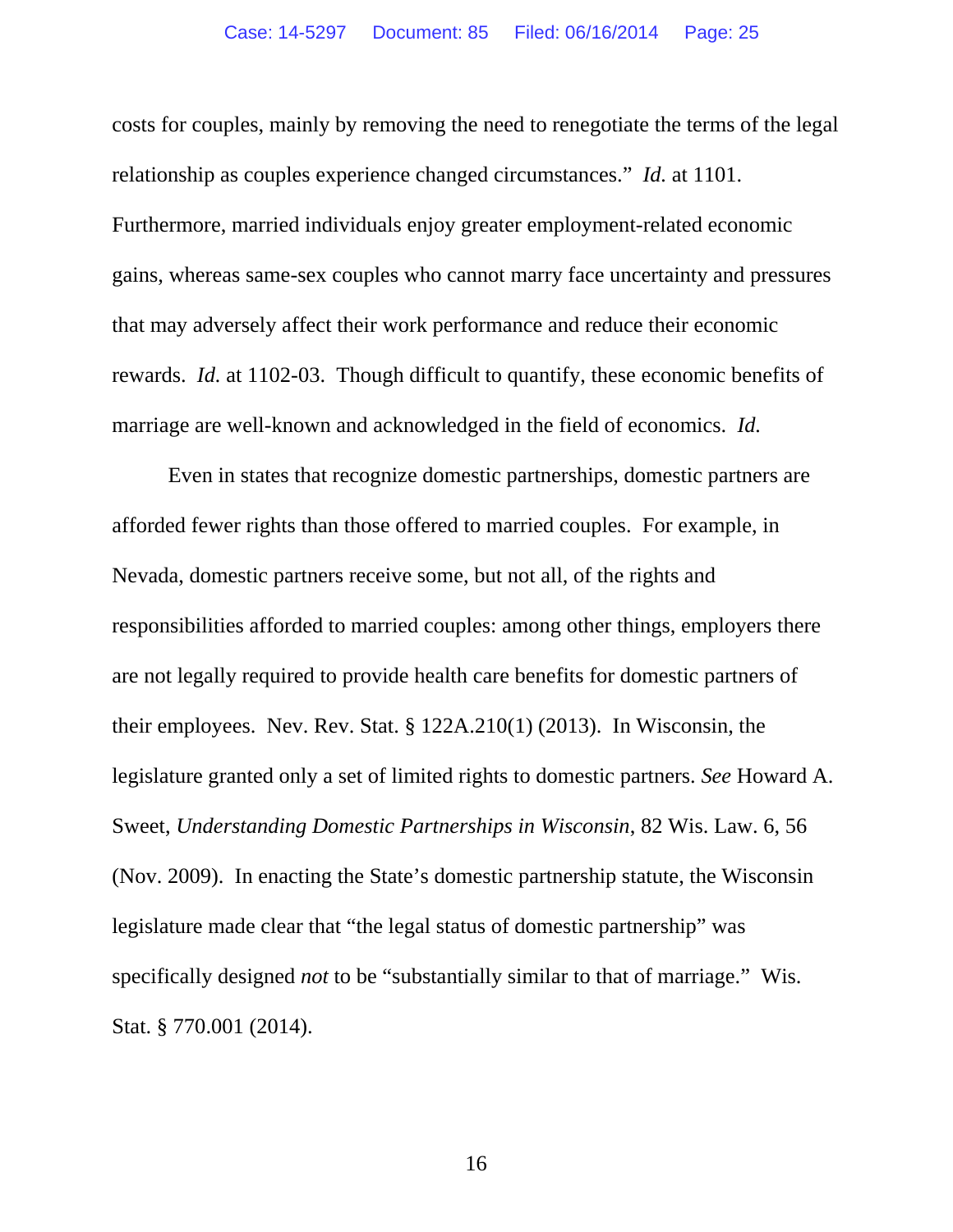## **C. In the Wake of the Supreme Court's Decision in** *Windsor***, the Tangible Benefits Associated with Marriage Are Even More Substantial.**

The availability of federal benefits to married couples further demonstrates that the Marriage Bans inflict real economic and legal harm on same-sex couples. Statutory schemes that allow same-sex couples to enter domestic partnerships or civil unions but that do not allow them to marry result in the deprivation of federal benefits because many federal agencies offer such benefits only to lawfully *married* couples. Now that the Supreme Court's decision in *Windsor* invalidated Section 3 of the federal Defense of Marriage Act ("DOMA"), which prohibited federal recognition of the validity of same-sex couples' marriages, 133 S.Ct. at 2695, a growing chasm separates the protections available to same-sex couples who are lawfully married under their state's legal regime from those who are merely joined in domestic partnership or civil union.

The federal government uses "marriage" as a threshold for many federal protections and responsibilities. By defining "marriage" and "spouse" for federal purposes, Section 3 of DOMA effectively "control[led] over 1,000 federal laws" where marital or spousal status is a factor. *Windsor*, 133 S. Ct. at 2683 (citing U.S. Gov't Accountability Office, GAO-04-353R, *Defense of Marriage Act: Update to Prior Report 1* (2004)). By denying same-sex couples the right to marry, Kentucky, Michigan, and Tennessee have placed those federal protections and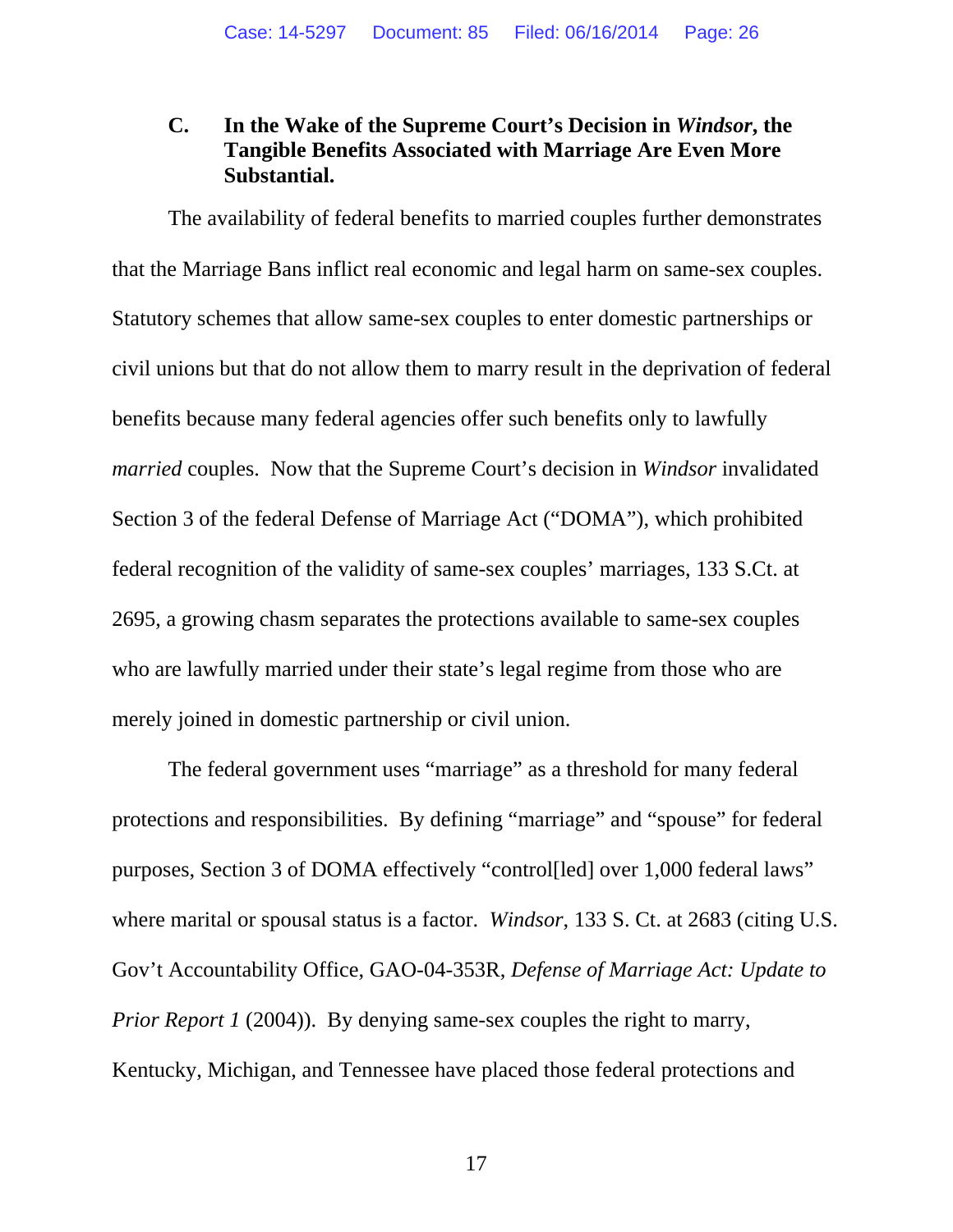responsibilities entirely off-limits to them. *See generally Garden State Equal. v. Dow*, 216 N.J. 314 (2013).

On the same day *Windsor* was decided, the President ordered a complete and comprehensive review of "all relevant federal statutes to ensure [the] decision, including its implications for Federal benefits and obligations, is implemented swiftly and smoothly." *Statement by the President on the Supreme Court Ruling on the Defense of Marriage Act* (June 26, 2013 )*, available at* 

http://www.whitehouse.gov/blog/2013/06/26/supreme-court-strikes-down-defensemarriage-act. However, in striking down Section 3 of DOMA, the Supreme Court confined its holding to "lawful marriages." *Windsor,* 133 S. Ct. at 2696.

Consistent with their existing benefits frameworks, the agencies that have taken action to date in response to the President's directive have extended protections and responsibilities to *married* same-sex couples, and many agencies have stated explicitly that they *will not* extend protections to registered domestic partners.<sup>7</sup> For example, in its extensive guidance regarding federal benefits post-*Windsor*, the Office of Personnel Management expressly provided that "[b]enefits coverage is

-

 $7$  To date, the federal government agencies extending protections based on lawful marriage include the Office of Personnel Management, the Department of Defense, the Department of Homeland Security, the Department of State, the Department of the Treasury and Internal Revenue Service, the Department of Labor, the Department of Health and Human Services, the Social Security Administration, the Department of Veterans Affairs, the Office of Governmental Ethics, and the Federal Elections Commission.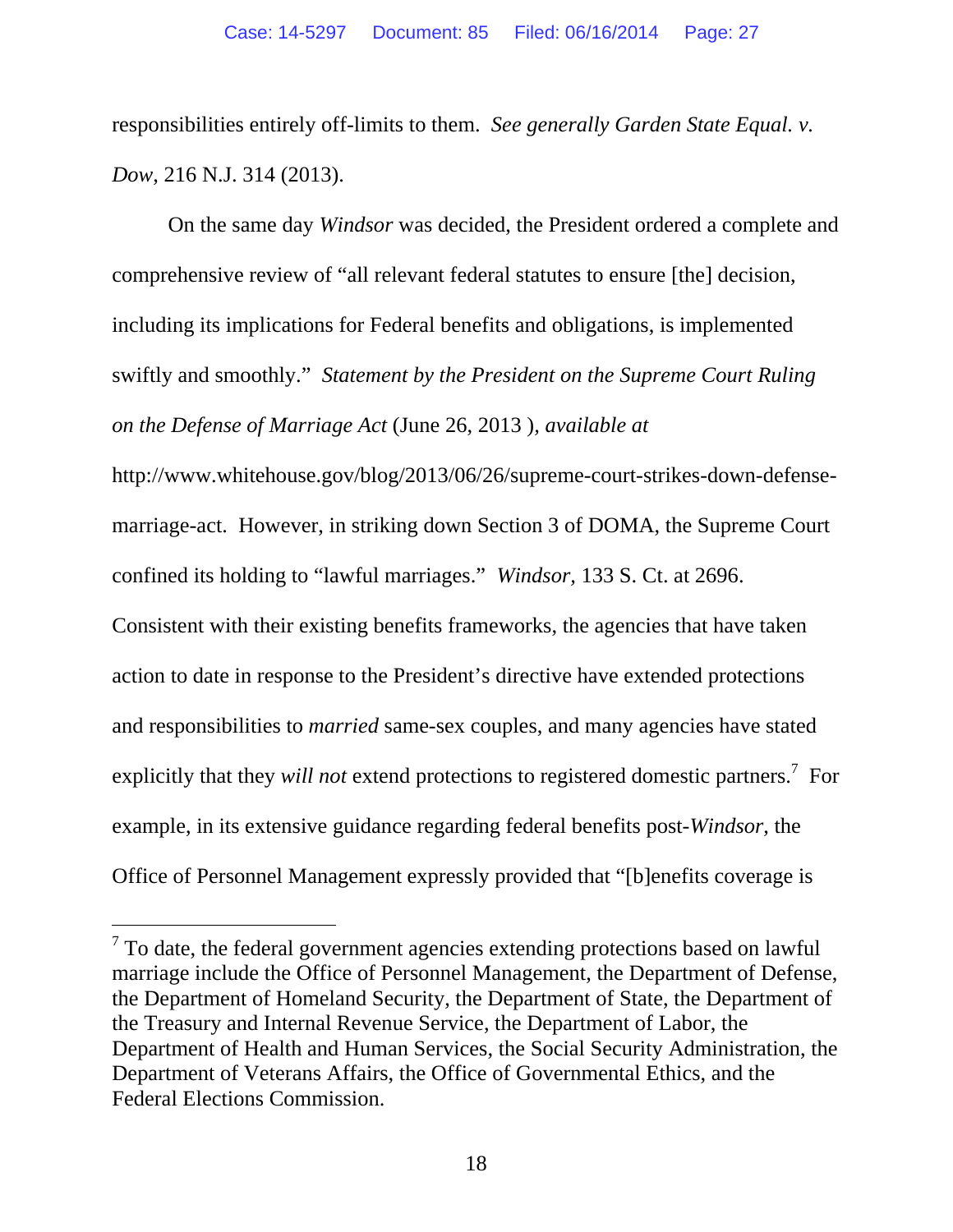now available to a legally married same-sex spouse of a Federal employee or annuitant," but "same-sex couples who are in a civil union or other forms of domestic partnership . . . will remain ineligible for most Federal benefits programs." Office of Personnel Management, Benefits Admin. Letter, *Coverage of Same–Sex Spouses,* No. 13-203 (July 17, 2013) at 1-2. Likewise, on August 29, 2013, the Internal Revenue Service ("IRS") ruled that all legal marriages of samesex couples will be respected for federal tax purposes. Rev. Rul. 2013-17, 2013- 381.R.B. However, the Revenue Ruling also specifically held that marital protections do not extend to persons "who have entered into a registered domestic partnership, civil union, or other similar formal relationship recognized under state law that is not denominated as a marriage under the laws of that state . . . ." *Id.* 

In the immigration context, whether a same-sex couple is lawfully *married*  or merely in a domestic partnership or civil union could mean the difference between deportation and a valid basis for a family-based immigration visa. The United States Citizenship and Immigration Services ("USCIS") has made clear that "same-sex marriages will be treated exactly the same as opposite-sex marriages" including, for example, with respect to eligibility for discretionary waivers of certain inadmissibility grounds based on marriage or status of a spouse, and to the residency period required for naturalization of non-citizens married to U.S. citizens. USCIS, *Same Sex Marriages* (updated Apr. 3, 2014), *available at* 

19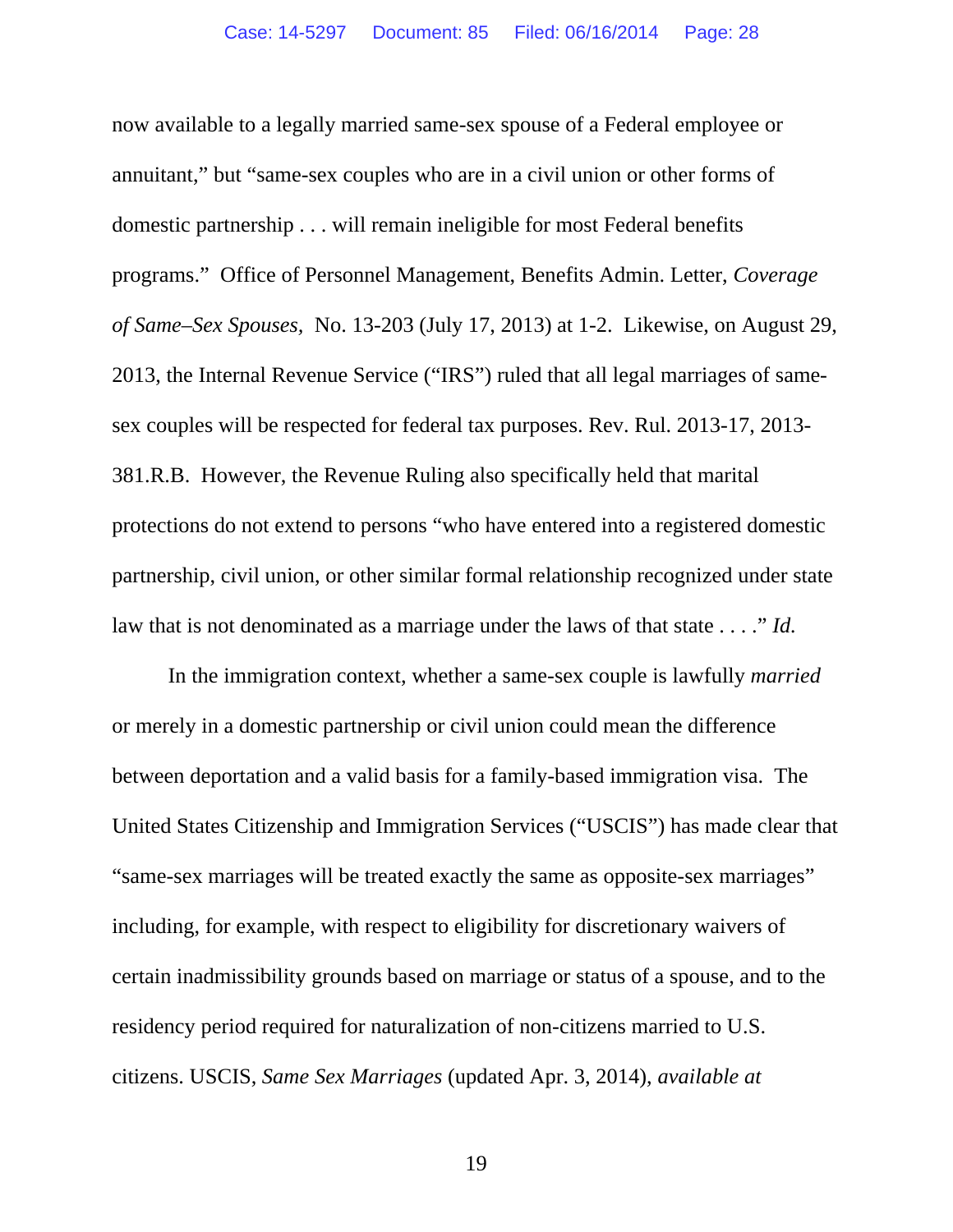http://www.uscis.gov/family/same-sex-marriages ("USCIS FAQ"), at QA 8-9. These benefits would not be available to same-sex couples in domestic partnerships or civil unions.<sup>8</sup>

The guidance and policies issued by the Department of Homeland Security, Department of Defense and the Department of State further exemplify the primacy of lawful *marriage* in extending federal benefits to same-sex couples. On July 1, 2013, then-Secretary of Homeland Security Napolitano directed the USCIS to "review immigration visa petitions filed on behalf of a same-sex spouse in the same manner as those filed on behalf of an opposite-sex spouse." *Statement by Secretary of Homeland Security Janet Napolitano on the Implementation of the Supreme Court Ruling on the Defense of Marriage Act,* (July 1, 2013), *available at* http:/ /www.dhs.gov/news/2013/07/01/statement-secretary-homeland-securityjanet-napolitano-implementation-supreme-court.<sup>9</sup> The Department of State

-

<sup>&</sup>lt;sup>8</sup> Certain governmental agencies, including the USCIS, have stated that "[a]s a general matter, the law of the place where the marriage was celebrated determines whether the marriage is legally valid for immigration purposes. . . . The domicile state's laws and policies on same-sex marriages will not bear on whether USCIS will recognize a marriage as valid." USCIS FAQ, at QA 3. This means that a same-sex couple living in a state that provides only for civil unions or domestic partnerships, as well as such couples living in states that lack even these provisions, would be required to bear the burden of travelling out of state—and marrying far away from their friends and families—to qualify for the same federal benefits afforded to heterosexual married couples.

<sup>9</sup> That directive was formalized on July 26, 2013. *See* USCIS, *Same-Sex Marriages* (July 26, 2013), *available at* http://www.uscis.gov/family/same-sex-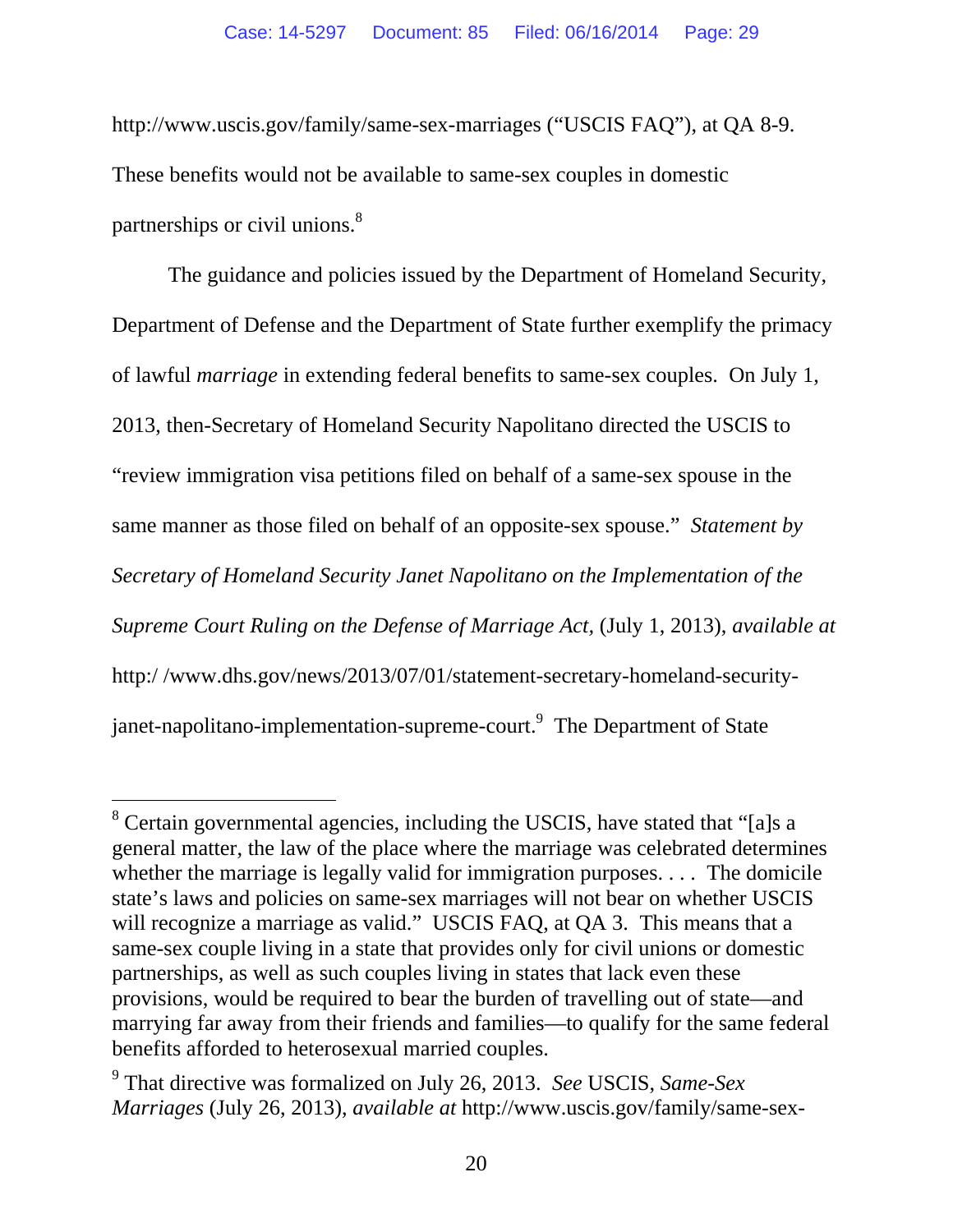followed suit, beginning with Secretary Kerry's announcement that U.S. embassies and consulates would adjudicate visa applications based on a marriage of a samesex couple in the same way that they adjudicate applications for different-sex spouses. *Announcement on Visa Changes for Same-Sex Couples* (Aug. 2, 2013), *available at* http://www.state.gov/secretary/remarks/2013/08/212643.htm. Similarly, in August 2013, Secretary of Defense Chuck Hagel advised that "[i]t is now the Department's policy to treat all married military personnel equally. The Department will construe the words 'spouse' and 'marriage' to include same-sex spouses and marriages, and the Department will work to make the same benefits available to all military spouses, regardless of whether they are in same-sex or opposite-sex marriages." Dep't of Def., Memo from Sec'y Chuck Hagel, *Extending Benefits to the Same-Sex Spouses of Military Members* at 1 (Aug. 13, 2013), *available at* http://www.defense.gov/home/features/2013/docs/Extending-Benefits-to-Same-Sex-Spouses-of-Military-Members.pdf. Though the availability of federal benefits continues to evolve, agency guidance makes clear that the threshold requirement to attain many of these benefits is lawful *marriage* – not a civil union or domestic partnership.

 $\overline{a}$ 

marriages ("USCIS FAQ"). *See also U.S. Visas for Same-Sex Spouses, available at* http://travel.state.gov/content/dam/visas/DOMA/DOMA%20FAQs.pdf (last visited June 13, 2014) (spousal eligibility based on valid marriage) ("Visa FAQ").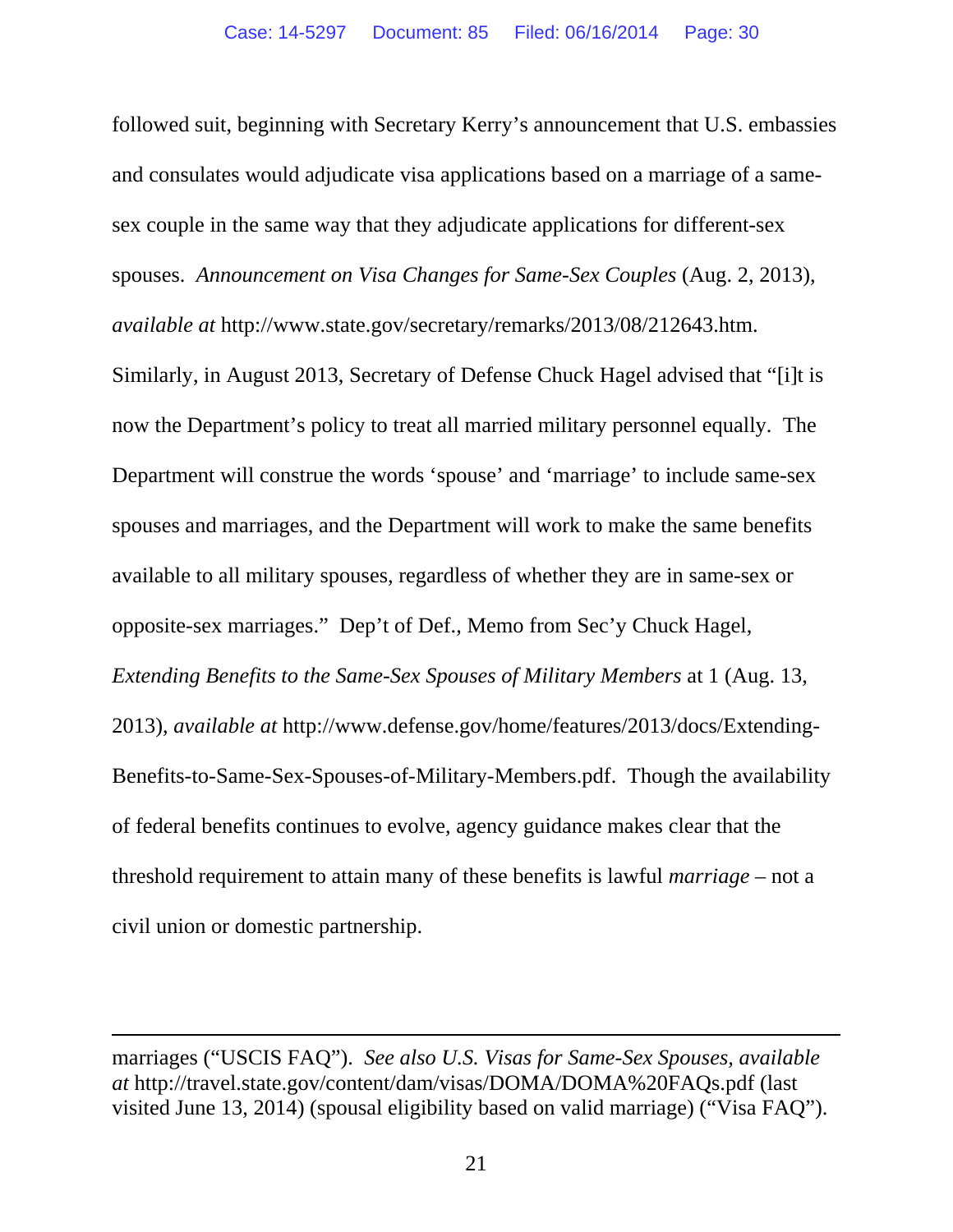## **D. Excluding Same-Sex Couples from Marriage Perpetuates Discrimination Against Gay Men and Lesbians**

The Marriage Bans also cause real and intangible harms to same-sex couples and their immediate and extended families. Even to the extent that a domestic partnership or civil union may confer legal benefits of marriage, the two-tiered regime disadvantages same-sex couples in numerous ways. First, banning samesex couples from the valued institution of marriage makes them "other," and demeans and stigmatizes them. This stigma, in turn, affects their physical and emotional health and well-being and encourages further discrimination against gay and lesbian individuals. This in turn causes "minority stress" that harms their physical and emotional well-being, and face increased discrimination.

## **1. Excluding Same-Sex Couples from Marriage Expresses Government Disapproval of Same-Sex Relationships**

The two-tiered regime that the Marriage Bans establish conveys official disapproval of same-sex relationships. As the California Supreme Court explained in finding that domestic partnership was not a constitutionally adequate substitute for marriage:

> [T]he statutory provisions that continue to limit access to [marriage] exclusively to opposite-sex couples—while providing only a novel, alternative institution for samesex couples—likely will be viewed as an official statement that the family relationship of same-sex couples is not of comparable stature or equal dignity to the family relationship of opposite-sex couples.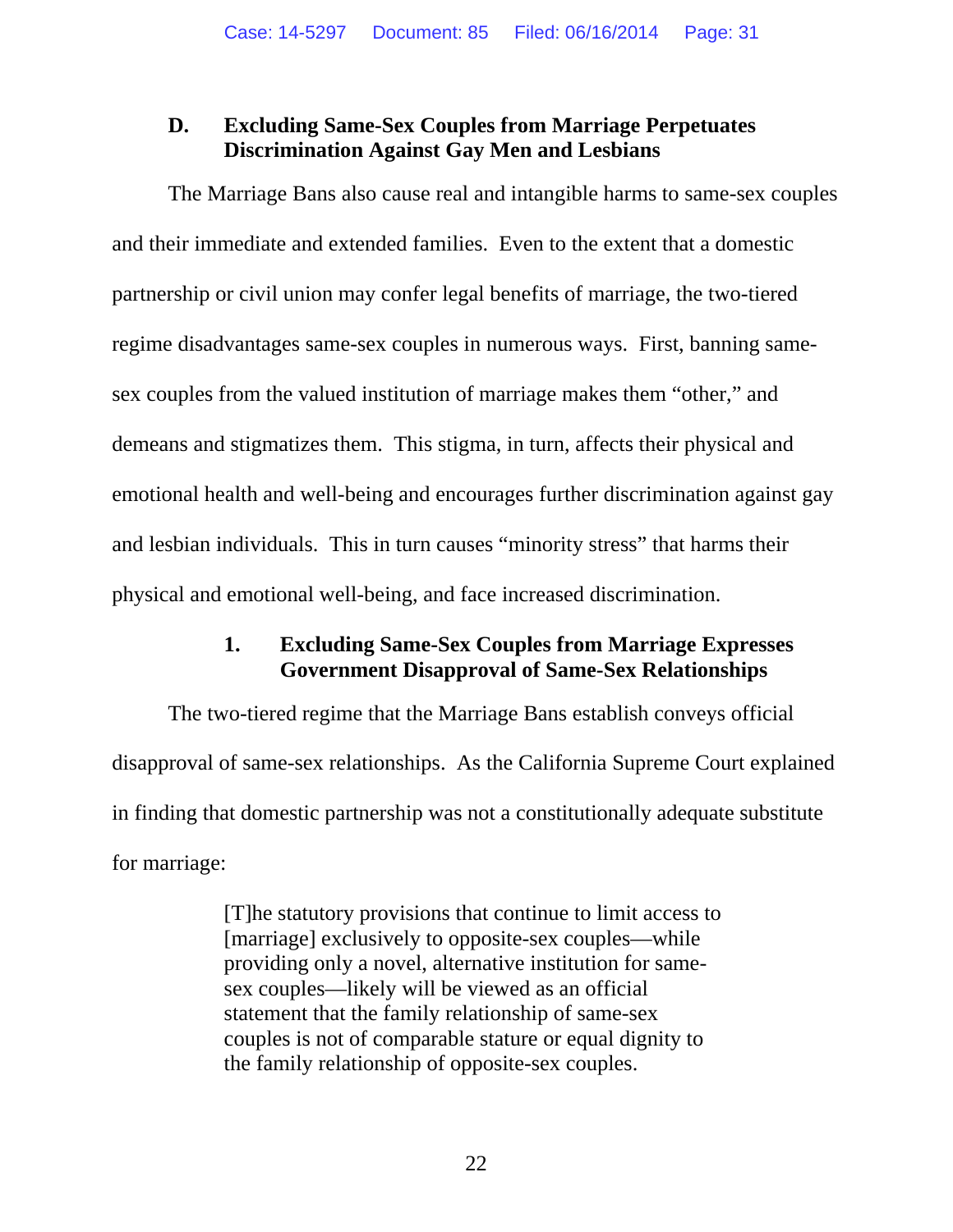*In re Marriage Cases*, 183 P.3d 384, 452 (Cal. 2008). To that end, the Court reasoned:

> [T]here is a very significant risk that retaining a distinction in nomenclature with regard to this most fundamental of relationships whereby the term 'marriage' is denied only to same-sex couples inevitably will cause the new parallel institution that has been made available to those couples to be viewed as of a lesser stature than marriage and, in effect, as a mark of secondclass citizenship.

*Id*. at 445; *see also Kerrigan*, 957 A.2d at 474 ("[B]ecause of the long and celebrated history of the term 'marriage' and the widespread understanding that this word describes a family relationship unreservedly sanctioned by the community, the statutory provisions that continue to limit access to this designation exclusively to opposite-sex couples—while providing only a novel, alternative institution for same-sex couples—likely will be viewed as an official statement that the family relationship of same-sex couples is not of comparable stature or equal dignity to the family relationship of opposite-sex couples.") (citing *In re Marriage Cases*, 43 Cal. 4th at 855); *Goodridge*, 798 N.E.2d at 962 (statutory bar on marriage for same-sex couples "confers an official stamp of approval on the destructive stereotype that same-sex relationships are inherently unstable and inferior to opposite-sex relationships and are not worthy of respect").

The government disapproval expressed through the Marriage Bans is likewise constitutionally suspect in light of the motivations that underlie the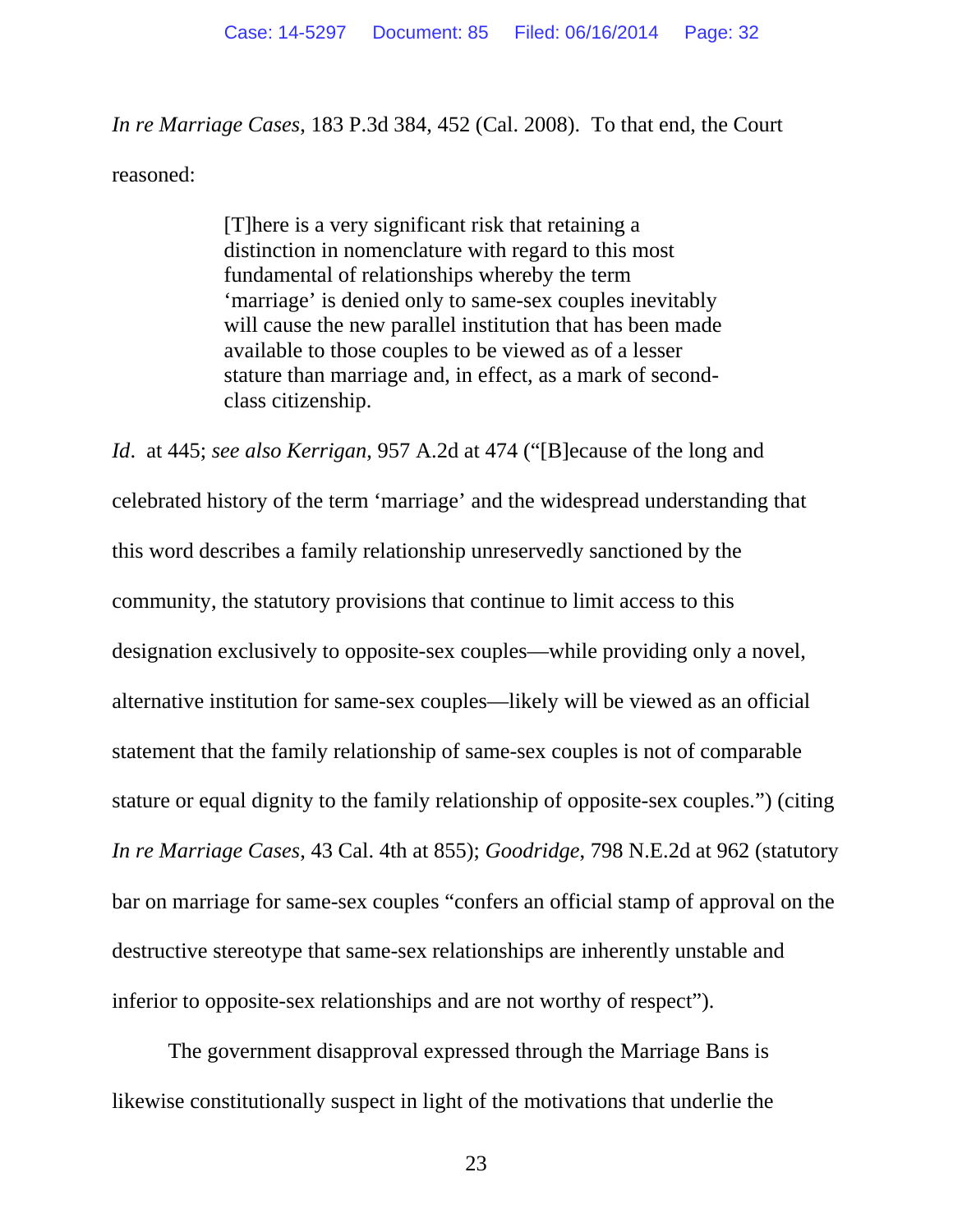legislation. As was true of Section 3 of the federal Defense of Marriage Act, the Marriage Bans' "principal effect is to identify a subset of [relationships] and make them unequal. The principal purpose is to impose inequality." *Windsor*, 133 S. Ct. at 2694. Although Appellants contend that the purpose of the Marriage Bans is to promote procreation and responsible child-rearing , the district courts below properly found that these arguments provide no legitimate basis for denying samesex couples the right to marry. *DeBoer v. Snyder*, 973 F. Supp. 2d 757, 774 (E.D. Mich. 2014); *Bourke v. Beshear*, --- F.Supp.2d ----, No. 3:13-CV-750-H, 2014 WL 556729, at \*8 (W.D. Ky. Feb. 12, 2014); *Tanco v. Haslam*, --- F.Supp.2d ----, No. 3:13-cv-01159, 2014 WL 997525, at \*6 (M.D. Tenn. Mar. 14, 2014).

As the district court rightly concluded in *DeBoer*, the State's interest in child-rearing does not constitute a rational basis for excluding same-sex couples from marriage because same-sex couples also raise children. One hundred-fifty sociological and psychological studies of children raised by same-sex couples "have repeatedly confirmed . . . that there is simply no scientific basis to conclude that children raised in same-sex households fare worse than those raised in heterosexual households." 973 F.Supp.2d at 770. In fact, district courts in this Circuit have noted that non-recognition of same-sex marriages actually harms children because (1) if one same-sex parent dies, the other parent may not be able to make legal decisions on the children's behalf and may lose guardianship, *id*. at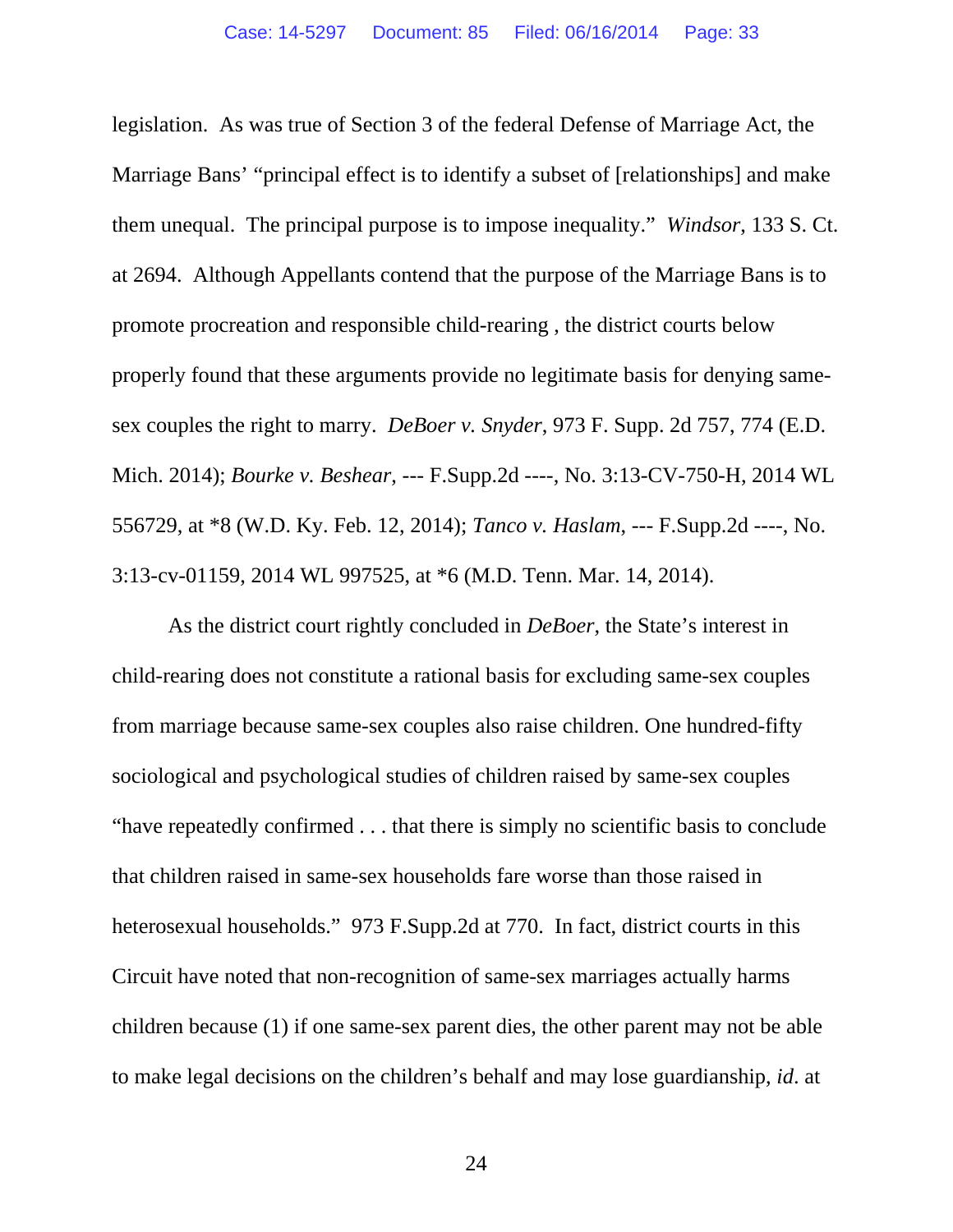771, and (2) official non-recognition of their parents' valid relationships "humiliates tens of thousands of children being raised by same-sex couples." *Bourke*, *v. Beshear*, 2014 WL 556729, at \*8 (quoting *Windsor*, 133 S. Ct. at 2694).

Given the absence of any rational justification, the Marriage Bans are motivated by nothing other than a "bare . . . desire to harm a politically unpopular group." *See Romer*, 517 U.S. at 634. For example, the sole explanation for the Marriage Ban in Michigan is animus against same-sex couples, especially since Michigan grants full faith and credit to *other* types of out-of-state marriages not permitted in Michigan. *See Obergefell v. Wymyslo*, 962 F. Supp. 2d 968, 980-81, 985 (S.D. Ohio 2013) (finding animus to be the basis for Ohio's refusal to recognize same-sex marriages performed elsewhere, particularly because the State recognizes marriages between first cousins and minors performed out-of-state although such marriages cannot legally be performed in the State). Michigan singles out same-sex marriage for special, unfavorable treatment—by refusing to recognize such marriages even when they were validly performed in another state. "The constitutional issue is clear[]" when a state treats one group differently from all the others: the law must be based on "irrational prejudice." *See City of Cleburne, Tex.*, 473 U.S. at 447, 450.

As the district court found in *Obergefell*, "no hypothetical justification" such as fostering natural procreation—"can overcome the clear [] purpose" of the

25 and 25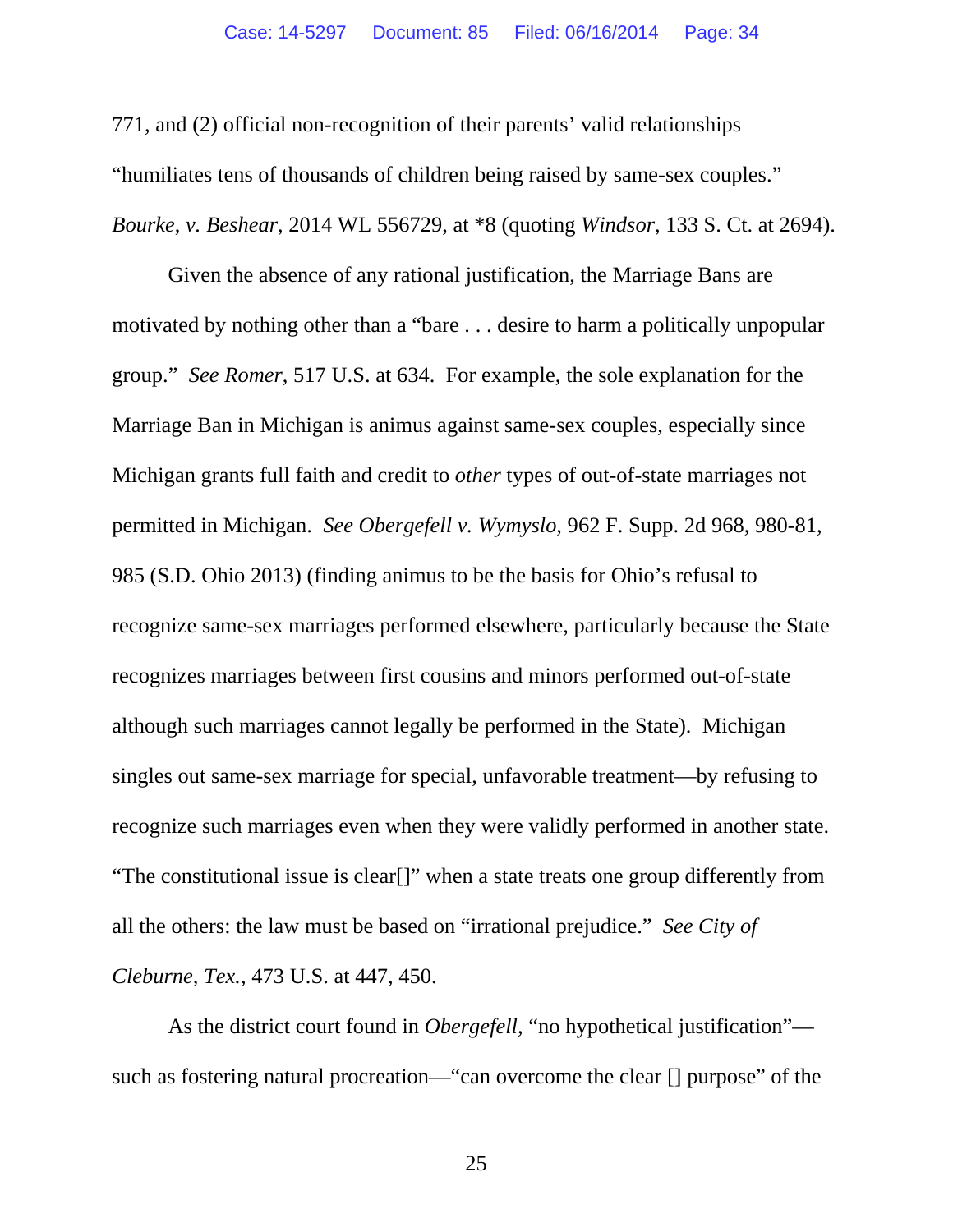Marriage Bans, which is to "disparage and demean" same-sex relationships. *See Obergefell*, 962 F. Supp. 2d at 995. That purpose is made even clearer by the fact that the Marriage Bans prohibit state legislatures or any political subdivision within the state from creating or recognizing even domestic partnerships. *See* Ohio Const. Art. XV, § 11 (2013) ("This state and its political subdivisions shall not create or recognize a legal status for relationships of unmarried individuals that intends to approximate the design, qualities, . . . or effect of marriage."); Ky. Const. § 233A (2013) ("A legal status . . . substantially similar to that of marriage . . . shall not be valid or recognized."); Mich. Const. Art. I, § 25 (2012) (ban on recognizing a "similar union" to marriage, such as a civil union). $^{10}$ 

The Marriage Bans' disapproval of same-sex couples is stigmatizing. Both judicial decisions and social science have recognized that government action singling out a group for disfavored treatment stigmatizes that group. *See Lawrence v. Texas*, 539 U.S. 558, 575 (2003) (stating that the "stigma" imposed by the Texas statute criminalizing "homosexual conduct" was "not trivial"); *Brown*, 347 U.S. at 494 (describing the "feeling of inferiority" that inevitably accompanies differential treatment); *Strauder v. West Virginia*, 100 U.S. 303, 308 (1879), *abrogated on* 

l

 $10$  Tennessee is the only state in this Circuit which does not prohibit the creation of domestic partnerships that approximate the legal rights associated with marriage. See Tenn. Const. Art. XI, § 18 (prohibiting state and local governments from allowing or recognizing same-sex marriages, but not domestic partnerships); Tenn. Code Ann. § 36-3-113 (same).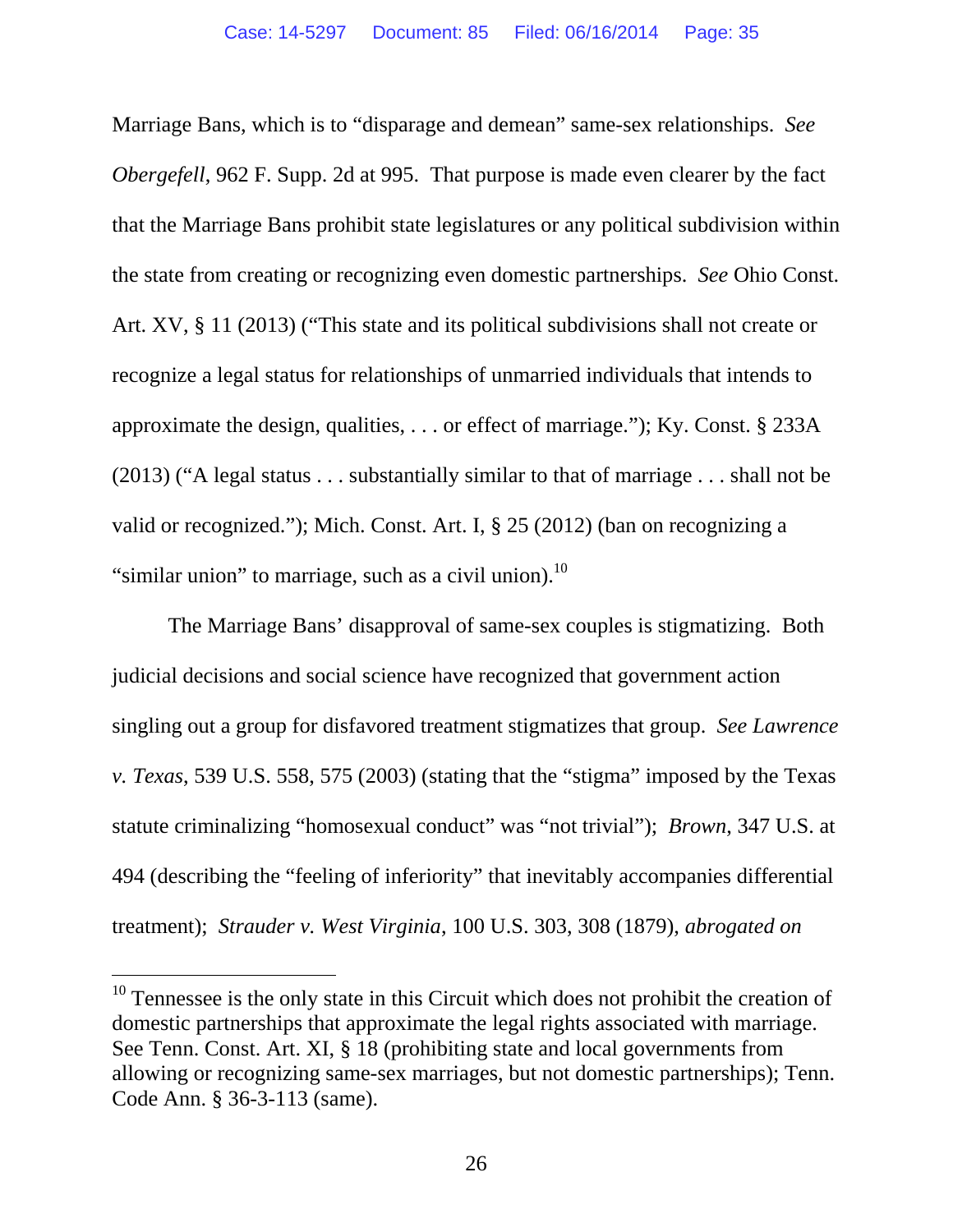*other grounds by Taylor v. Louisiana*, 419 U.S. 522 (1975) (noting that exclusion of non-white citizens from juries was "practically a brand upon them, affixed by the law, an assertion of their inferiority").

## **2. The Stigma Created by the Marriage Bans Causes Emotional and Physical Harm**

The stigma resulting from the Marriage Bans' two-tiered regime has harmful consequences. That stigma can cause gay men and lesbians to suffer "minority stress," which manifests itself through "prejudice events": expectations of rejection and discrimination, concealment of identity, and internalized homophobia. *See* Ilan H. Meyer, *Prejudice, Social Stress, and Mental Health in Lesbian, Gay and Bisexual Populations: Conceptual Issues and Research Evidence*, 129 Psychol. Bull. 674 (2003). Such stresses negatively affect the mental health and well-being of gay and lesbian individuals. *See, e.g.*, Gilbert Herdt & Robert Kertzner, *I Do, But I Can't: The Impact of Marriage Denial on the Mental Health and Sexual Citizenship of Lesbians and Gay Men in the United States*, 3 J. Sexuality Res. Soc. Policy 33 (2006). "Greater exposure to discrimination and perceptions of stigma have been linked with poorer mental health in sexual minority individuals." Adam W. Fingerhut, Letitia Anne Peplau, Shelly L. Gable, *Identity, Minority Stress and Psychological Well-Being Among Gay Men and Lesbians*, 1 Psychology & Sexuality 101, 105 (2010). Internalized homophobia, for example, can lead to lowered self-esteem, anxiety, substance abuse, and depression. Gregory M. Herek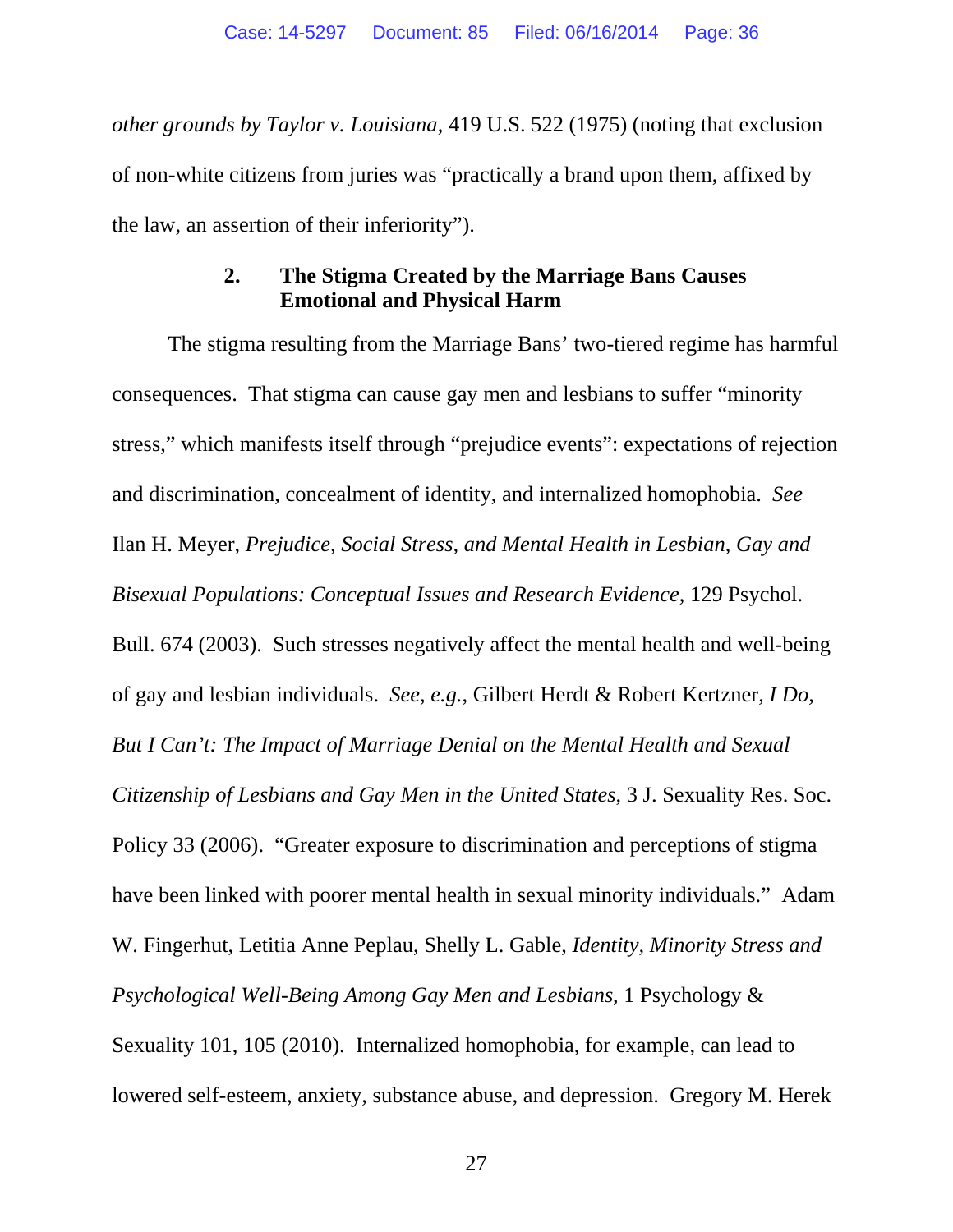et al., *Correlates of Internalized Homophobia in a Community Sample of Lesbians and Gay Men*, 2 J. Gay Lesbian Med. Assoc. 17 (1997). And frequent suicides by gay teenagers "has drawn national attention to the insidious peer harassment that lesbian, gay, bisexual, and transgender (LGBT) youth face on a daily basis." Lisa C. Connolly, *Anti-Gay Bullying in Schools--Are Anti-Bullying Statutes the Solution?*, 87 N.Y.U. L. Rev. 248, 249 (2012).

#### **3. The Stigma Created by the Marriage Bans Perpetuates Discrimination Against Gay Men and Lesbians**

By making sexual orientation a legally salient characteristic, the Marriage Bans also encourage and provide cover for those who seek to treat gay men and lesbians differently based on their sexual orientation. *See, e.g.*, *Perry v. Schwarzenegger*, 704 F. Supp. 2d 921, 979 (N.D. Cal. 2010) (describing how Proposition 8 sent "a message that gay relationships are not to be respected; that they are of secondary value, if of any value at all; that they are certainly not equal to those of heterosexuals"). Because the state provides for separate and lesser treatment of gay men and lesbians, individuals may logically conclude that it is permissible to treat them as inferior. *Cf. Lawrence*, 539 U.S. at 575 (criminalizing sexual conduct between same-sex couples was "an invitation to subject homosexual persons to discrimination both in the public and in the private spheres"); *Strauder*, 100 U.S. at 308 (exclusion of non-white citizens from juries was "a stimulant to . . . race prejudice").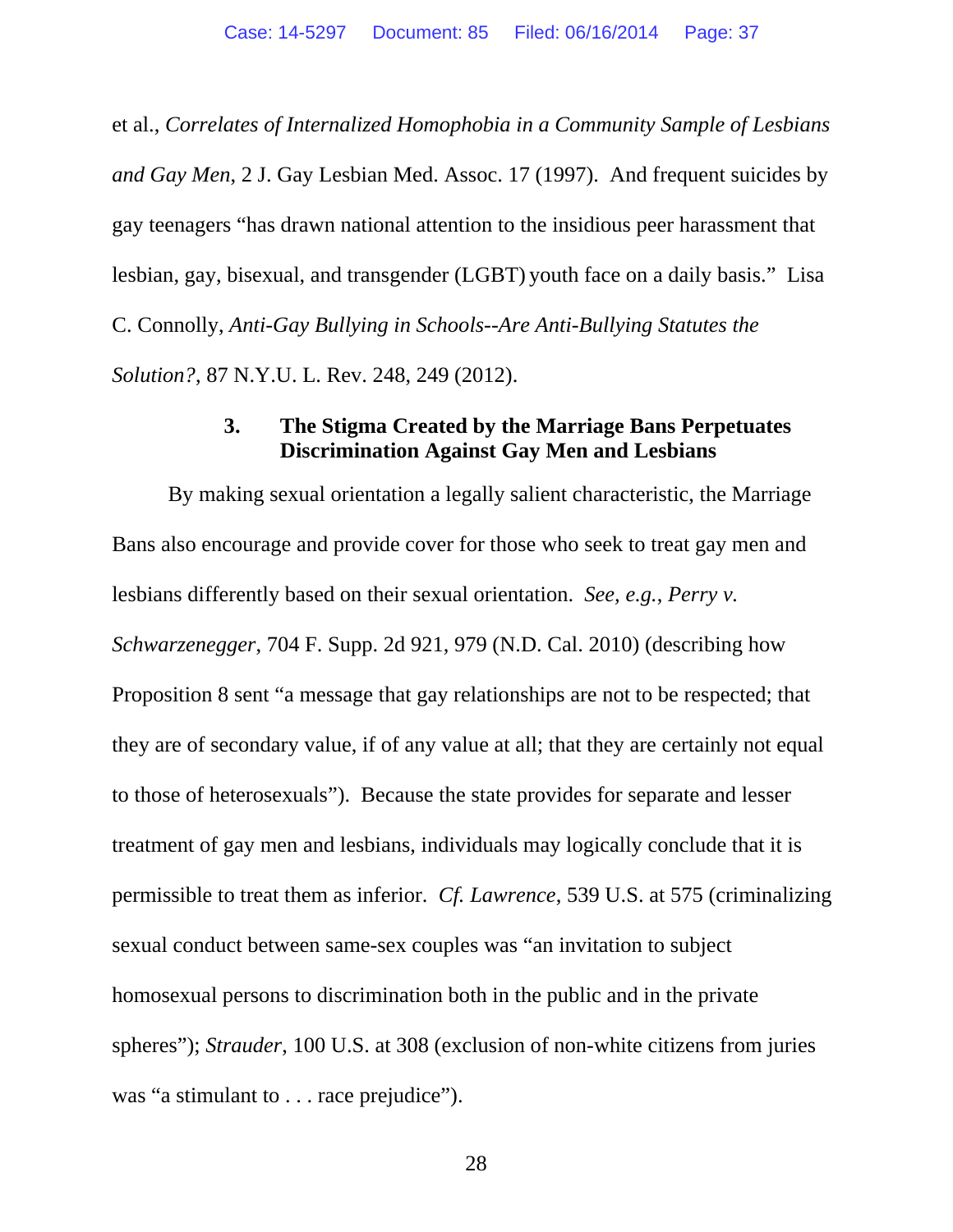Moreover, designating same-sex couples as different can trigger unintentional discrimination. Due to confusion regarding legal requirements, hospitals may refuse to allow a same-sex partner to be by a loved one's side during a medical emergency, and doctors may not permit domestic partners to make medical decisions on behalf of an incapacitated partner. In an analogous context, the New Jersey Civil Union Review Commission received testimony that gay and lesbian individuals who were legally entitled to hospital visitation rights were delayed in gaining access to their hospitalized partners. *See* N.J. Civ. Union Rev. Comm'n, *The Legal, Medical, Economic and Social Consequences of New Jersey's Civil Union Law* 2 (Dec. 10, 2008) at 14-15, *available at*

http://www.nj.gov/lps/dcr/downloads/CURC-Final-Report-.pdf ("New Jersey Comm'n Report 2"). For example, a woman whose partner was admitted to the emergency room with a potentially fatal cardiac arrhythmia was prevented for a time from getting information about her partner's condition because the doctor was unfamiliar with civil unions. *See id*. at 1. Furthermore, employers may be less understanding of an employee's need to take leave to care for a domestic partner. *See id.* at 21. Even family members may not understand either the level of commitment expected of a domestic partner towards the couple's child or the degree of attachment of the child to a domestic partner.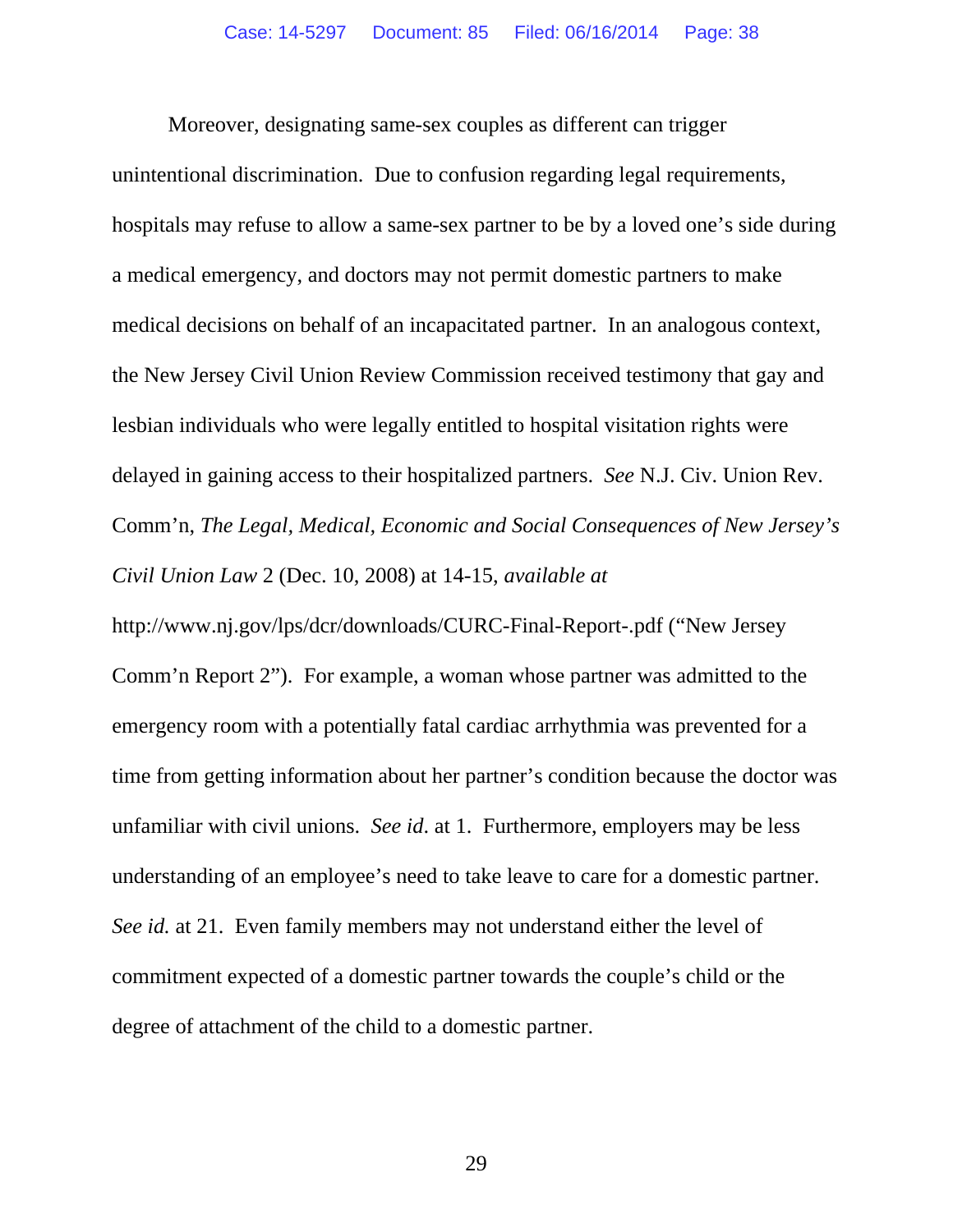Moreover, by segregating gay men and lesbians, the Marriage Bans cause society to focus on sexual orientation to the exclusion of other characteristics. As with segregation on the basis of race, separating gay men and lesbians based on their sexual orientation causes that aspect of their identity to eclipse other attributes. *See* Robin A. Lenhardt, *Understanding the Mark: Race, Stigma, and Equality in Context*, 79 N.Y.U. L. Rev. 803, 818-19 (2004). Thus, when gay men or lesbians disclose that they are in a domestic partnership, others often see them *only* as gay—and treat them accordingly—rather than viewing them as full persons entitled to the same respect and dignity given to other members of society. *See generally* Marc R. Poirier, *Name Calling: Identifying Stigma in the "Civil Union"/ "Marriage" Distinction*, 41 Conn. L. Rev. 1425, 1429-30, 1479-89 (2009) (describing the way in which the nomenclature distinction perpetuates bias and facilitates discrimination).

#### **CONCLUSION**

Numerous racial and religious minorities have, at various times in history, faced restrictions on their privilege to marry. *See* Nancy Cott, *Public Vows: A History of Marriage and the Nation* 4 (2000). But "[a] prime part of the history of our Constitution . . . is the story of the extension of constitutional rights and protections to people once ignored or excluded." *Virginia*, 518 U.S. at 557. The Marriage Bans create a separate and unequal regime for a disfavored class. By

30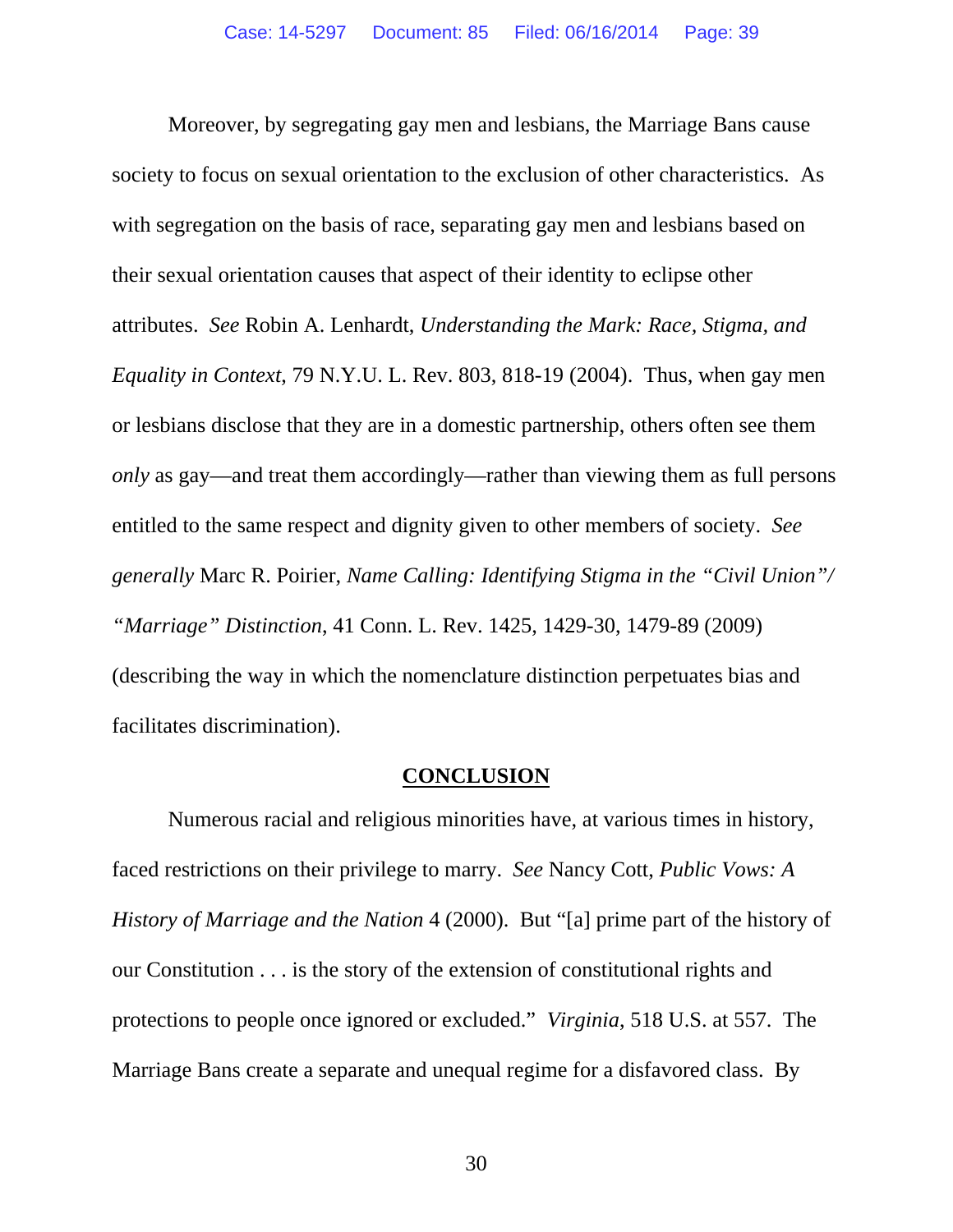excluding same-sex couples from the hallowed, state-sponsored institution of marriage, the Marriage Bans inflict "immediate, continuing, and real injur[y]" on gay and lesbian individuals. *Romer*, 517 U.S. at 635. Gay men and lesbians and their families are deprived of meaningful benefits, suffer from state-sanctioned stigma, and are exposed to further discrimination on the basis of their sexual orientation. The patently separate-but-unequal regime effected by the Marriage Bans fails any level of judicial scrutiny. *Amici* urge this court to find that the Marriage Bans are unconstitutional.

DATED: June 16, 2014 Respectfully submitted,

MUNGER, TOLLES & OLSON LLP JEROME C. ROTH NICOLE S. PHILLIS

 s/ Jerome C. Roth MUNGER, TOLLES & OLSON, LLP 560 Mission Street, 27th Floor San Francisco, CA 94105-2907 Telephone: (415) 512-4000 Email: Jerome.Roth@mto.com Nicole.Phillis@mto.com

Attorneys for *Amici Curiae,* BALIF, et al.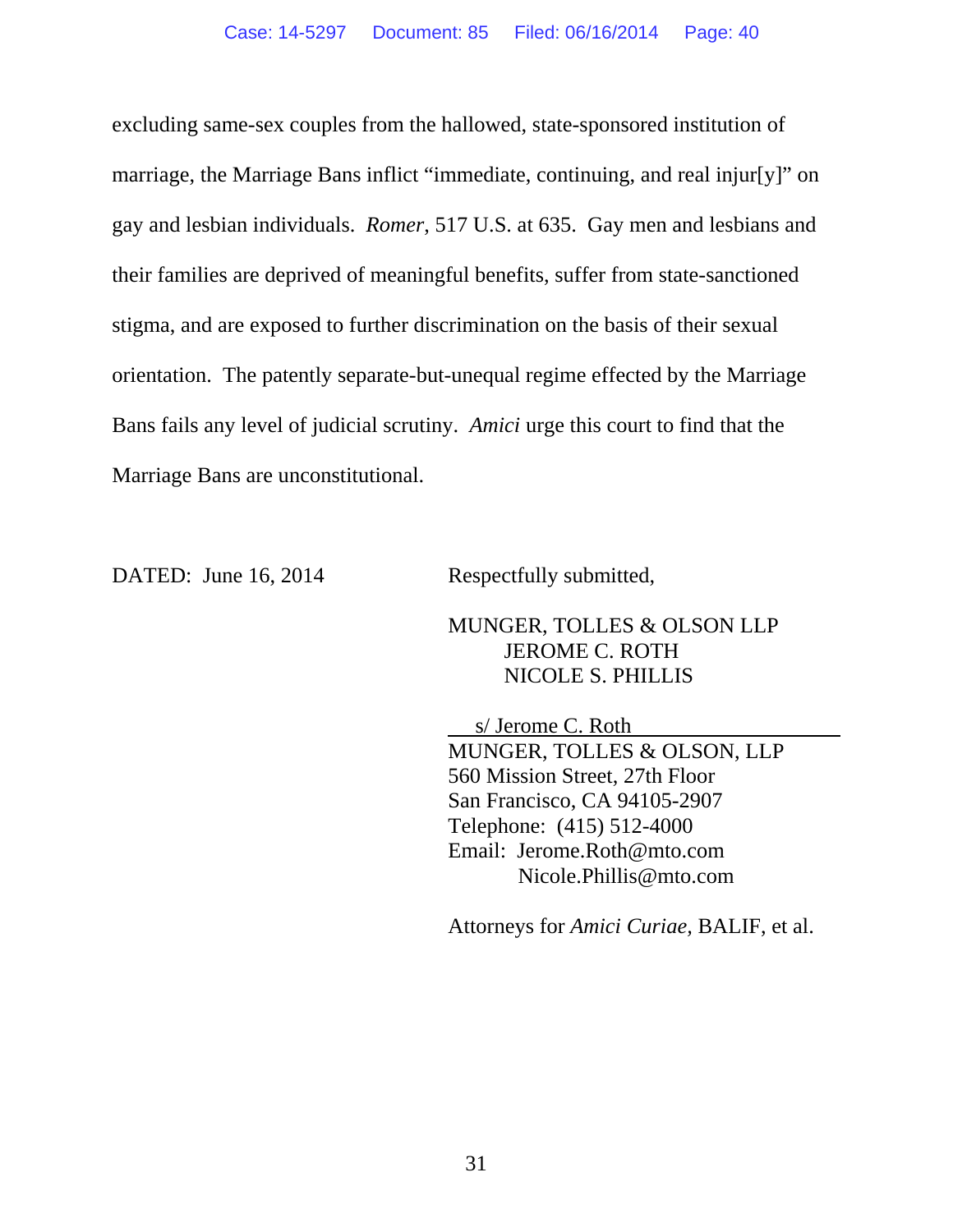### **CERTIFICATE OF COMPLIANCE WITH RULE 32(a)**

- 1. This brief complies with the type-volume limitation of Fed. R. App. P.  $32(a)(7)(B)$  because this brief contains 6,762 words, excluding the parts of the brief exempted by Fed. R. App. P.  $32(a)(7)(B)(iii)$ .
- 2. This brief complies with the typeface requirements of Fed. R. App. P.  $32(a)(5)$  and the type style requirements of Fed. R. App. P.  $32(a)(6)$  because this brief has been prepared in a proportionally spaced typeface using Microsoft Word 2010 in 14 point Times New Roman font.

DATED: June 16, 2014 Respectfully submitted,

MUNGER, TOLLES & OLSON LLP JEROME C. ROTH NICOLE S. PHILLIS 560 Mission Street, 27th Floor San Francisco, CA 94105-2907 Telephone: (415) 512-4000 Email: Jerome.Roth@mto.com Nicole.Phillis@mto.com

s/ Jerome C. Roth

Attorneys for *Amici Curiae,* BALIF, et al.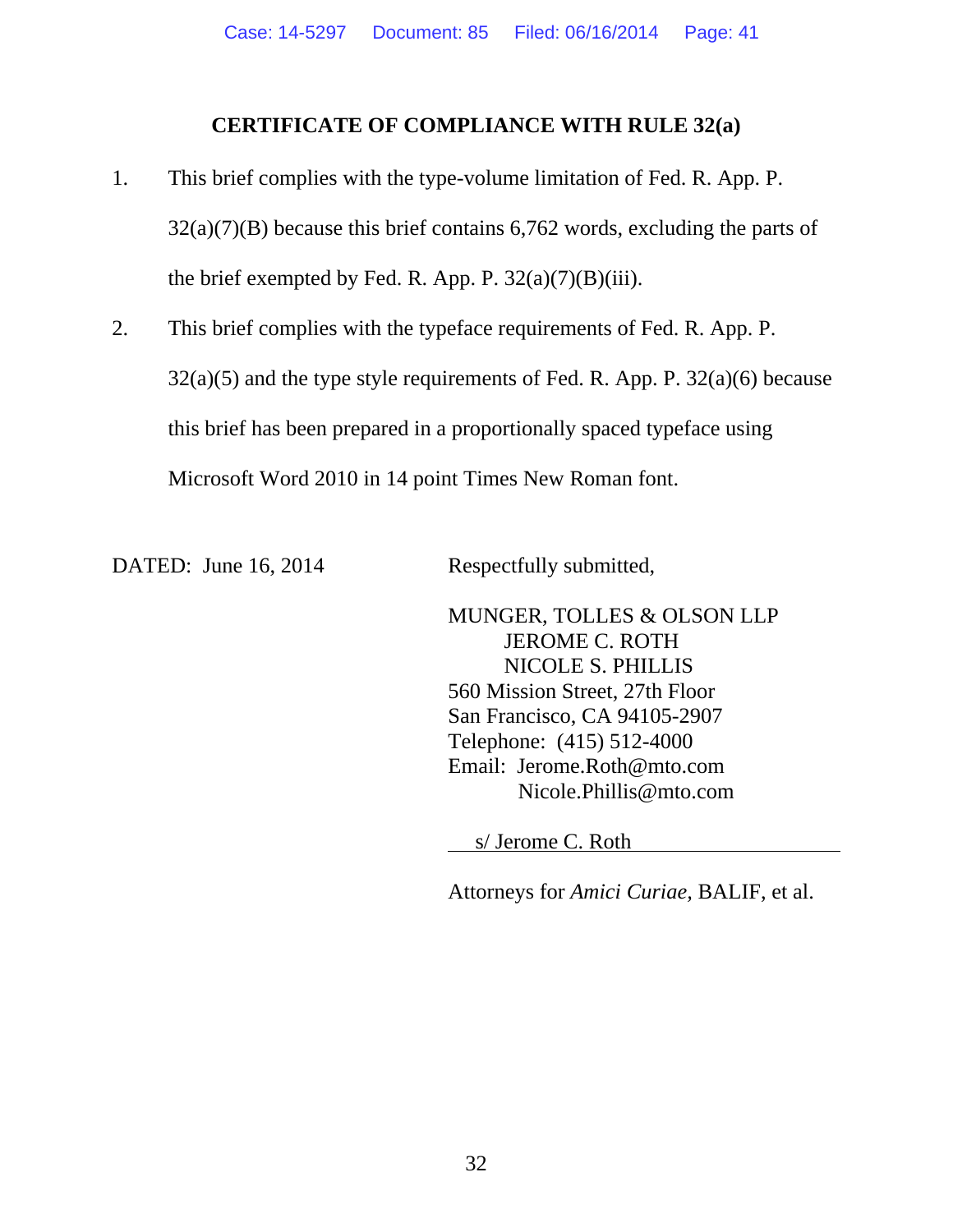## **CERTIFICATION OF SERVICE**

I hereby certify that on June 16, 2014, I electronically filed the foregoing Brief of Amici Curiae Bay Area Lawyers for Individual Freedom ("BALIF"), et al. in Support of Plaintiffs-Appellees with the Clerk of the Court using the CM/ECF System and served on all parties or their counsel of record through the CM/ECF system if they are registered users or, if they are not, by placing a true and correct copy in the United States mail, postage prepaid, to their address of record.

DATED: June 16, 2014 MUNGER, TOLLES & OLSON LLP JEROME C. ROTH NICOLE S. PHILLIS 560 Mission Street, 27th Floor San Francisco, CA 94105-2907 Telephone: (415) 512-4000 Email: Jerome.Roth@mto.com Nicole.Phillis@mto.com

s/ Jerome C. Roth

Attorneys for *Amici Curiae,* BALIF, et al.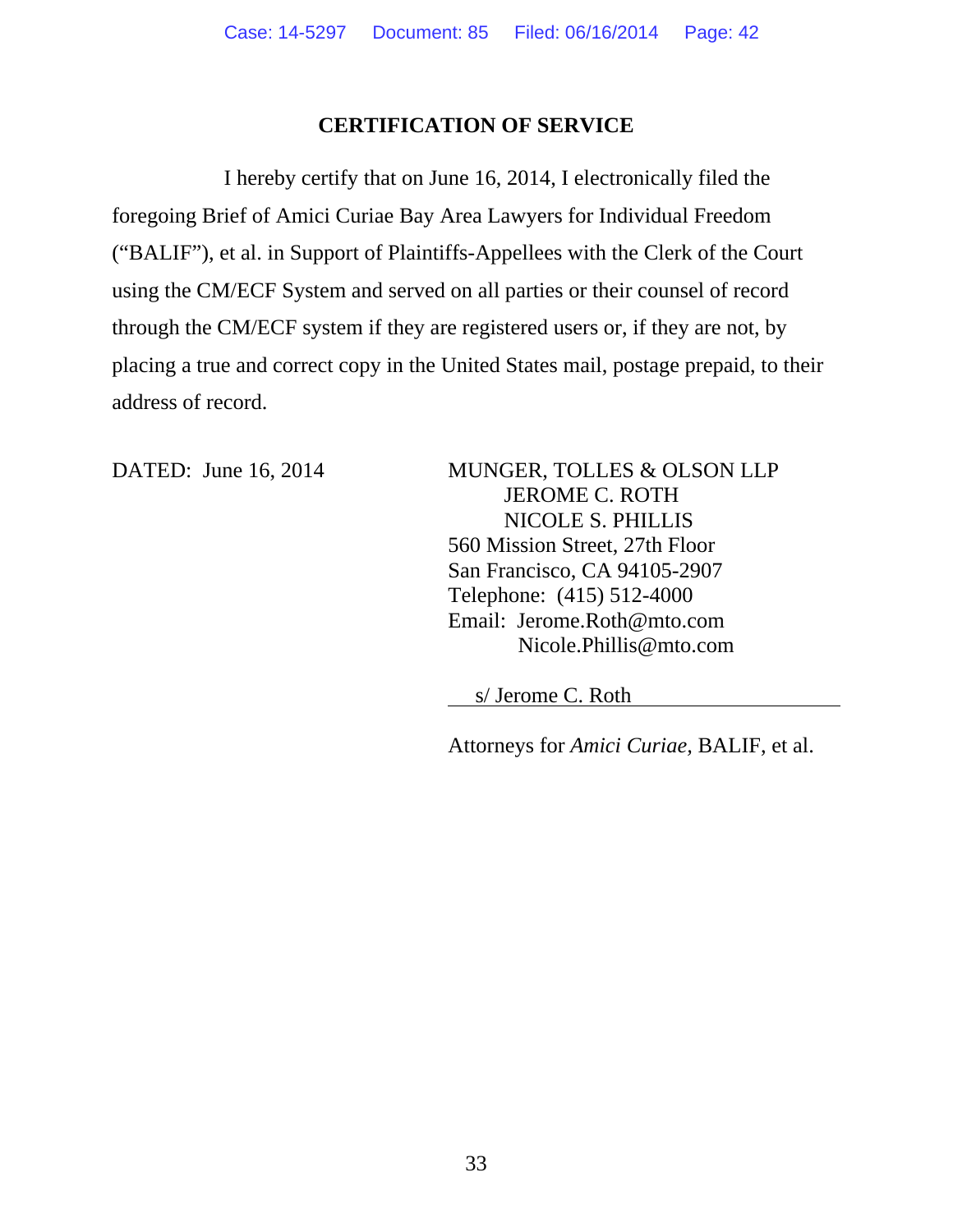#### **APPENDIX: STATEMENTS OF AMICI**

Amici respectfully submit the following statements regarding their interests in this matter:

#### **Austin LGBT Bar Association ("Austin LGBT Bar")**

The Austin LGBT Bar Association ("Austin LGBT Bar") is a membership organization comprised of over 100 attorneys, judges, and law students located in Austin, Texas. It has a voting member on the Board of Directors of the Austin Travis County Bar Association. The Austin LGBT Bar conducts bi-monthly certified continuing legal education programs on the laws and statutes that impact the lives of LGBT persons and implements mentoring programs for law students. In addition to promoting education on issues relating to LGBT law, one of the stated purposes of the Austin LGBT Bar is to help raise the profile and acceptance of LGBT individuals within the legal community and to serve as examples for professionalism. The Austin LGBT Bar works hard to educate Texas attorneys on how to best represent their gay and lesbian clients in the extremely difficult climate that exists due to a disparate and unequal treatment of LGBT persons under the law – particularly with regard to gay and lesbian families.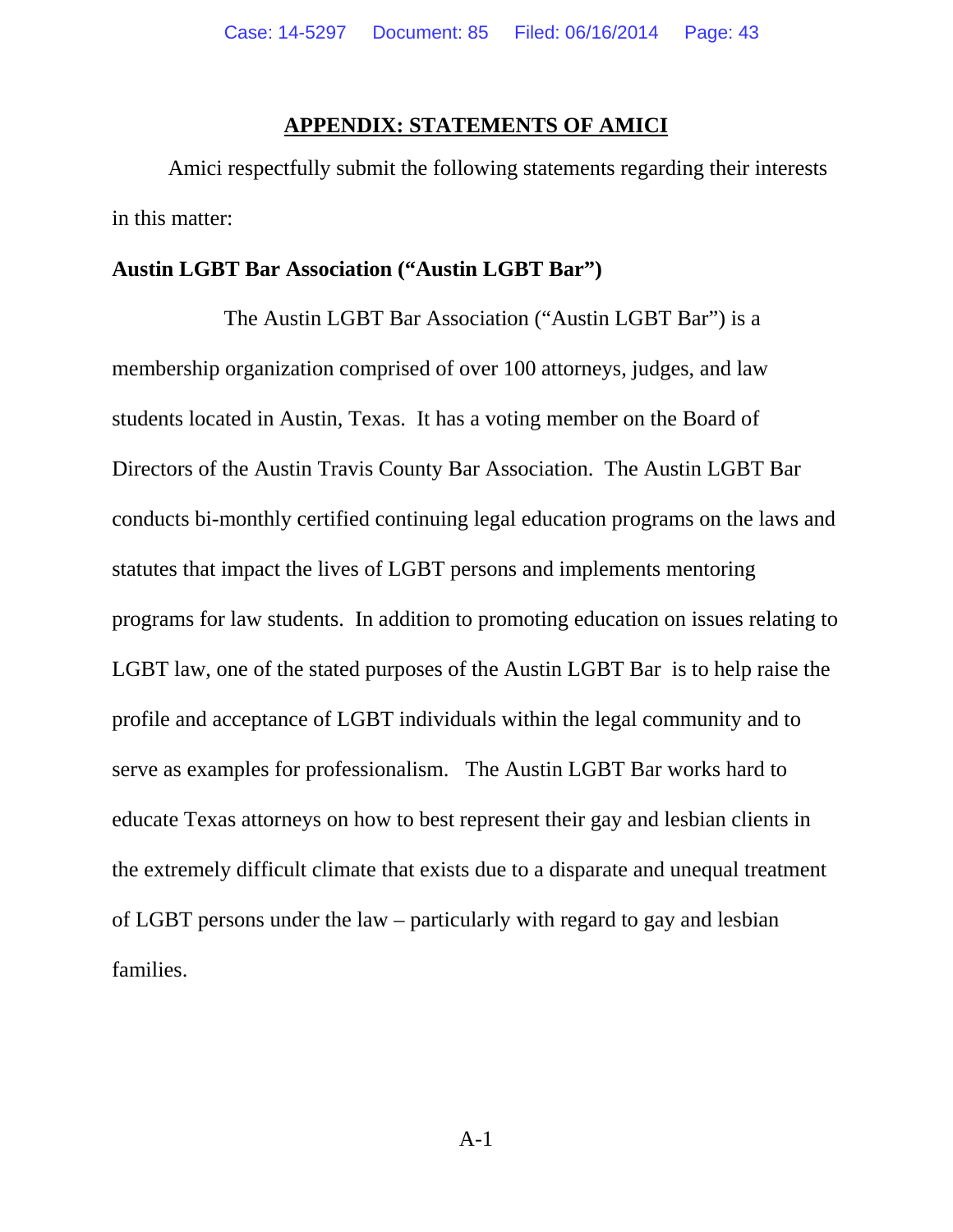#### **Bar Association of San Francisco ("BASF")**

The Bar Association of San Francisco ("BASF") is a nonprofit voluntary membership organization of attorneys, law students, and legal professionals in the San Francisco Bay Area. Founded in 1872, BASF enjoys the support of more than 7,500 individuals, law firms, corporate legal departments, and law schools. Through its board of directors, committees, volunteer legal services programs, and other community efforts, BASF has worked to promote and achieve equal justice for all and oppose discrimination in all its forms, including, but not limited to, discrimination based on race, sex, disability, and sexual orientation.

### **Freedom to Marry**

Freedom to Marry is the campaign to win marriage nationwide. Freedom to Marry works with partner organizations and individuals to win marriage in more states, solidify and diversify the majority for marriage, and challenge and end federal marriage discrimination. Freedom to Marry is based in New York, and has participated as amicus curiae in several marriage cases in the United States and abroad.

#### **The GLBT Bar Association of Washington ("QLaw")**

QLaw, the GLBT Bar Association of Washington, is an association of gay, lesbian, bisexual, and transgender (GLBT) legal professionals and their friends. QLaw serves as a voice for gay, lesbian, bisexual, and transgender

A-2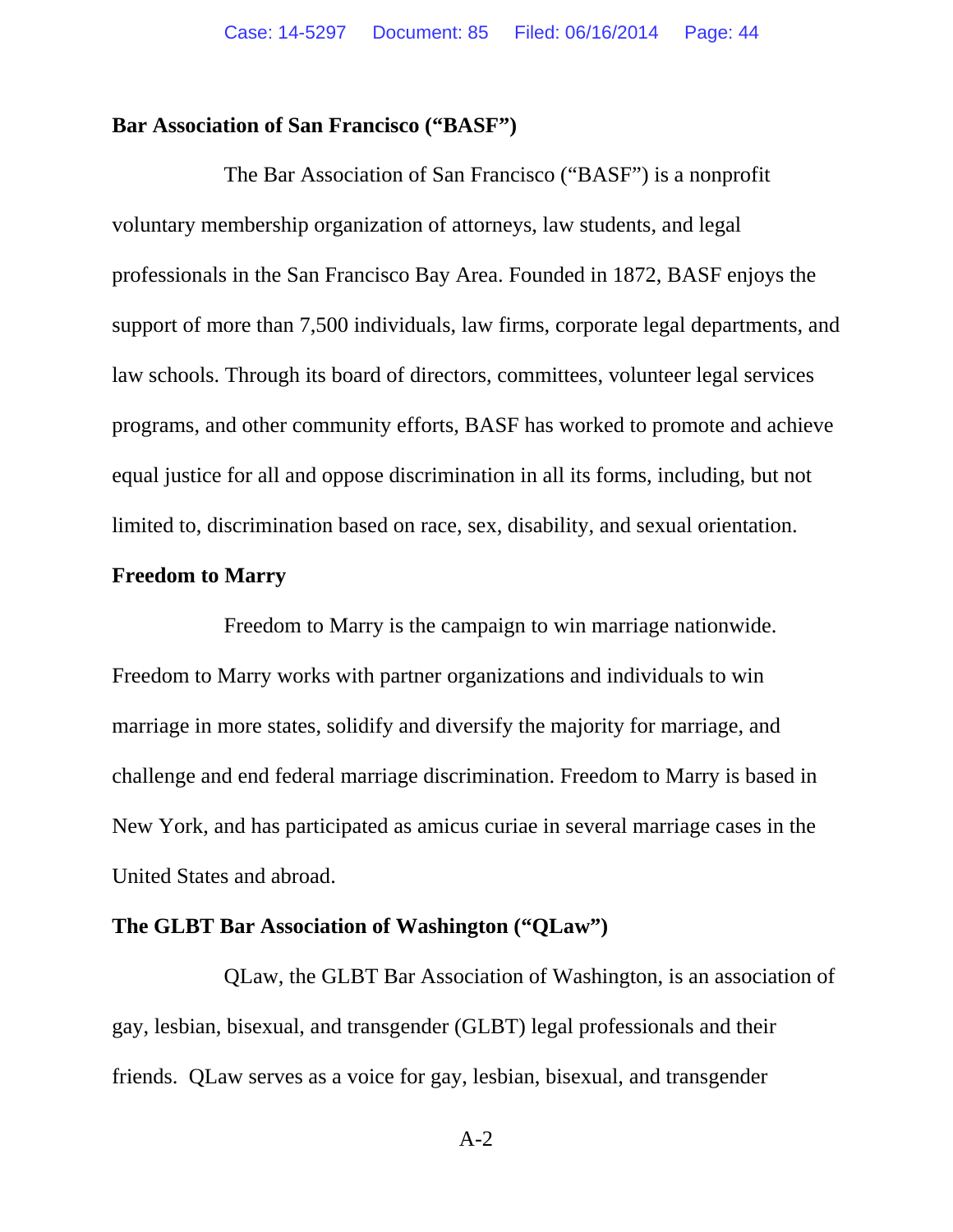lawyers and other legal professionals in the state of Washington on issues relating to diversity and equality in the legal profession, in the courts, and under the law. The organization has five purposes: to provide opportunities for members of the GLBT legal community to meet in a supportive, professional atmosphere to exchange ideas and information; to further the professional development of GLBT legal professionals and law students; to educate the public, the legal profession, and the courts about legal issues of particular concern to the GLBT community; to empower members of the GLBT community by improving access to the legal and judicial system and sponsoring education programs; and to promote and encourage the advancement of lesbian, gay, bisexual, and transgender attorneys in the legal profession.

### **Latina & Latino Critical Legal Theory, Inc. ("LatCrit")**

Latina and Latino Critical Legal Theory, Inc. ("LatCrit") is a nonprofit organization dedicated to (1) the production of critical and interdisciplinary "outsider jurisprudence"; (2) the promotion of substantive social transformation; (3) the expansion and interconnection of antisubordination struggles; and (4) the cultivation of community and coalition among outsider scholar activists, social justice lawyers, law students, and others. LatCrit's membership includes primarily academics and advocates based in the United States, and LatCrit's theory seeks to elucidate intra-and inter-group diversities across multiple identity axes, including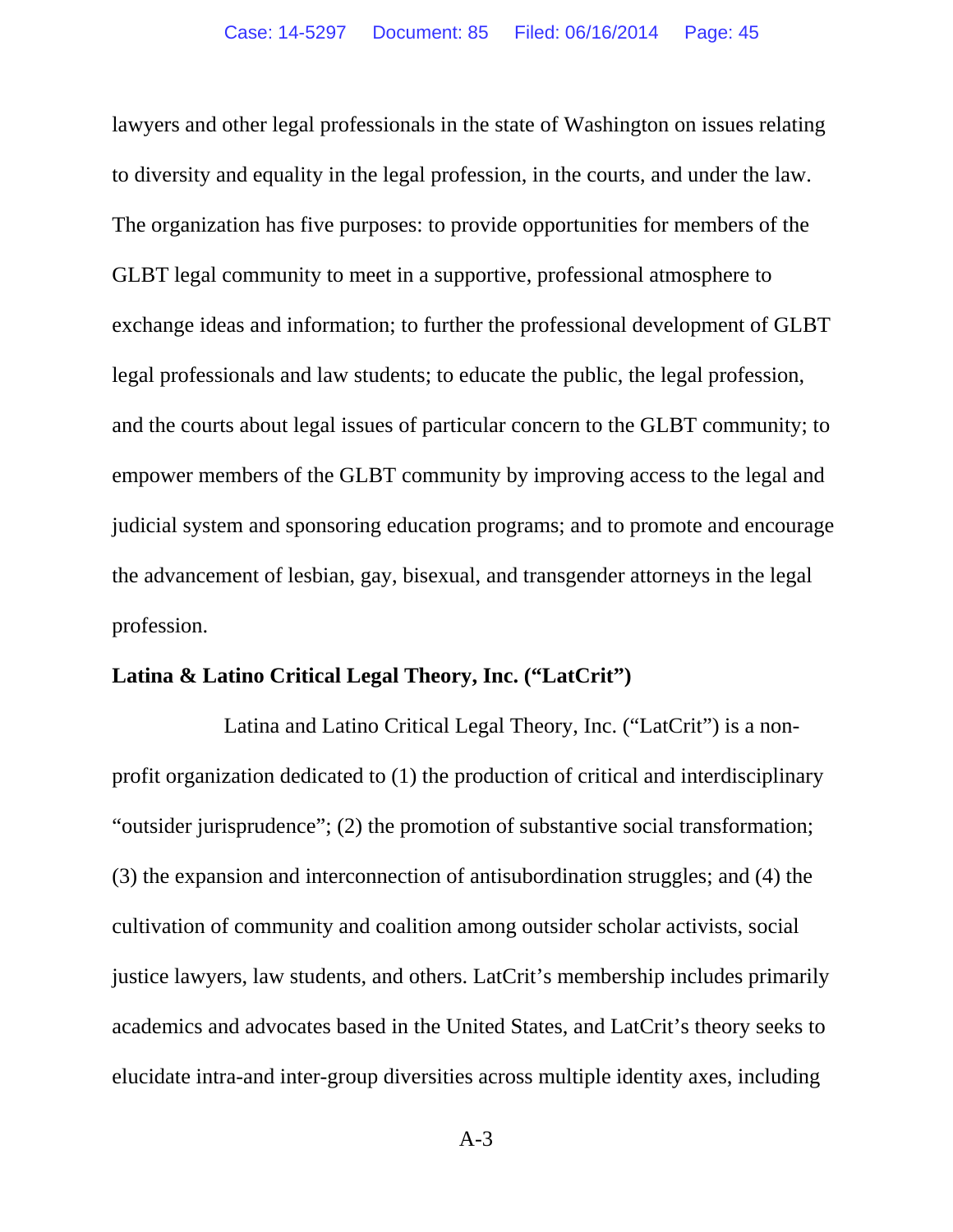those based on perspective and discipline, to ensure that African American, Asian American, Latina/o, Native American, Feminist, Queer and other OutCrit subjectivities are considered under the law. Hence, LatCrit's interest in constitutional jurisprudence on marriage equality is central to its mission.

#### **LGBT Bar Association of Maryland**

The Lesbian, Gay, Bisexual and Transgender (LGBT) Bar Association of Maryland is a state association of lawyers, judges and other legal professionals, law students, activists, and affiliate lesbians, gay, bisexual, and transgender legal organizations.

## **LGBT Bar Association of Oregon ("OGALLA")**

OGALLA: The LGBT Bar Association of Oregon is a voluntary organization of legal practitioners – including attorneys, judges, paraprofessionals, and educators – dedicated to the promotion of the fair and just treatment of all people under the law regardless of sexual orientation, gender identity or gender expression, to providing visibility for LGBT persons in the law, to educating the public, the legal profession and the courts about legal issues of particular concern to the LGBT community, to identifying and eliminating the causes and conditions of prejudice in society, and to promoting a spirit of unity, while valuing the diversity of our community.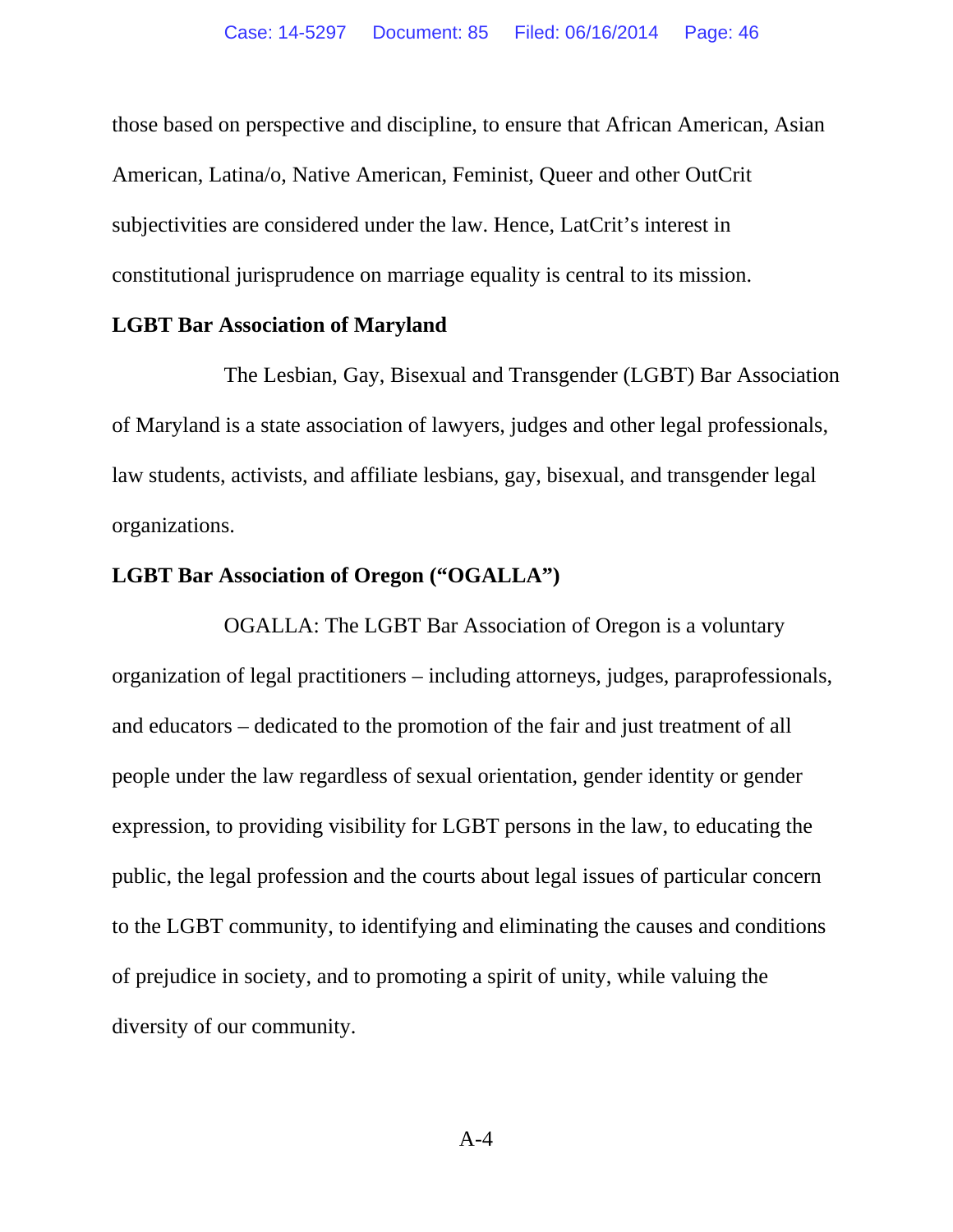#### **LGBT & Allied Lawyers of Utah Bar Association**

LGBT & Allied Lawyers of Utah is a non-profit organization of associated legal professionals and members of the Utah State Bar, whose mission is to promote education, advocacy, and equality with regard to sexual orientation, gender identity, and gender expression.

#### **Love Honor Cherish ("LHC")**

Love Honor Cherish ("LHC") is the largest grassroots marriage equality organization in Southern California. Founded in May 2008 to defend the California Supreme Court's decision *In re Marriage Cases*, 43 Cal. 4th 757 (2008), LHC has strategically moved marriage equality forward since its inception. In 2010 and 2012, LHC launched efforts to gather signatures to put repeal of Proposition 8 on the ballot in California due to its unwavering dedication to restore marriage equality in California as soon as possible. While those efforts were unsuccessful due to the prohibitive cost of funding a signature gathering campaign, LHC's volunteers had more than one million conversations about the importance of marriage equality with California voters. LHC continues to advance marriage equality through public education, community empowerment and outreach in collaboration its coalition partners.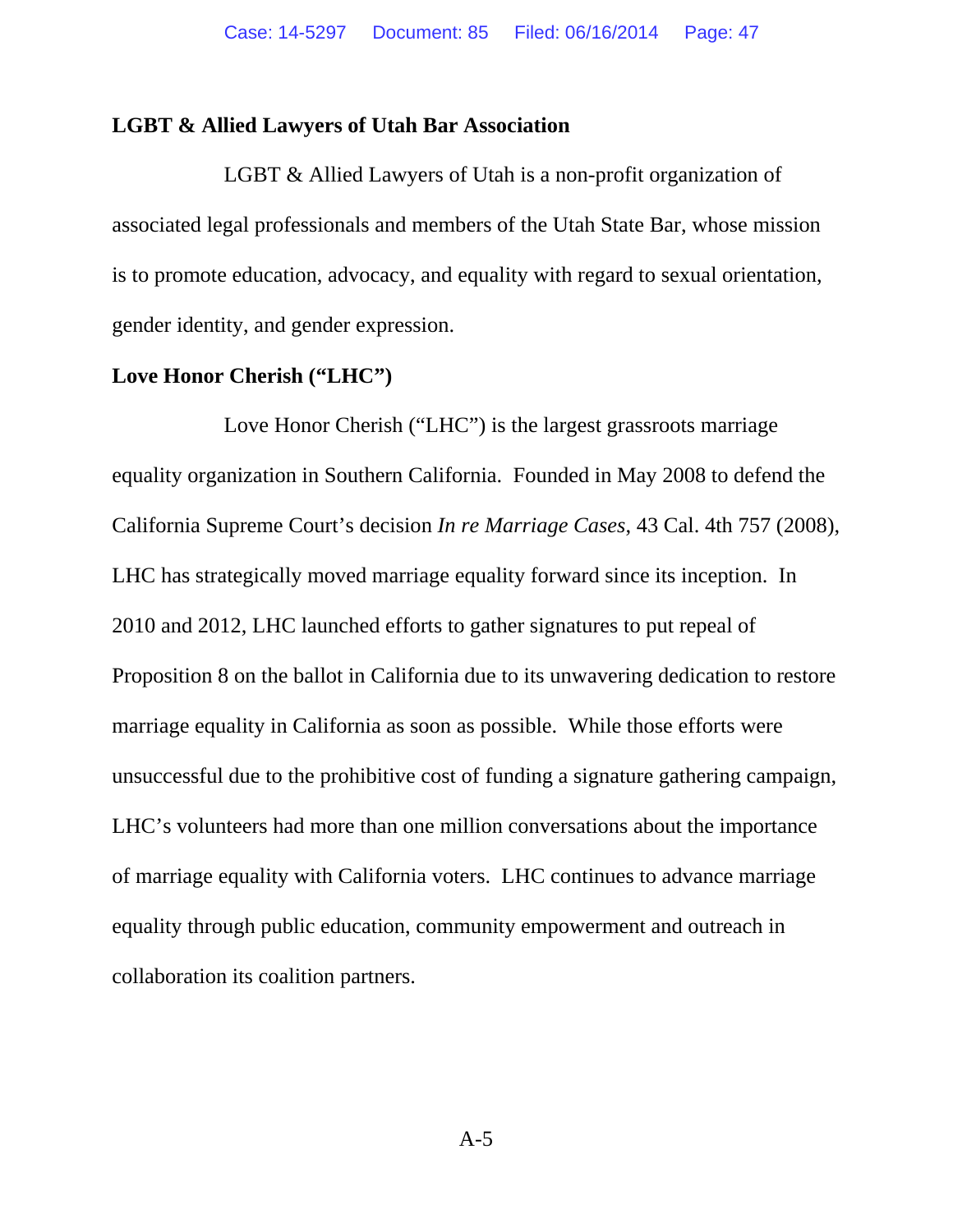### **Marriage Equality USA**

Marriage Equality USA is a national, not-for profit, volunteer-based organization, comprised of over 40,000 same-sex couples, lesbian, gay, bisexual, and transgender people, their families, friends, supporters, and allies. The organization leads nonpartisan, community-based educational efforts to secure the freedom to marry for all loving, committed couples without regard to sexual orientation or gender identity and to have those marriages fully recognized by the federal government.

#### **Minnesota Lavender Bar Association ("MLBA")**

The Minnesota Lavender Bar Association (MLBA) is a voluntary professional association of LGBT attorneys and allies, promoting fairness and equality for the LGBT community within the legal industry and for the Minnesota community. The MLBA envisions a Minnesota where LGBT attorneys, clients, and community members are treated equally and without discrimination. The MLBA's mission is to promote equality and justice in the legal profession and the LGBT community in Minnesota.

#### **National Asian Pacific American Bar Association ("NAPABA")**

The National Asian Pacific American Bar Association ("NAPABA") is the national association of Asian Pacific American attorneys, judges, law professors, and law students. NAPABA represents the interests of over 40,000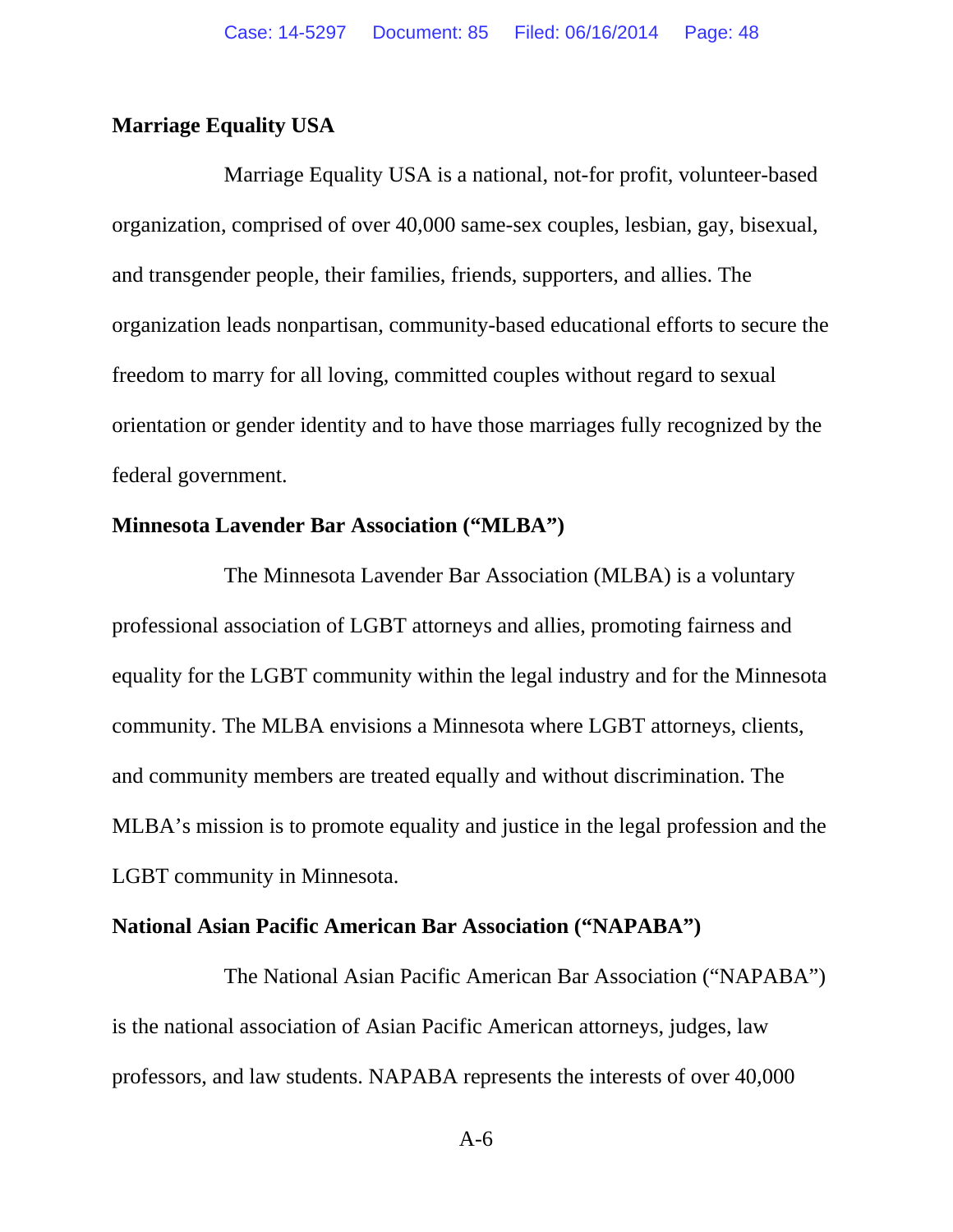attorneys and 62 local Asian Pacific American bar associations, who work variously in solo practices, large firms, corporations, legal services organizations, non-profit organizations, law schools, and government agencies. Since its inception in 1988, NAPABA has been at the forefront of national and local activities in the areas of civil rights. Equal access to the fundamental right to marry is one such right which Asian Pacific Americans were long denied through anti-miscegenation laws, and NAPABA joins amici to continue the defense of equal access to the fundamental right to marry.

## **New Mexico Lesbian and Gay Lawyers Association ("NMLGLA")**

The New Mexico Lesbian and Gay Lawyers Association ("NMLGLA"), formed in 1995, is a non-profit, voluntary bar organization committed to promoting and protecting the interests of the lesbian, gay, bisexual and transgender lawyers and to achieving their full participation in all rights, privileges and benefits of the legal profession. The NMLGLA also strives to promote the efficient administration of justice and the constant improvement of the law, especially as it relates to lesbians, gay men, bisexual and transgender individuals.

#### **Stonewall Bar Association of Georgia, Inc.**

Stonewall Bar Association of Georgia, Inc. was established in 1995 as a coalition of attorneys, judges, law students, paralegals, and other legal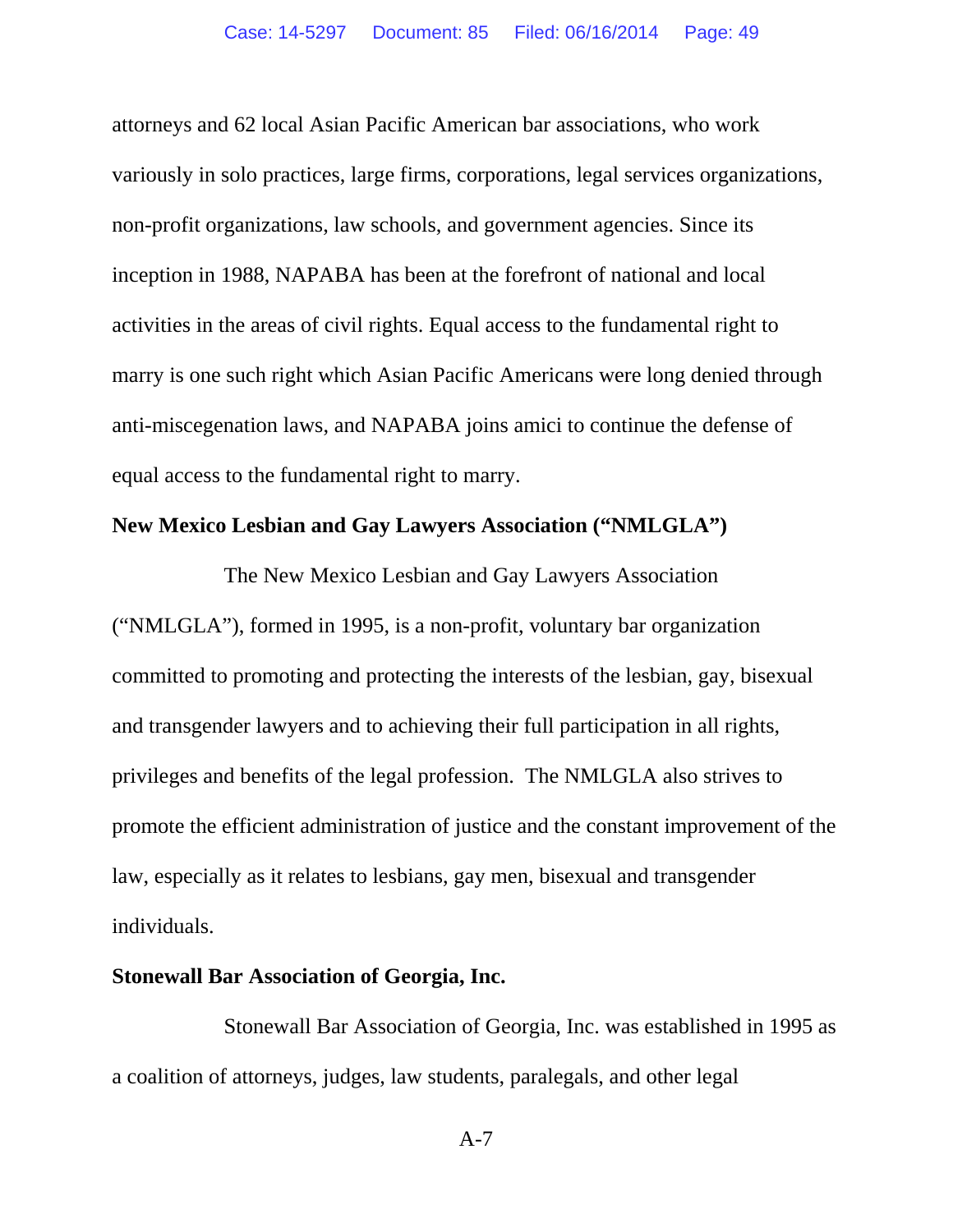professionals to utilize their expertise to support the rights of lesbian, gay, bisexual, and transgender people and oppose discrimination based on sexual orientation and gender identity. A voluntary bar association, consisting of almost 300 dues-paying members, SBA publishes an on-line directory of attorneys who are eager to serve gay, lesbian, bisexual and transgender clients. The organization also publishes a monthly newsletter that is emailed to approximately 800 legal professionals, provides scholarships to law students, conducts continuing education for attorneys, and provides opportunities for networking with judges and other legal professionals. SBA has worked with other organizations to file amicus briefs in cases that impact our community in Georgia. Such briefs have been submitted in cases that overturned Georgia's sodomy law and secured the rights of local governments and private corporations to offer domestic partnership benefits to company employees and their life partners.

#### **Stonewall Bar Association of Tennessee**

The Stonewall Bar Association of Tennessee (Tennessee Stonewall Bar Association) is a not-for profit organization founded in 2010 for the purpose of promoting and encouraging LGBT diversity and equality in the legal profession, providing pro bono assistance in legal disputes involving LGBT individuals and issues, and participating in public dialogue involving issues of importance to the LGBT community. The group's members include LGBT lawyers, judges, and

A-8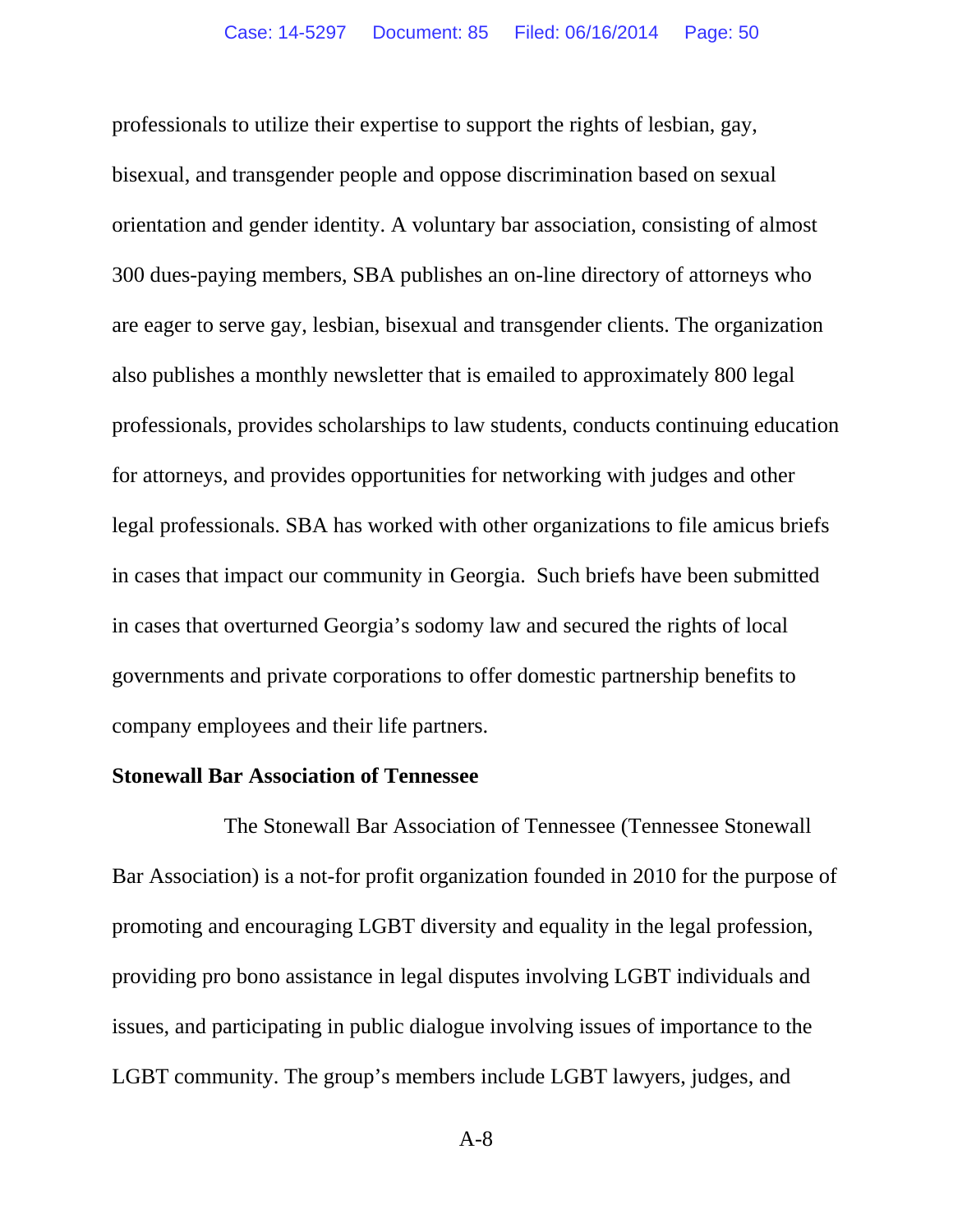paralegals, as well as other members of the legal profession who support the group's mission**.** 

#### **Stonewall Columbus**

Stonewall Columbus operates the only LGBT community center in Central Ohio and provides a safety net and support services for all LGBT individuals including the youth and elderly, low and moderate income levels, all racial groups and genders.

Every day we see the effects of inequality on our LGBT community, especially in the lives of our LGBT families who have very few state-wide legal protections and often have to spend thousands of dollars to insure legal rights to their own children, their joint property and a wide-range of health and financial benefits. And while these legal and financial disadvantages indeed undermine the security and strength of our families, it is often the daily, insidious insult of being second-class citizens and disenfranchised parents in a country that was founded on the very notion of equality that may ultimately cause the most harm to our LGBT community and our children. Only with full legal enfranchisement at every level of government can we realize our full potential, not only as parents but also as human beings.

Stonewall Columbus thereby fully and enthusiastically joins this appeal to over-turn the barriers to our full citizenship and thereby issue to our

A-9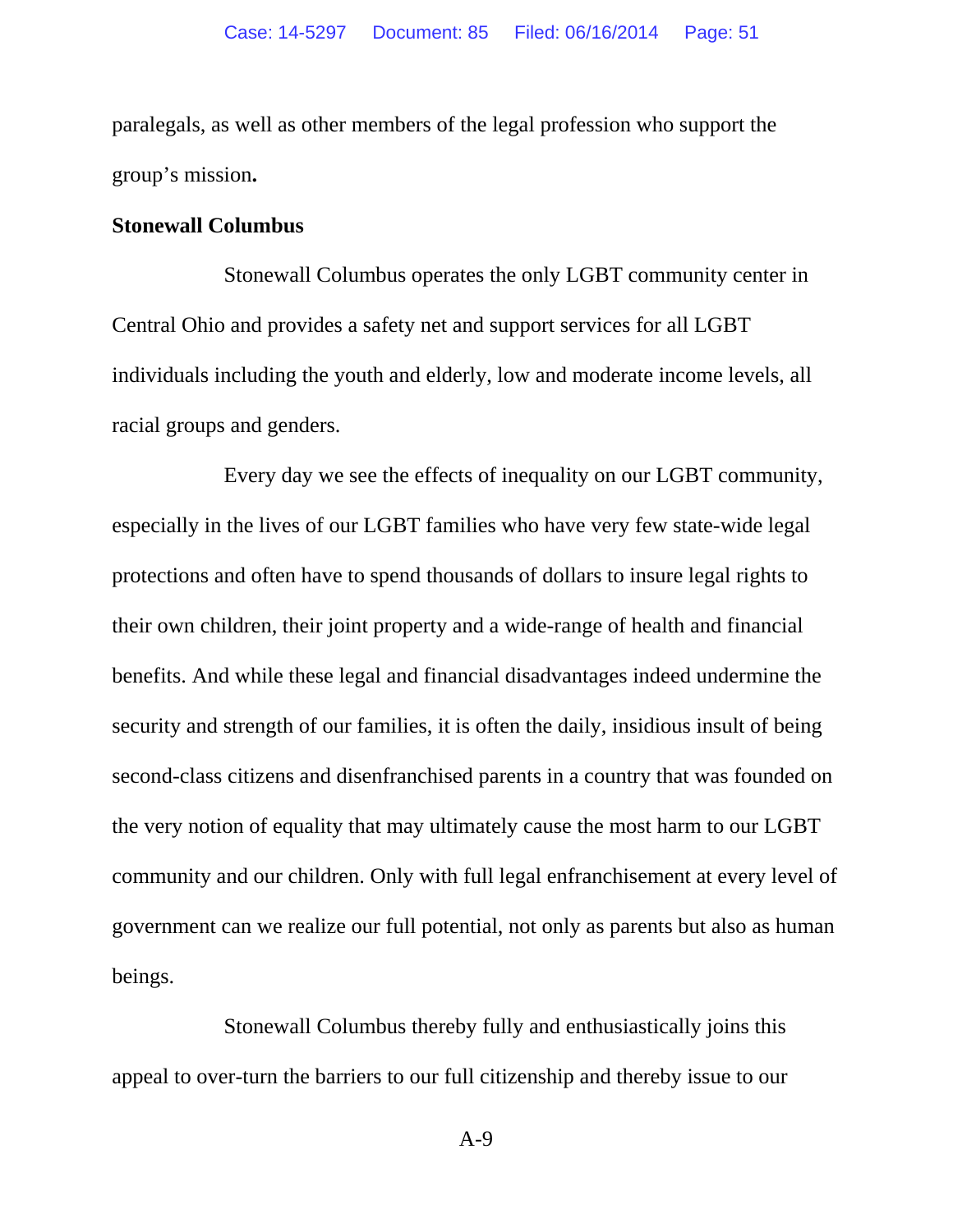community equal protection before the law, same-sex parent joint adoption and full marriage equality.

#### **Stonewall Law Association of Greater Houston ("SLAGH")**

Stonewall Law Association of Greater Houston is a voluntary professional association of gay, lesbian, bisexual and transgender attorneys, judges, paralegals, law students and allies who provide a LGBT presence within the greater Houston legal community. SLAGH encourages the recognition of civil and human rights, promotes sensitivity to legal issues faced by LGBT community and those living with HIV, assures the fair and just treatment of members of the LGBT community, provides opportunities for LGBT attorneys, judges, law students and their allies to interact in a professional setting, builds alliances with other minority bar associations and legal organizations, and enhances the practice and professional expertise of lawyers who serve or are members of the LGBT community.

#### **University of New Mexico LAMBDA Law Student Association**

The Lambda Law Student Association's purpose is to provide support, networking, and social events for members of the gay, lesbian, bi-sexual, and transgendered community and their friends at the University of New Mexico School of Law. We participate in educating the law school community, as well as the community-at-large, regarding legal issues affecting the GLBT community.